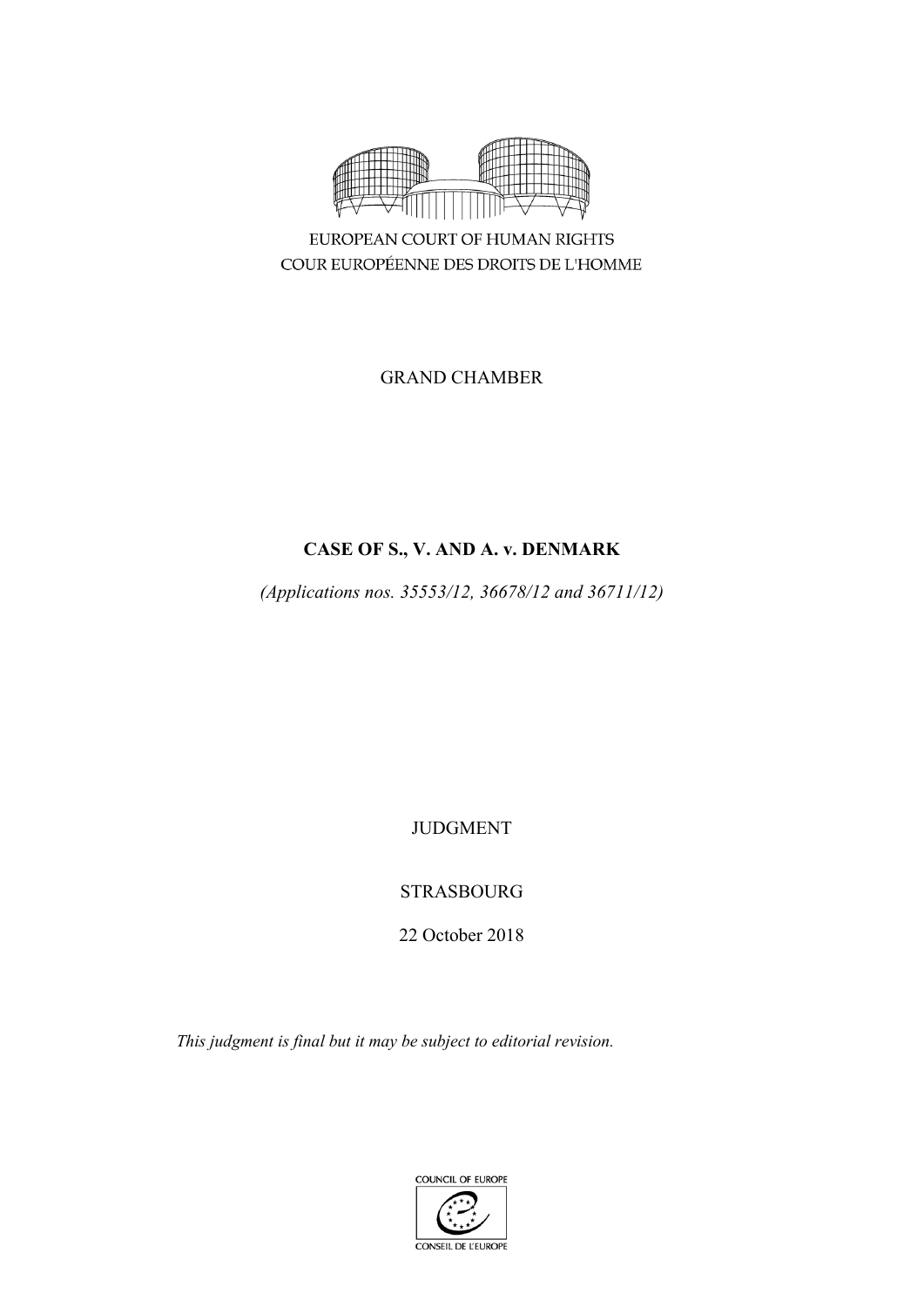# **In the case of S., V. and A. v. Denmark,**

The European Court of Human Rights, sitting as a Grand Chamber composed of:

Guido Raimondi, *President,* Angelika Nußberger, Linos-Alexandre Sicilianos, Ganna Yudkivska, Helena Jäderblom, Robert Spano, Ledi Bianku, Nebojša Vučinić, Vincent A. De Gaetano, Erik Møse, Paul Lemmens, Krzysztof Wojtyczek, Dmitry Dedov, Jon Fridrik Kjølbro, Carlo Ranzoni, Stéphanie Mourou-Vikström, Lәtif Hüseynov, *judges,*

and Søren Prebensen, *Deputy to the Registrar,*

Having deliberated in private on 17 January and 11 July 2018,

Delivers the following judgment, which was adopted on the last-mentioned date:

# PROCEDURE

1. The case originated in three applications (nos. 35553/12, 36678/12 and 36711/12) against the Kingdom of Denmark lodged with the Court under Article 34 of the Convention for the Protection of Human Rights and Fundamental Freedoms ("the Convention") by three Danish nationals, Mr S., Mr V. and Mr A. ("the applicants"), on 8 June 2012. The President of the Grand Chamber acceded to the applicants' request not to have their names disclosed (Rule 47 § 4 of the Rules of Court).

2. The applicants were represented by Mr C. Bonnez, a lawyer practising in Aarhus, and Mr T. Stadarfeld Jensen and Mrs H. Ziebe, advisers. The Danish Government ("the Government") were represented by their Agent, Mr T. Elling Rehfeld, counsel, and Mrs N. Holst-Christensen, Mr C. Wegener and Mr J. van Deurs, advisers.

3. The applicants alleged in particular that their preventive detention had been in breach of Article 5 § 1 of the Convention.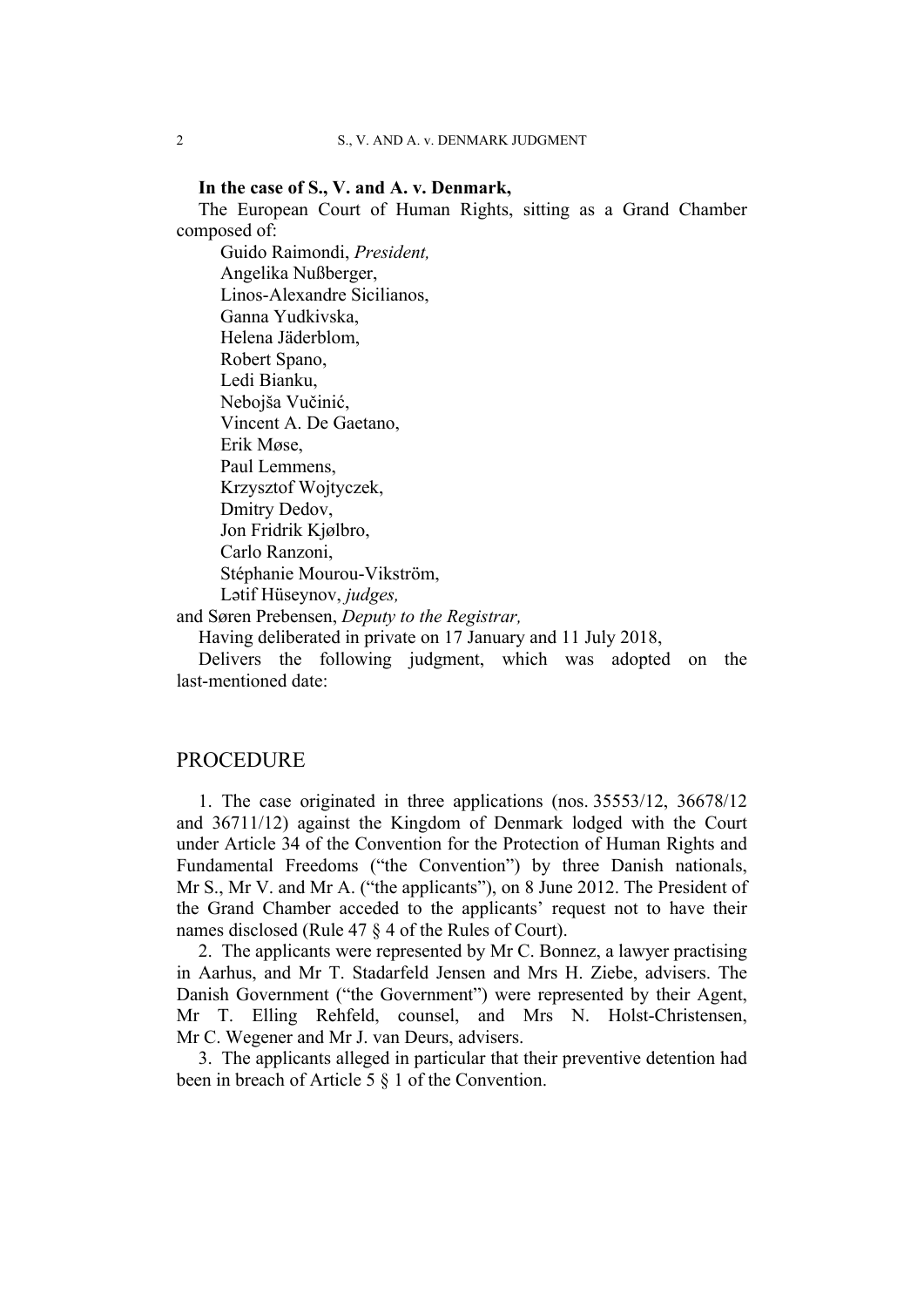4. On 7 January 2014 the applicants' complaint under Article 5 was communicated to the Government, and their complaints under Articles 7 and 11 of the Convention were declared inadmissible, pursuant to Rule 54 § 3.

5. On 11 July 2017 a Chamber of the Second Section, composed of Robert Spano, President, Julia Laffranque, Ledi Bianku, Nebojša Vučinić, Paul Lemmens, Jon Fridrik Kjølbro, Stéphanie Mourou-Vikström, judges, and Stanley Naismith, Section Registrar, relinquished jurisdiction in favour of the Grand Chamber, neither of the parties having objected to such relinquishment (Article 30 of the Convention and Rule 72).

6. The composition of the Grand Chamber was determined according to the provisions of Article 26 §§ 4 and 5 of the Convention and Rule 24.

7. The applicants and the Government filed observations on the admissibility and merits of the applications.

8. A hearing took place in public in the Human Rights Building, Strasbourg, on 17 January 2018.

There appeared before the Court:

# (a) *for the Government*

| Mr T. ELLING REHFELD, Ministry of Foreign Affairs,                  | Agent,       |
|---------------------------------------------------------------------|--------------|
| Mrs N. HOLST-CHRISTENSEN, Ministry of Justice,                      | $Co-Agent$ , |
| Mr C. WEGENER, Head of Secretariat, Ministry of Foreign<br>Affairs, |              |
| Mr J. VAN DEURS, Head of Department, Ministry of Justice, Advisers; |              |
| (b) for the applicants                                              |              |

| Mr C. BONNEZ, lawyer, Advokaterne Bonnez & Ziebe, | Counsel, |
|---------------------------------------------------|----------|
| Mr T. STADARFELD JENSEN, lawyer,                  |          |

Mrs H. ZIEBE, lawyer, *Advisers*.

The Court heard addresses by Mr Elling Rehfeld and Mr Bonnez and the replies given by them to the questions put by the judges.

# THE FACTS

### I. THE CIRCUMSTANCES OF THE CASE

9. The first applicant, Mr S., was born in 1989. The second applicant, Mr V., and the third applicant, Mr A., were both born in 1982.

10. On Saturday 10 October 2009 from 8 to 10 p.m. a football match between Denmark and Sweden was held in Copenhagen. The stadium had a capacity of 38,000 spectators. Beforehand the police had received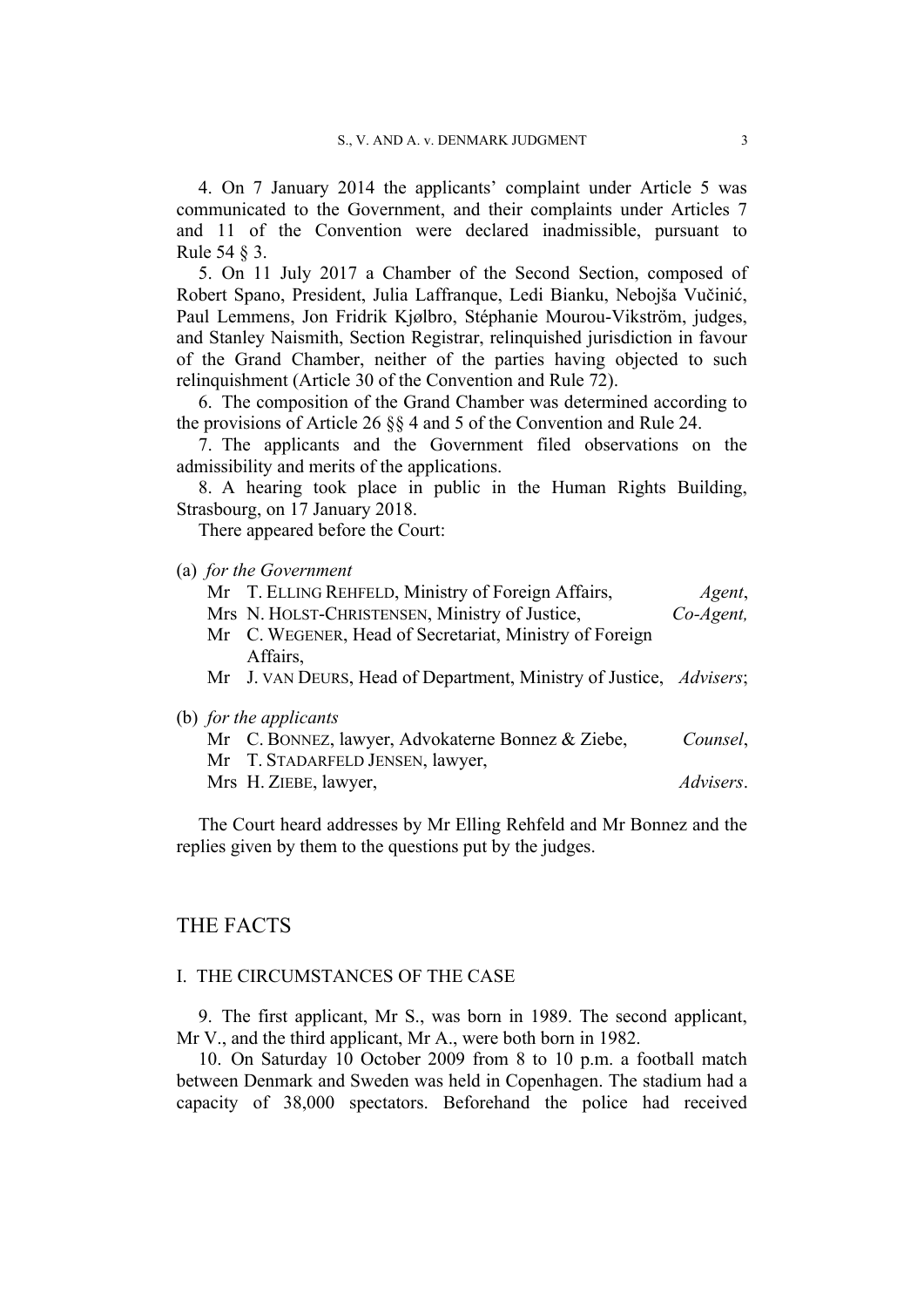intelligence reports of intentions among various club factions from Denmark and Sweden to instigate hooligan brawls. Consequently, in addition to the Copenhagen Police, which was in operation as usual, an extra 186 police officers were called on duty. Most of them wore uniforms throughout the day. They were familiar with members of local football factions.

11. The three applicants went to Copenhagen to watch the match. They were detained during the day by virtue of section 5(3) of the Police Act (*Politiloven*) (see paragraph 29 below).

12. Altogether 138 spectators/hooligans were detained, approximately half of them under section 755 of the Administration of Justice Act (*Retsplejeloven*) (see paragraph 35 below), being charged with various criminal offences, while the other half were detained under section 5(3) of the Police Act outside the context of criminal proceedings.

13. The first applicant was detained from 4.45 p.m. to 12.06 a.m., a total of seven hours and twenty-one minutes.

14. The second applicant was detained from 3.50 p.m. to 11.27 p.m., a total of seven hours and thirty-seven minutes.

15. The third applicant was detained from 3.50 p.m. to 11.34 p.m., a total of seven hours and forty-four minutes.

16. The last disturbances in the city centre of Copenhagen resulting in detentions took place at 10.51 p.m. and 11.21 p.m., at which time it was recorded that a police transport wagon was holding thirty-five detainees (those detained at 10.51 p.m.).

17. On 15 October 2009, on behalf of the applicants, their representative requested that the police bring the cases before the courts in order to examine the lawfulness of the detention under chapter 43a of the Administration of Justice Act. She also sought compensation under section 469, subsection 6, of the same Act.

18. On 4 November 2009, the parties having agreed on a common venue, the cases were brought before the Aarhus City Court (*Retten i Aarhus*). The applicants, three witnesses on their behalf, the leader of the police operation and four other representatives of the police were heard. The case was tried over three days, on 11 March, 6 September and 28 October 2010.

19. The applicants explained that they had been part of a group of approximately twenty-five people from Aarhus, who had arrived in Copenhagen well before the match was due to begin. They had met between five and ten friends from Copenhagen and entered a pub. A group of forty or fifty people had afterwards left the pub to find a bigger pub on the Strøget pedestrian shopping street but the police had led them down a side street and detained the second and third applicants and four others. Subsequently, the first applicant had gone with some friends to another pub. Later on he had gone to a square opposite Tivoli Gardens to meet a friend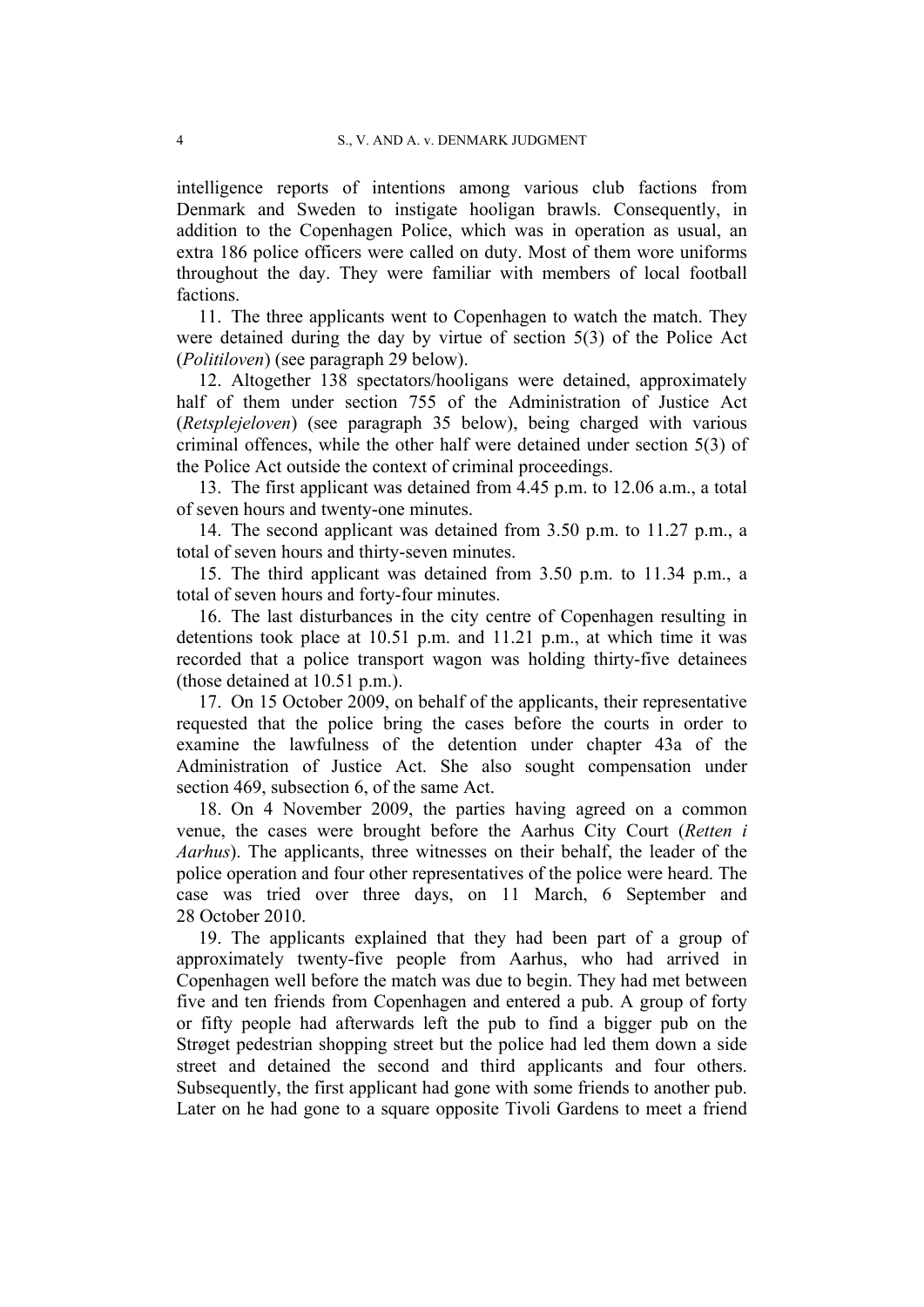from Aarhus. While standing outside with this friend, and talking on the phone with another friend from Copenhagen, he had been detained. The applicants argued that they had not been involved in any altercations; nor had they had any such intention. They confirmed that on a couple of previous occasions, they had been held in police custody in connection with other football matches.

20. A "Memorandum on detentions in connection with the international match between Denmark and Sweden on 10 October 2009", prepared by Chief Inspector B.O., the strategic commander for the event, was submitted to the City Court. It stated that the police had received intelligence reports that hooligan groups from both countries were set on fighting each other on the match day. The risk of fighting was increased by the fact that the match would not start until 8 p.m., leaving considerable time for each group to consume alcoholic beverages beforehand. In order to prevent such clashes, the plan was to start engaging in proactive dialogue from 12 noon, when the first fans/spectators appeared, and in the event of clashes, first to arrest the instigators under section 755 of the Administration of Justice Act and charge them or, if that was not possible, to detain the instigators by virtue of section 5(3) of the Police Act. Since detention under the latter provision, as far as possible, should not exceed six hours, the memorandum specifically stated that it was preferable to avoid detaining anyone too early during the day, since they would then have to be released during or after the game, with the possibility that they would head for the city centre again and resume their involvement in brawls. At 3.41 p.m. the first big fight started between Danish and Swedish supporters at Amagertorv Square, on Strøget in the centre of Copenhagen, resulting in five or six individuals being detained, including the second and third applicants. Subsequently, elsewhere, other supporters were detained, including the first applicant. Up until the start of the match, further individuals who instigated and directed fights were detained, but the manoeuvre tactics continued to be a dialogue to ensure that the large number of supporters behaved and made their way to the stadium to watch the match. After the match, another large brawl started in the city centre, resulting in further detentions of a large group of Swedish and Danish supporters/hooligans.

21. Before the City Court, Chief Inspector B.O. stated, *inter alia*:

"... that he was the strategic commander for the event and located in the control room in connection with the international football match between Denmark and Sweden on 10 October 2009. The police had received intelligence reports of intentions among various club factions from Denmark and Sweden to initiate hooligan brawls in connection with the match. The police were therefore prepared for it not to be the usual audience of festive Danish and Swedish supporters. This information had come from police 'spotters' in different networks of football fans. They had received information that Danish and Swedish groups had planned to collaborate ... Police preparations had targeted different locations in Copenhagen. It was the intention to locate the various groups, talk to them to calm them down and accordingly dampen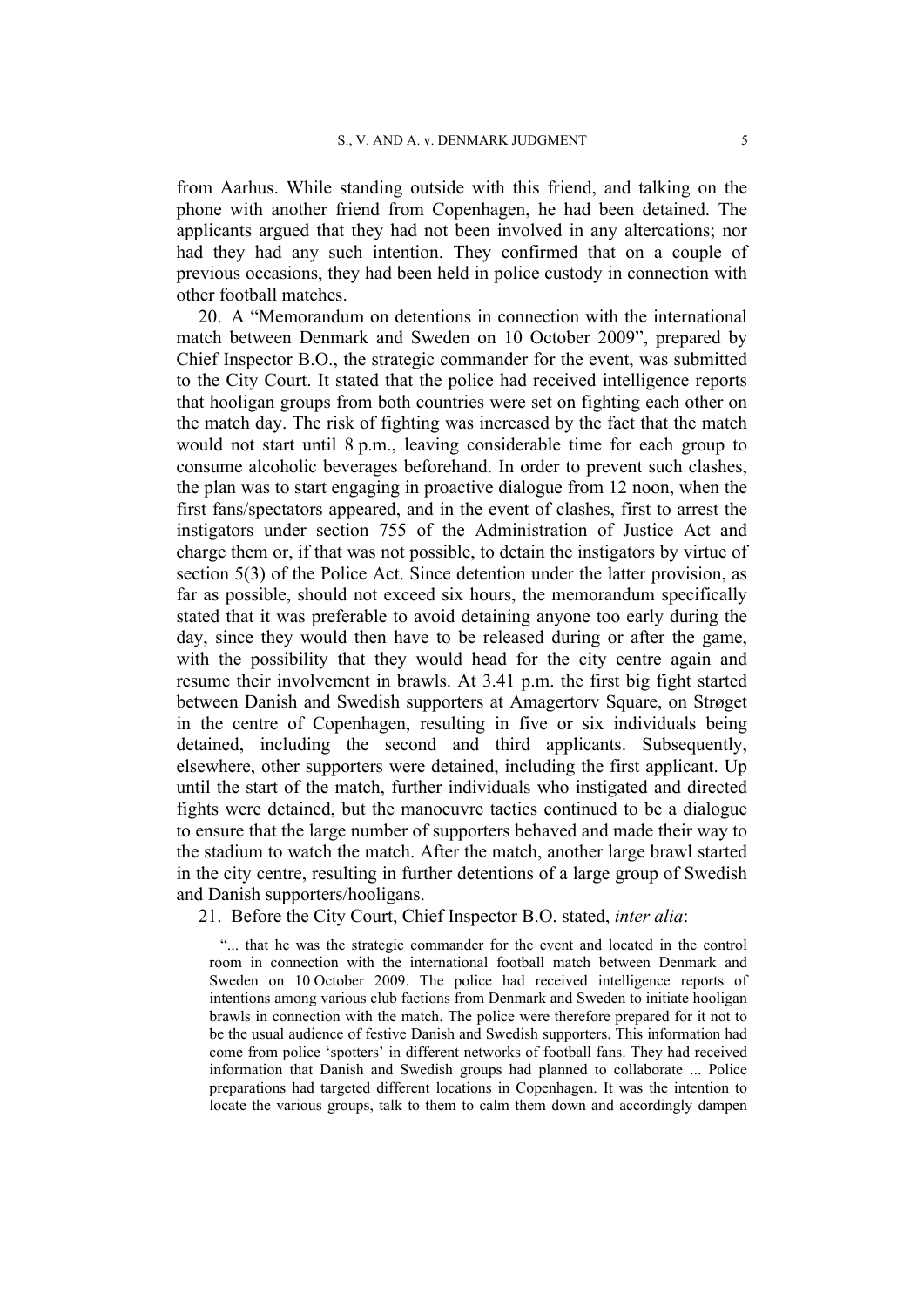tempers before they reached the national stadium. The police had already deployed forces and divided them into groups at around 2 p.m. on the basis of intelligence that the spectators would arrive early to go partying. They had managed to locate the groups of fans by means of their spotters, and it had turned out that the fans were divided into a Swedish and a Danish group. They had seen the first large fight between Danish and Swedish hooligans at around 3.40 p.m. The fight had occurred in the central part of Strøget, the pedestrian shopping street, outside bar D, where the Swedish group had settled down. Prior to the fight, they had located the Danish groups in the central courtyard of Boltens Gård. According to the intelligence, the Danish people involved were supporters of the football clubs of Brøndby, Lyngby [Copenhagen] and AGF [Aarhus]. This intelligence had been collected by police officers in the home towns of these clubs. Those police officers had come to Copenhagen to assist, and they had recognised supporters.

The fight had taken the police somewhat by surprise, but they had managed to segregate the Swedish supporters at the bar D, and guide the Danish participants down Valkendorffsgade, a small side street off the pedestrian shopping street. It was a group of about fifty to sixty Danish fans altogether. He did not know the number of persons involved directly in the fight, but had understood from local reports that there were about fifty or sixty persons on either side. A fight of this kind causes a lot of uncertainty.

He himself had been in the control room, but had had regular contact with people at the scene of the incident. He was the one who had made the decision to detain persons who could not be charged with an offence, that is, detention pursuant to the Police Act. It had been planned that only the instigators should be detained. To the extent possible, they had also intended to avoid detaining many people early in the day because those people would then have to be released during or right after the match and would then be able to head for the city centre again and resume fighting. He had made use of local [police] spotters to identify six leading members, who had then been detained. They had been identified on the basis of police officers' prior knowledge of them, combined with their ongoing observations. The crucial factor had naturally been the individuals' actual behaviour. They would not have been detained if they had not been acting as instigators ...

The detainees had been released following an assessment of the situation in central Copenhagen. The police had started releasing the detainees after midnight, when the situation in central Copenhagen had calmed down and it had been assessed that there was no one with whom the newly released persons could start a fight. He was, of course, aware of the six-hour rule laid down in the Police Act, but it might be necessary to exceed this maximum period. They had done so deliberately that particular evening. Had there been no violence after the expiry of the six-hour period, there would have been no justification for not releasing the detainees. The purpose had definitely been to avoid confrontations and fights and situations causing uncertainty. They had made a continuous assessment during the period of detention.

Normally there were no problems in relation to the six-hour rule in connection with matches played earlier in the day/on weekdays when people did not arrive so early. The control room team had included an investigator who had had regular contact with the Bellahøj police station regarding the detentions. The detainees who had been charged with an offence had been released after the match. As regards the persons detained under the Police Act, a comprehensive, general assessment had been made and then those persons had been released one by one when the danger had passed. He had been involved in the general assessment of the length of the detention periods, but not in the assessment of the individual cases. The control room had been closed down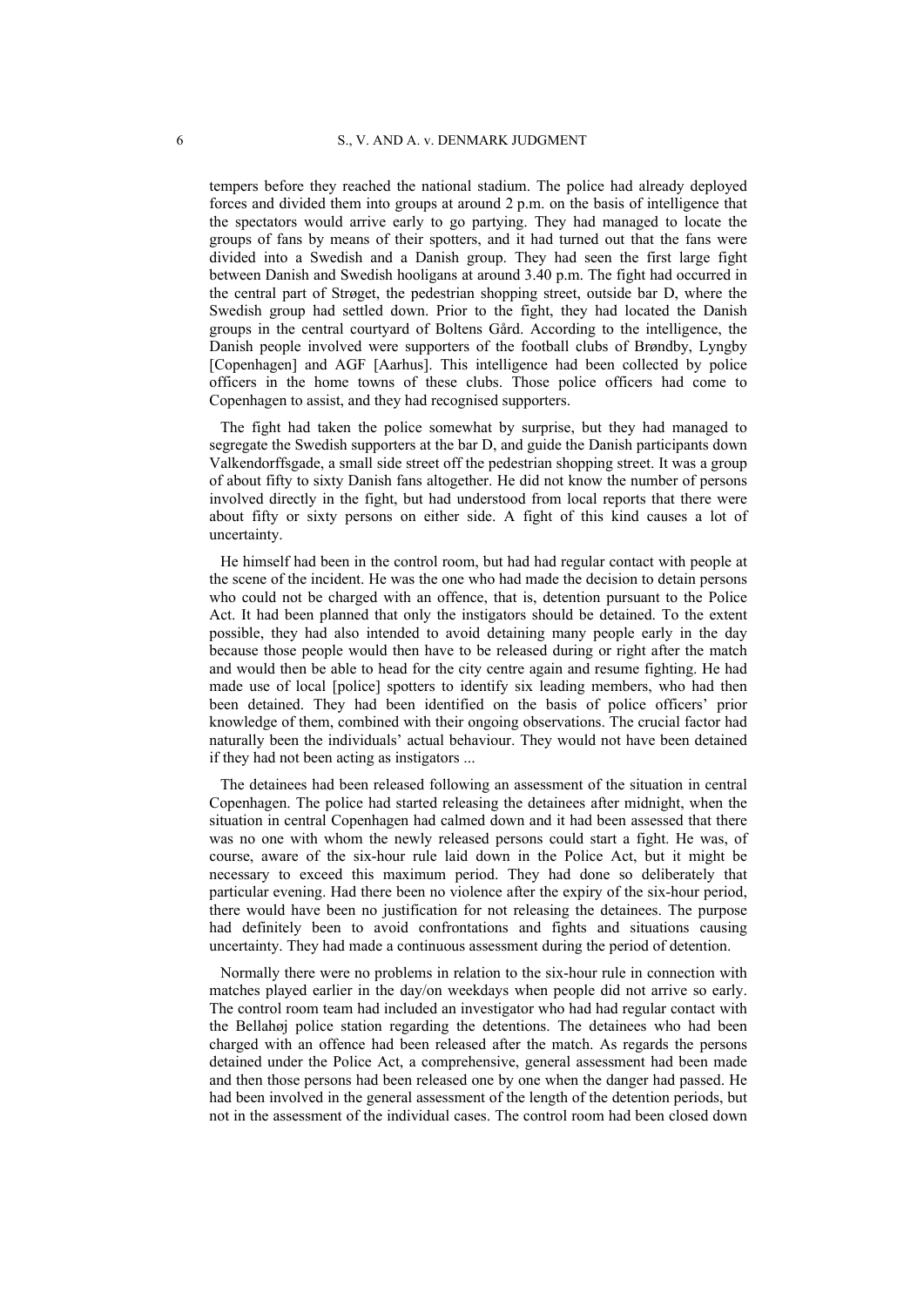shortly after midnight, when the observers around the city had reported that things were quiet and that people were on their way home/back to their hotels. As already mentioned, it had been decided to release detainees on the basis of a general assessment made in the control room, but the actual releases had been effected at the Bellahøj police station. The police's assessment had been that the detainees would meet up again and start new fights if released before the streets of the city centre had become quiet ..."

### 22. Police Constable P.W. stated:

"... that he had participated as a member of a special patrol in the police action in Copenhagen on 10 October 2009 in connection with the international match. They had received intelligence that hooligans from Aarhus would meet with other hooligans from Denmark to fight Swedish football fans. The Copenhagen Police had asked for help from the police of other districts in Denmark who were familiar with members of local factions. He and his colleagues had met at around 11 a.m. for a briefing. He and a colleague of his from the Police of Eastern Jutland had then moved around the city to look for any hooligans from Aarhus whom they might recognise. They had been told that people from Brøndby had gathered at a particular bar, and they had gone there. Among the people they had seen were [the first and second applicants]. [The second applicant] had been sitting together with A, the leader of South Side United (SSU), which is a local faction from Brøndby. There had been a good atmosphere, and no violence. The witness had remained standing outside for a short while and had talked to people from Aarhus. It had probably been around 1 p.m. He and his colleague and some other officers had then posted themselves opposite the bar to keep an eye on what was going on. They had received reports that Swedes and Danes were to meet and fight. At some point the Danish hooligans had started leaving the bar, walking down the pedestrian shopping street towards Amagertorv Square [around 700 metres from the bar].

[The witness] had worked in the special patrol for four years and had met [the first and second applicants] several times at previous fights in connection with football matches. He had seen them take part in fights and heard them shout 'White Pride Hooligan'. He and his colleagues had followed the group and reported back to the control room. When they had come closer to Amagertorv Square, police personnel carriers had been parked crosswise to prevent the group from colliding with the Swedish football fans. The Danish hooligans had then been turned around and taken down a side street, where they had been registered and searched.

They had been told by the control room to select two leading hooligans from Aarhus. He and his colleague had agreed on selecting [the second and third applicants]. It had happened in a calm manner. The reason why [the second applicant] had been taken to the police station was that they had indeed seen him talking to A, combined with their prior knowledge of him. [The third applicant] had also been taken to the police station because of their knowledge of him. [The witness] had written a report on the detentions a couple of hours later.

When questioned about Exhibit 46 at the bottom and its continuation on Exhibit 47 at the top [the police reports written by him], according to which both [the second and third applicants] had issued several orders to the other hooligans from Aarhus, the witness stated that he could no longer recall the details, but if this was what he had written, then that was how it had been. The purpose of detaining those two persons had been to create calm and prevent clashes. This had apparently succeeded because he had been present during the international match himself, and it had been obvious that the hooligans from Aarhus had been missing someone to take control. When the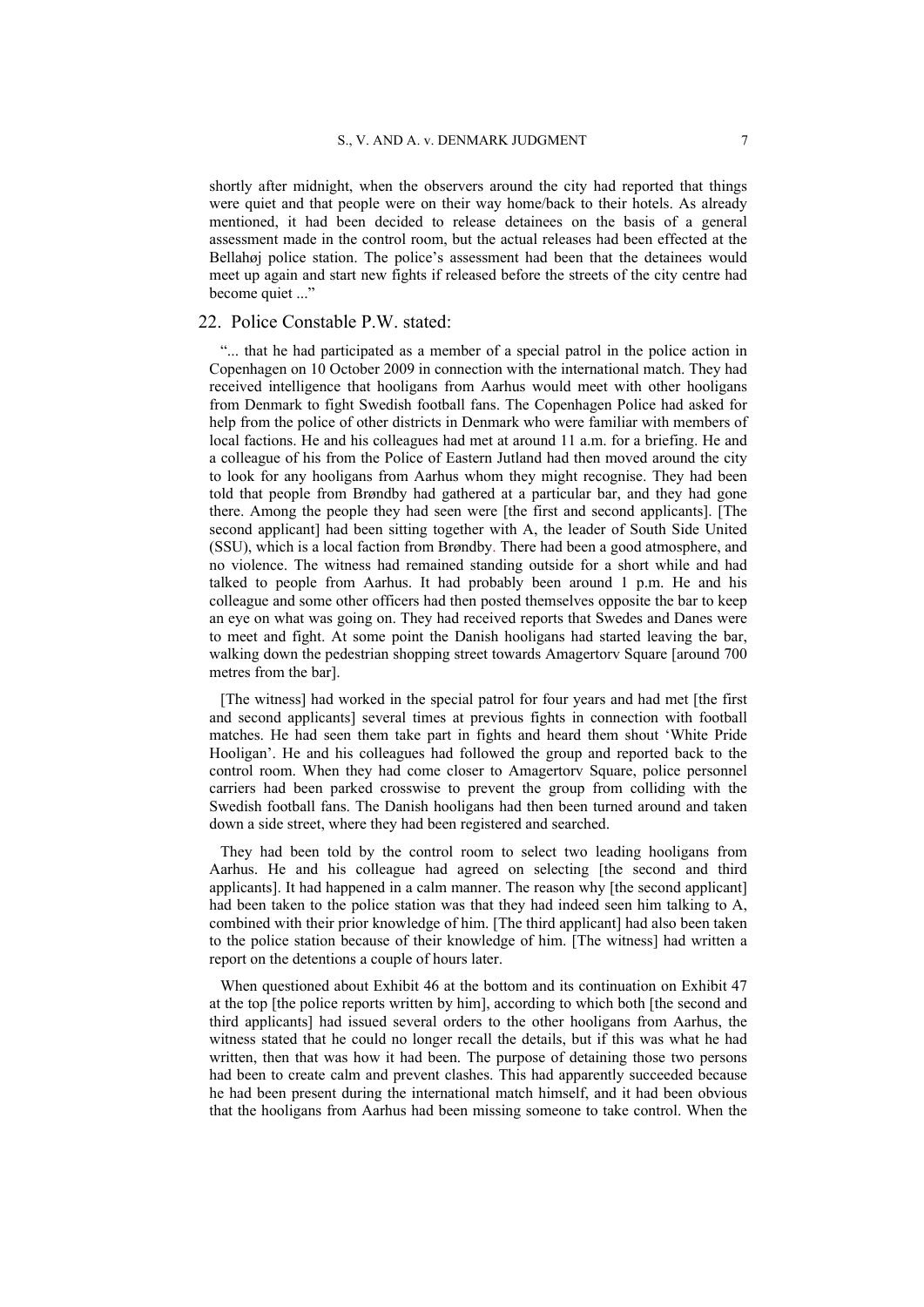group from the bar was being guided into the side street, a couple of people might have tried to disappear into the crowd, but the group had followed directions from the police.

White Pride supporters were characterised by being highly structured. It was very clear that someone was in control. Directions were issued by the leaders, and the directions were obeyed. The three factions present at the bar had come from Aarhus, Brøndby and Lyngby and were not usually friends. They had come out together and walked in a group towards Amagertorv Square, where the Swedish hooligans were supposed to be."

#### 23. Police Constable M.W. stated:

"... that he had participated in the police action in Copenhagen on 10 October 2009 as a dog handler. He had been involved in the administrative detention of a person [the first applicant] at Axeltory Square. He did not recall the name of this person, but it was the only person whom he had been involved in detaining. He and a colleague of his had been sitting observing in a car at Axeltorv Square, when a citizen, a man aged 40 to 45, holding his son of about five by the hand, had contacted them saying that three people, whom he had pointed out from a very short distance, were planning a fight as they had been calling various mates, telling them to meet up at the entrance to Tivoli Gardens and try to start a fight with some Swedish supporters. This citizen had overheard the calls just before he had contacted the police, and he had pointed out one of the three persons in particular. The person in question was still talking on his mobile phone at that time. The witness and his colleague considered the person making the report to be highly credible. The person making the report did not look like a typical football supporter.

The witness had continued to keep an eye on the person standing with his telephone to his ear. When the three men noticed that the witness and his colleague had caught sight of them, they had started to walk in different directions. The witness had then detained the person who had the telephone to his ear. Some colleagues driving in the police personnel carrier which had arrived in the meantime had detained the other two people ..."

### 24. Chief Inspector P.J. stated:

"... that he had been involved in placing detainees in cells, upholding the detentions and releasing the detainees. When the Copenhagen Police planned comprehensive police actions and expected to detain many people, he was usually selected as the person responsible for verifying that standard procedures were observed when the detainees were placed in a cell at Bellahøj police station.

On the relevant evening he had been assisted by two leaders, each of whom had assistance from two colleagues in carrying out body searches, and making photo recordings, of the detainees. Ten additional police officers were there to help. One of his tasks had been to make sure that the six-hour rule was observed. They had been faced with the issue that the six-hour period applicable to two of the persons detained under the Police Act expired at 9.50 p.m. He had contacted the control-room supervisor before the expiry of this period. Concurrently, clashes had been starting in the streets, and the control-room supervisor had decided not to let the relevant persons out. They had not wanted to add fuel to the fire. This decision had been made by the supervisors because he himself did not have the power to make such a decision. He had talked to the control room many times during that evening from 9.30 p.m. onwards. Very many detainees had been brought to the police station up until around 11 p.m., reaching a total of 136 detainees. Half of them had been detained under the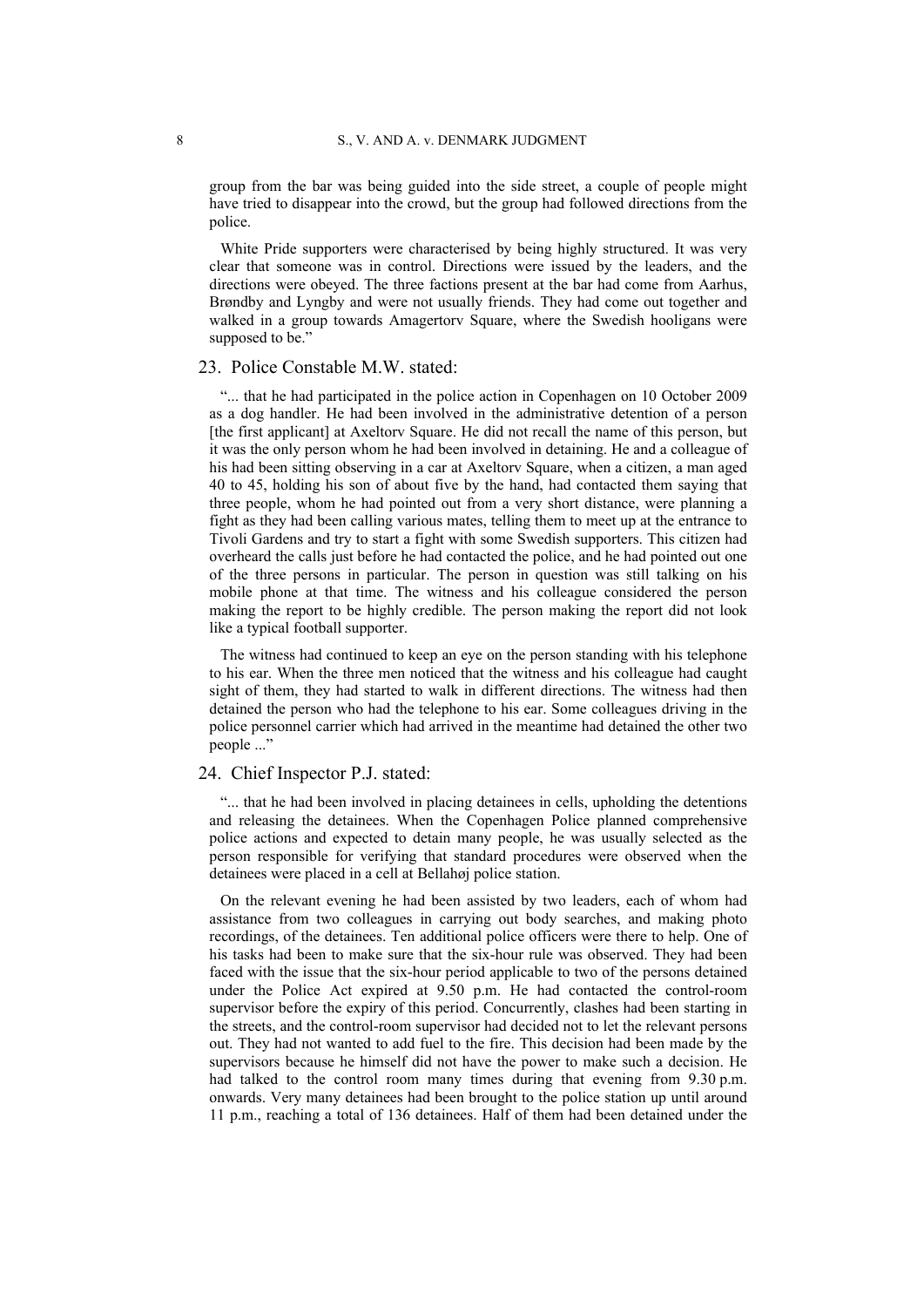Police Act. He had regularly asked when they should start releasing the detainees. He had not called and asked about specific names, but a general assessment had been made on an ongoing basis for all detainees from the time when the statutory six-hour periods started to expire. The radio communication had made it possible for him to keep updated about when things started calming down after the arrests of people in the Boltens Gård courtyard, and finally it had been confirmed that he could start releasing the persons detained under the Police Act. He did not keep a log of all telephone calls and was therefore unable to give the exact time. As far as he recalled, there had probably been one detainee under 18 years old who had been fetched by his parents before the end of the six-hour period, but otherwise no one else had been let out before the two initial detainees. It could very well have happened that some of his colleagues had started taking people out of the cells before the end of the six-hour period when they had received the information from the control room, because everybody was highly aware of the six-hour rule. If the persons concerned had subsequently been returned to their cells, the reason was an order from the control room saying that they should continue to be detained."

25. By a judgment of 25 November 2010 the City Court found against the applicants for the following reasons:

"The Copenhagen Police ought to have brought the matters before the court within five days of receipt, as set out in section 469(2) of the Administration of Justice Act. The court finds, however, that the non-submission does not as such give rise to liability making the plaintiffs eligible for compensation.

Based on the evidence, the court accepts as fact that the Copenhagen Police had received intelligence prior to the international football match between Denmark and Sweden on 10 October 2009 that Danish and Swedish hooligan groups had arranged to meet in connection with the match and that the police had seen the first large fight between Danish and Swedish football fans at Amagertorv Square at 3.41 p.m. This implied a concrete and imminent risk of disturbance of public order, and the police were under a duty to attempt to prevent such disturbance; see section 5(1) of the Police Act.

According to the evidence given by Police Constable P.W., compared with the police report prepared by the same witness on 11 October 2009 (Exhibits 47 and 48), the court accepts as fact that [the second and third applicants] were detained after the witness had specifically seen the persons concerned talking with an activist from the local Brøndby faction of South Side United on 10 October 2009 and issuing orders to others, in combination with the fact that the persons concerned were known to the police for having been detained several times previously in connection with similar football events.

The court also accepts as fact, based on the evidence given by Police Constable M.W., compared with the evidence given by Chief Inspector B.O., that [the first applicant], who had also been detained several times previously in connection with similar events, was detained because a person, whom M.W. and his colleague had deemed to be highly credible, had spontaneously contacted him stating that he had just overheard a person, whom he had simultaneously pointed out as being [the first applicant], calling other people by phone and inciting them to start a fight with Swedish football fans at Tivoli Gardens together with him.

Less radical measures could not be deemed sufficient to avert the risk of additional unrest in those circumstances, and the court finds that the Copenhagen Police did not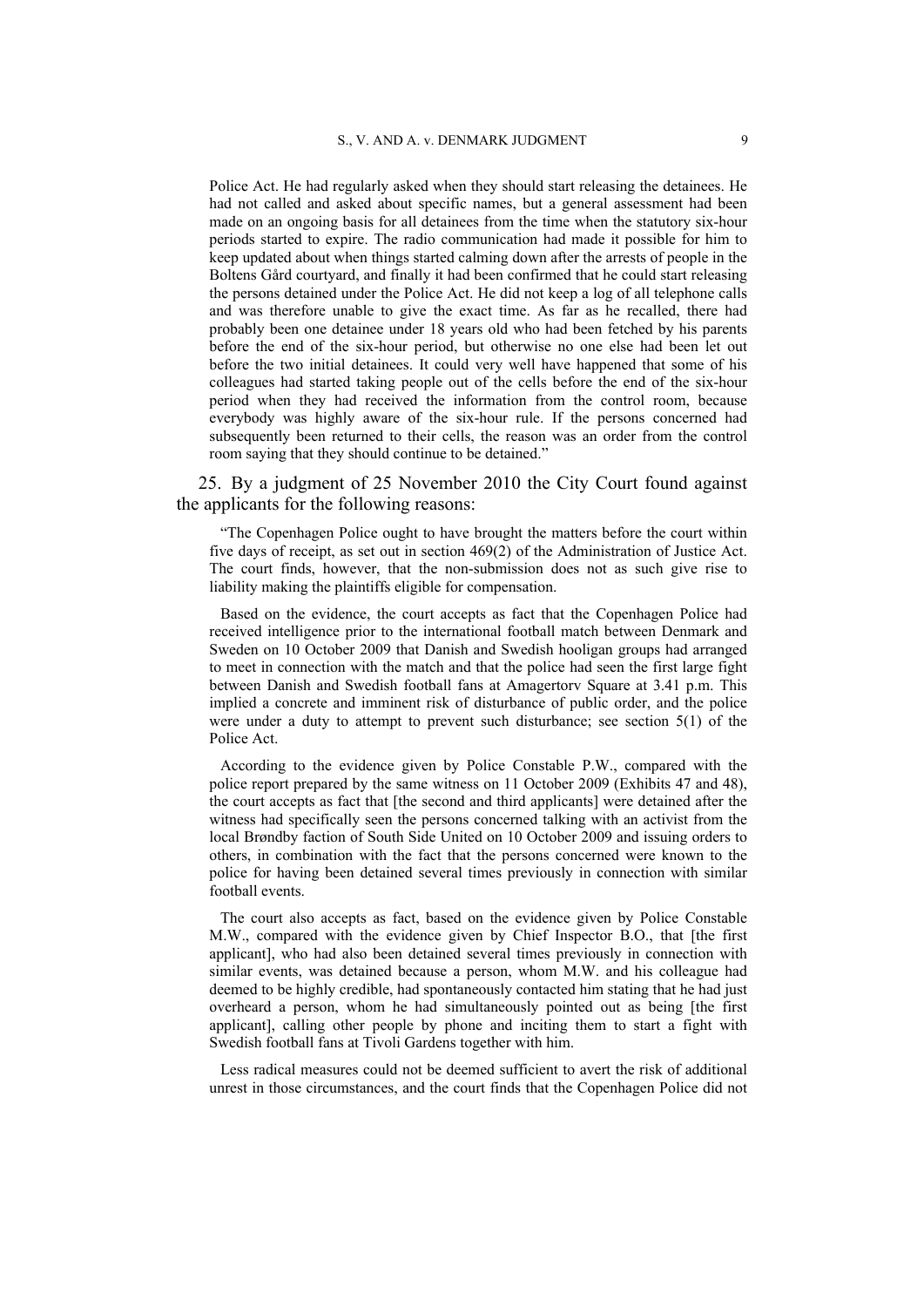exceed their powers by detaining [the applicants] under section 5(3) of the Police Act on that basis.

Based on the evidence, the court accepts as fact that during the afternoon and evening, about 138 persons were detained, half of them being detained pursuant to the Police Act; that the unrest continued for the rest of the afternoon and all evening; and that the detention of the plaintiffs was ended as soon as the city centre had become quiet, in the assessment of the police, after a group comprising thirty-five Danes was arrested towards midnight. The court finds, in the circumstances of the present case, that there is no basis for invalidating the assessment made by the police, according to which the release of the detainees before the city centre had become quiet would have entailed a concrete and imminent risk of further unrest, including clashes with spectators who had been let out of the national stadium after the end of the match and who were still in the streets in large numbers.

It is stated in the second sentence of section 5(3) of the Police Act that detention must be as brief as possible and should not extend beyond six hours where possible. According to the preparatory notes on this provision, as described in the second column on page 32 of Bill no. 159 of 2 April 2004, the purpose of the detention must be taken into account in this assessment and any person so detained must be released when the circumstances giving rise to the detention no longer exist. It also appears from the preparatory notes on the same provision that normally the six-hour period can only be exceeded in connection with actions involving the detention of a considerable number of people, in which situations the time spent on transfer to the police station and registration and identification of detainees would render it impossible, in practice, to observe the six-hour rule.

Whilst the legislative intent of the provision is to extend detention to more than six hours only in exceptional situations, if an extension is not justified by practical issues related to the detention of a large number of people that render it impossible to observe the maximum period, the court finds on the above grounds, in view of the purpose of the detentions compared with the organised nature, scope and duration of the unrest, as well as the length of the specific periods by which the maximum periods had been exceeded, that the conditions for detaining [the applicants] pursuant to section 5(3) of the Police Act for more than six hours were met. Accordingly, there is no basis for awarding compensation to [the applicants]."

26. On appeal, for the reasons stated by the City Court, on 6 September 2011 the High Court of Western Denmark (*Vestre Landsret*) upheld the judgment.

27. On 12 December 2011, finding that the case raised no issue of principle, the Appeals Permission Board (*Procesbevillingsnævnet)* refused leave to appeal to the Supreme Court (*Højesteret*).

28. It appears that forty-nine persons (not including the applicants) were charged with criminal offences on the day of the match, notably for breaching the Executive Order on Police Measures to Maintain Public Order and Protect the Safety of Individuals and the Public, etc., and the Right of the Police to Launch Temporary Measures (*bekendtgørelse om politiets sikring af den offentlige orden og beskyttelse af enkeltpersoners og den offentlige sikkerhed mv., samt politiets adgang til at iværksætte midlertidige foranstaltninger*) (see paragraph 33 below). However, those charges were later withdrawn because it was deemed impossible to obtain sufficient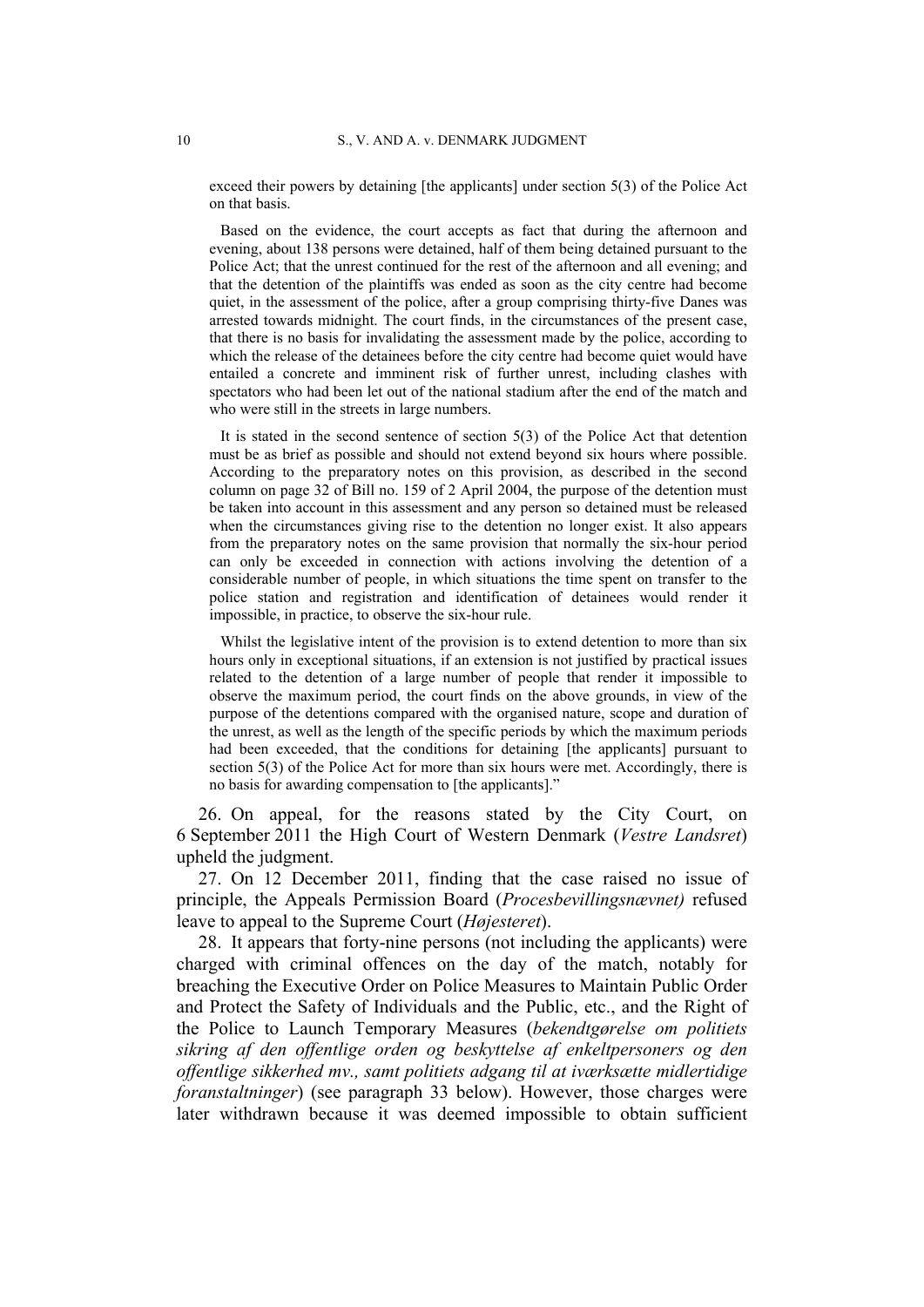evidence to prove that every single one of the persons charged had committed one or more criminal offences. One person was convicted under section 119 of the Penal Code for having thrown a glass item at a police officer's head, and another person was convicted under section 121 for having verbally insulted a police officer on duty.

## II. RELEVANT DOMESTIC LAW AND PRACTICE

29. The relevant provisions of the Police Act (Act no. 444 of 9 September 2004) concerning order and security read as follows:

#### **Section 4**

"1. It is the task of the police to prevent any risk of disturbance of public order and any danger to the safety of individuals and public security.

2. In so far as it is considered necessary to prevent danger as mentioned in subsection 1, the police may clear, close off, and establish access control to certain areas."

#### **Section 5**

"1. The police shall avert any risk of disturbance of public order and any danger to the safety of individuals and public security.

2. To avert a risk or danger referred to in subsection 1, the police may take measures against any person causing such danger. To this end, the police may

(i) issue orders,

(ii) conduct rub-down searches of persons and examine their clothing and other items, including vehicles, in their possession, where they are presumed to be in possession of items intended to disturb public order or intended to endanger the safety of individuals or public security; and

(iii) take items away from persons.

3. Where the less intrusive measures set out in subsection 2 are found to be inadequate to avert a risk or danger, the police may, if necessary, detain the person(s) causing the risk or danger. Such detention must be as short and moderate (*skånsom*) as possible and should not extend beyond six hours where possible.

4. The police may enter otherwise inaccessible areas without a court order, when it is necessary to avert danger as mentioned in subsection 1."

30. A detention based on section 5(3) of the Police Act is outside the context of criminal proceedings (as opposed to an arrest under section 755 of the Administration of Justice Act, see paragraph 35 below). The purpose of a detention under section 5(3) is not to bring the person before a judge, neither to assess the lawfulness of a continued detention. The lawfulness may, however, subsequently be subject to judicial review. According to the preparatory notes on the Police Act, detention based on section 5(3) of the Police Act may not take place for the purpose of investigating or initiating criminal measures. The condition that the person must be causing a "risk or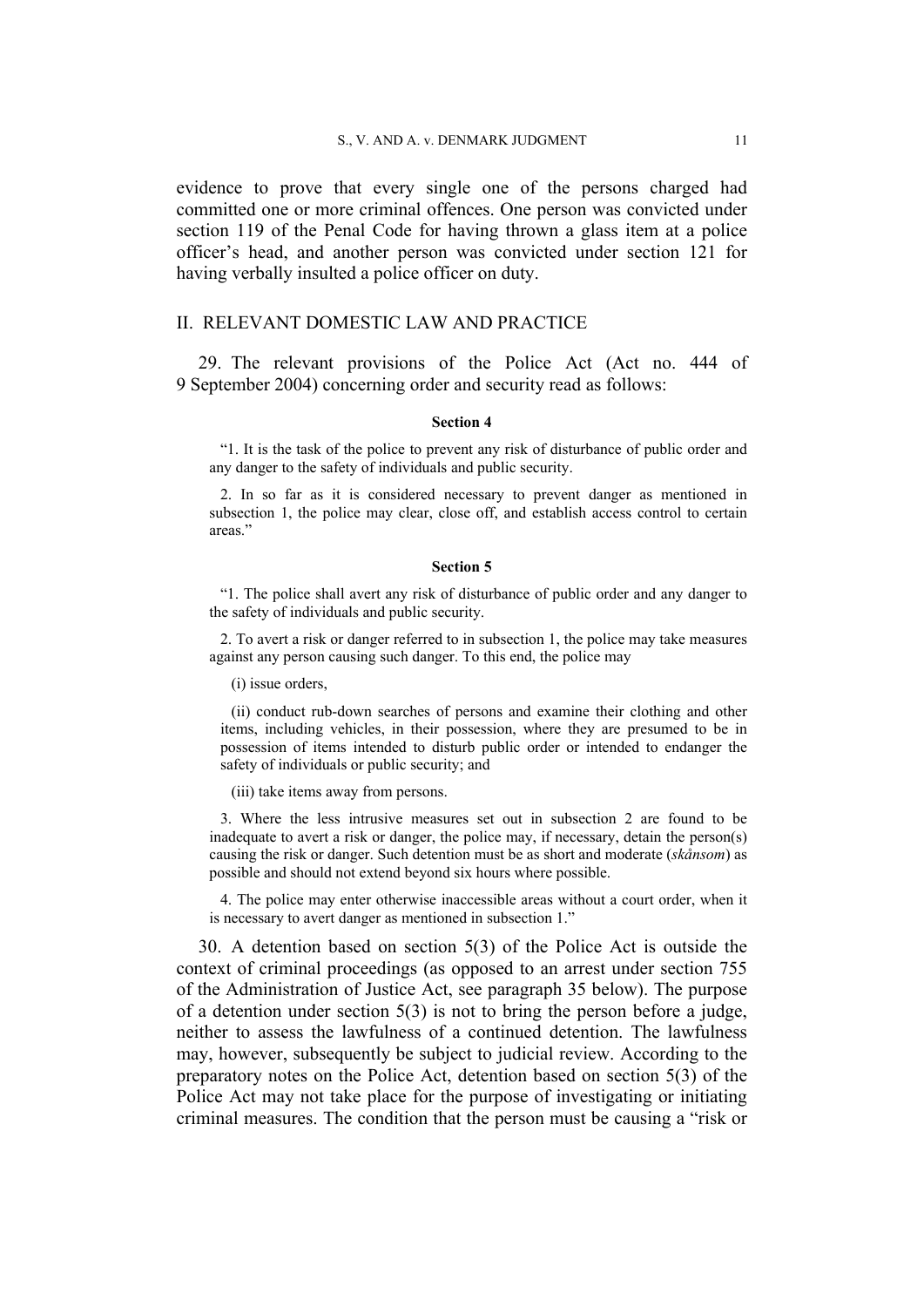danger" implies that a concrete and imminent risk of disturbance of public order or of danger to the safety of individuals or public security must have been ascertained. What is crucial is the probability that the risk or danger will occur if the police do not intervene. The fact that a person is a wellknown troublemaker does not as such justify such measures. Prior knowledge of a person or a group of persons may, however, be taken into account, together with the current circumstances. Whether the risk or danger is sufficient to justify a measure depends on an assessment made by the police of the individual situation. As to the wording "should not extend beyond six hours where possible", the preparatory notes point out that the period should be reckoned from the time when the detention is effected. Any time spent on transfer to a police station must therefore be included in the calculation of the detention period. The six-hour period would normally only be exceeded in connection with actions involving the detention of a large number of persons, when the time spent on transfer to the police station and registration and identification of detainees would render it impossible, in practice, to observe the six-hour rule.

31. Section 469 of the Administration of Justice Act concerns the judicial review of detentions outside the criminal justice field. The request for judicial review is submitted to the authority which gave the decision on detention, whereupon the authority must bring the matter before the district court within five weekdays after the request was made.

32. Danish law contains a number of provisions which may be relevant in connection with hooligan brawls and disturbance of public order, and which can result in a sentence of a fine and/or imprisonment if violated. These provisions originate from both the Executive Order on Police Measures to Maintain Public Order and Protect the Safety of Individuals and the Public, etc., and the Right of the Police to Launch Temporary Measures (hereinafter "the Executive Order on Police Measures to Maintain Law and Public Order") and the Danish Penal Code (*Straffeloven*).

33. The relevant sections of the Executive Order on Police Measures to Maintain Law and Order read as follows:

### **Section 3**

"1. No fighting, screaming, shouting or other loud, violent, insulting or similar behaviour likely to disturb public order shall be allowed.

 $\cdot$ ..."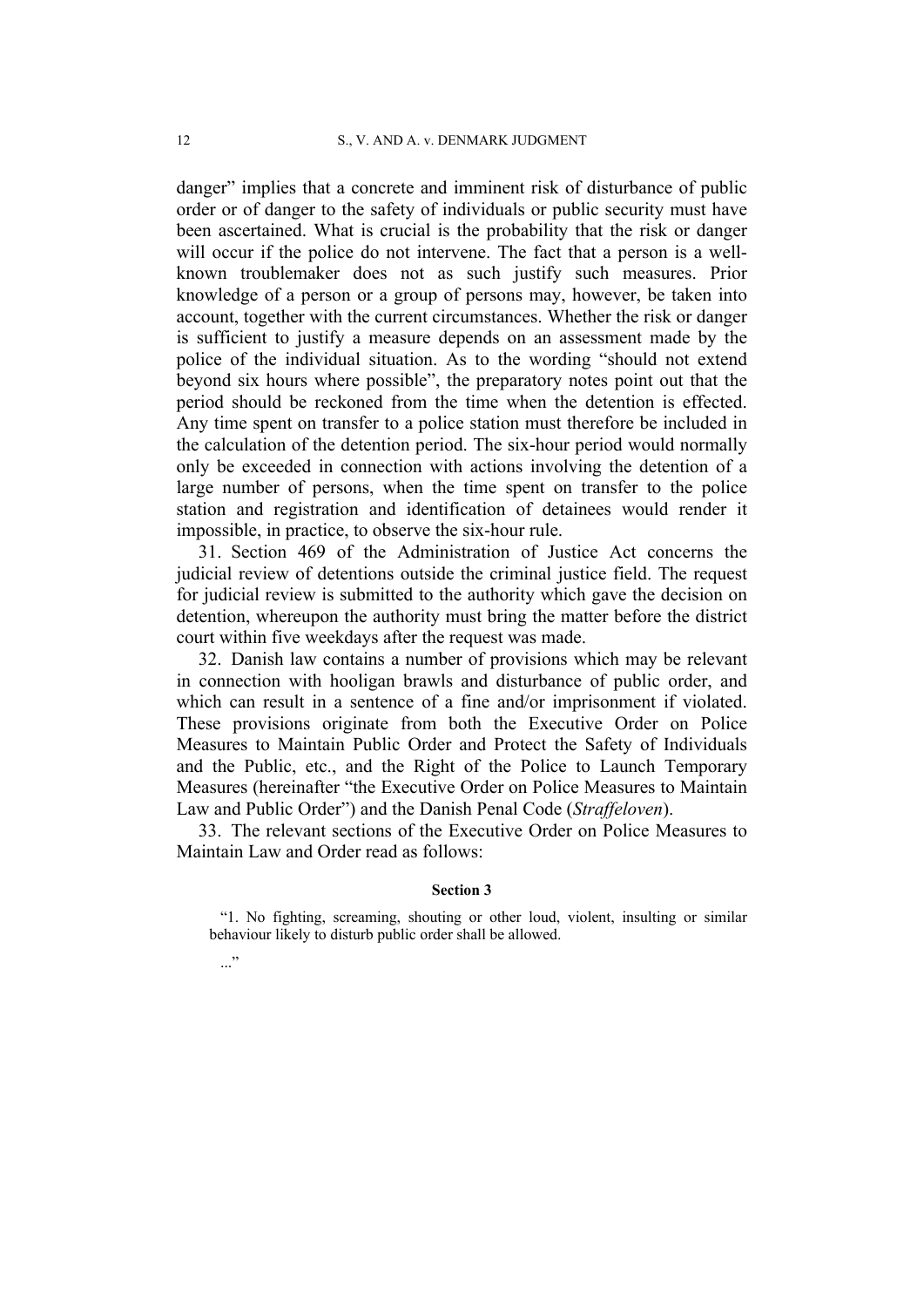#### **Section 18**

"(1) The penalty for breach of sections  $3 \dots$  is a fine. When determining a sentence, regard for the maintenance of public order and the protection of the safety of individuals and the public shall be accorded substantial weight. When determining a sentence for a breach of sections  $3(1)$  ..., it shall additionally be considered an aggravating circumstance if the act was committed during or directly after a serious breach of the peace in a public place in the area. However, the third sentence hereof shall only apply if it was the intention of the person concerned that the peace in a public place should be seriously breached.

 $\cdot$ ..."

## 34. The relevant articles of the Penal Code read as follows:

#### **Article 134a**

"Participants in affray or persons involved in any other serious breach of the peace in a public place shall be sentenced to imprisonment for a term not exceeding one year and six months if they have acted by mutual consent or several persons have acted together."

#### **Article 244**

"Any person who commits an act of violence against or otherwise assaults the person of another shall be sentenced to a fine or imprisonment for a term not exceeding three years."

#### **Article 245**

"(1) Any person who commits an assault on the person of another in a particularly offensive, brutal or dangerous manner, or is guilty of mistreatment, shall be sentenced to imprisonment for a term not exceeding six years. It shall be considered a particularly aggravating circumstance if such assault causes serious harm to the body or health of another person.

(2*)* Any person who harms the body or health of another person in cases other than those referred to in subsection (1) shall be sentenced to imprisonment for a term not exceeding six years."

#### **Article 291**

"(1) Any person who destroys, damages or removes any property belonging to another person shall be sentenced to a fine or imprisonment for a term not exceeding one year and six months.

(2) In the case of serious criminal damage or criminal damage carried out in a systematic or organised manner, or if the offender has previously been convicted under Article 291 ..., the sentence may be increased to imprisonment for six years.

 $(3)$  ...

(4) When determining a sentence under subsections (1) and (2), it shall be considered an aggravating circumstance if the act was committed during or directly after a serious breach of the peace in a public place in the area."

35. An arrest within criminal proceedings is regulated by the following sections of the Administration of Justice Act: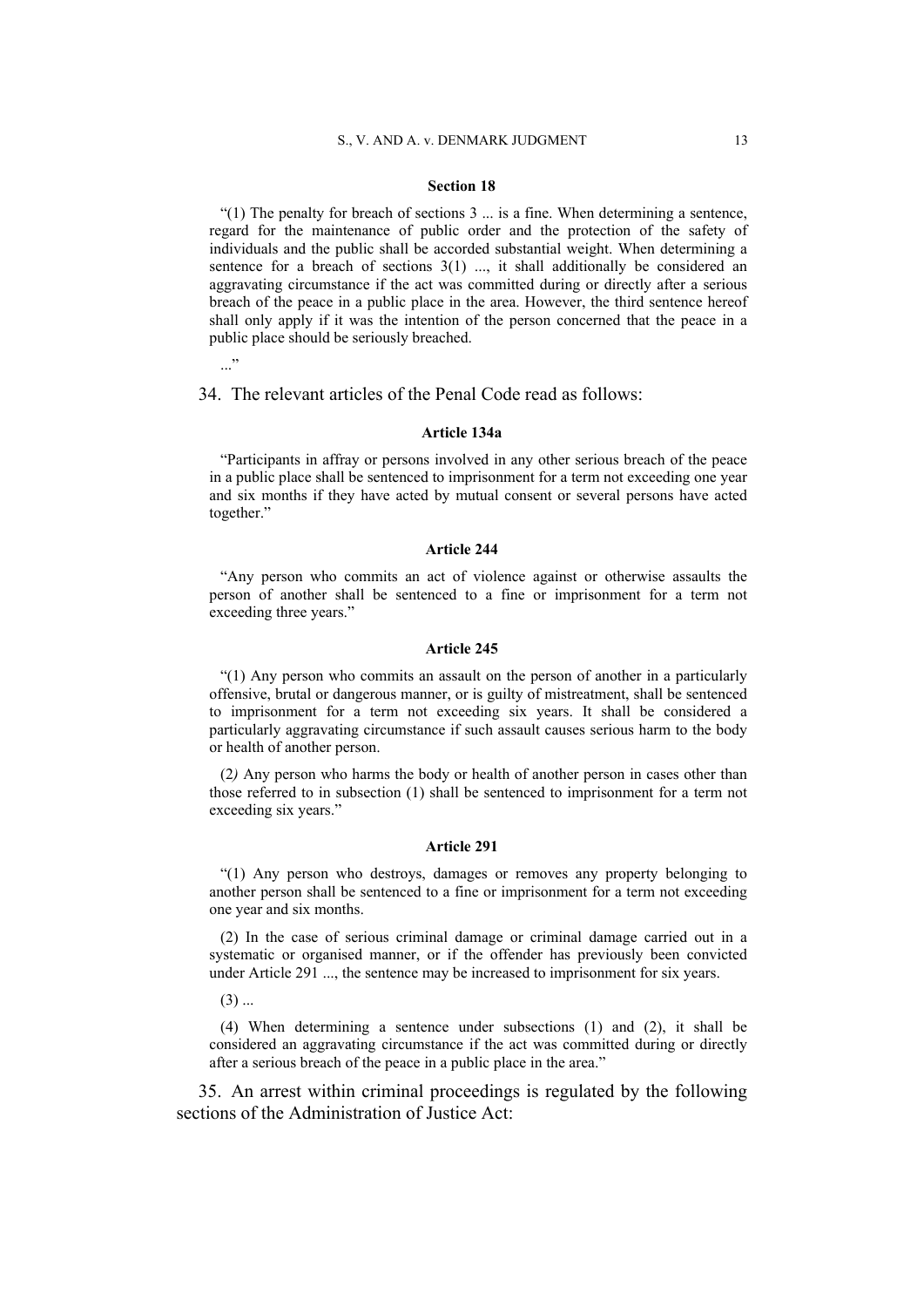#### **Section 755**

"(1) The police may arrest any person who is reasonably suspected of a criminal offence subject to public prosecution, if arrest must be deemed necessary to prevent further criminal offences, to secure the person's presence for the time being or to prevent his association with others.

(4) No arrest may be made if, in the nature of the case or the circumstances in general, deprivation of liberty would be a disproportionate measure.

..."

...

#### **Section 760**

"(1) Any person who is taken into custody shall be released as soon as the reason for the arrest is no longer present. The time of his release shall appear in the report.

(2) Where the person taken into custody has not been released at an earlier stage he shall be brought before a judge within twenty-four hours after his arrest. The time of the arrest and of his appearance in court shall appear in the court transcript.

 $\cdot$ ..."

...

### III. COUNCIL OF EUROPE MATERIALS

### **A. Preparatory work on Article 5 § 1 of the Convention**

36. The Court observes that the draft Convention and Report prepared by the Consultative Assembly and the Working Papers of the Secretariat of the Council of Europe were submitted to the Committee of Experts, composed of government lawyers, legislators, judges and law professors from the twelve member States at the time. They met from 2 February to 10 March 1950. The Report by the Committee of Experts was submitted to the Conference of Senior Officials for the purpose of preparing the decision ultimately taken by the Committee of Ministers as to the final draft to be submitted to the Consultative Assembly.

37. The original basis for the text of Article 5 § 1 (c) (inspired by Article 9 of the draft International Covenant on Human Rights) read as follows (see Preparatory Work on Article 5 of the Convention, bilingual version, CDH (67) 10, p. 14):

"1. No one shall be deprived of his liberty save in the following cases and in accordance with a procedure prescribed by law:

(c) the arrest of a person effected for the purpose of bringing him before the competent legal authority on a reasonable suspicion of having committed an offence or which is reasonably considered to be necessary to prevent his committing a crime or fleeing after having done so; ..."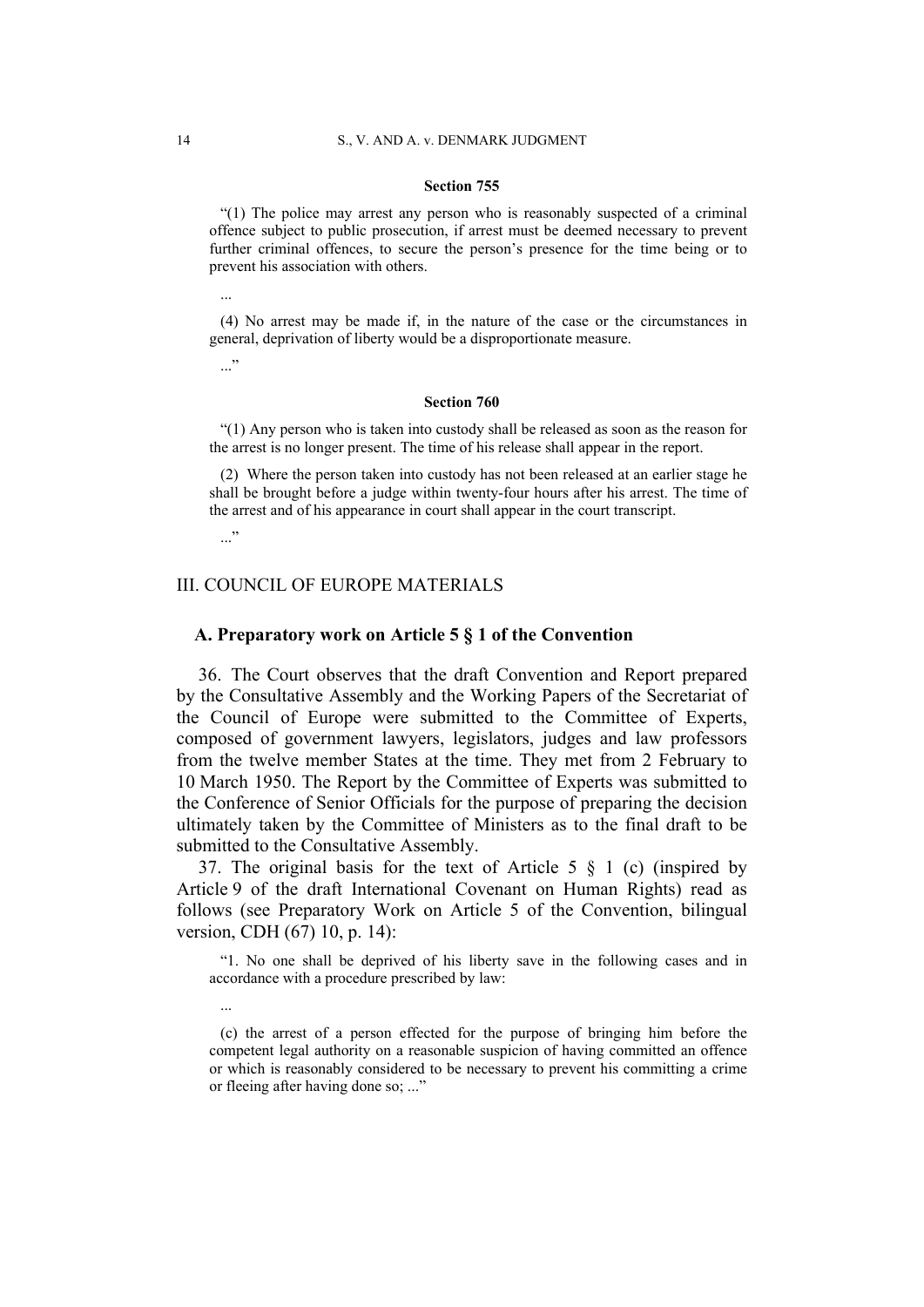38. The text was amended as follows during the second session of the Committee of Experts (Article  $7 \S 1$  of the "preliminary draft" of the Convention; ibid., pp. 22-23):

"(c) the lawful arrest and detention of a person effected for the purpose of bringing him before the competent legal authority on reasonable suspicion of having committed an offence or which is reasonably considered to be necessary to prevent his committing a crime, or fleeing after having done so; ..."

39. The text of Article 7 § 3 of the said draft (corresponding to the present Article 5 § 3) was amended as follows:

"Anyone arrested or detained on the charge of having committed a crime or to prevent his committing a crime shall be brought promptly before a judge or ..."

40. The "first draft" of the Convention of the Conference of Senior Officials (ibid., p. 29) reproduced the text of the above provisions as amended, renumbering them as Article 5  $\S$  2 (c) and Article 5  $\S$  4 respectively (ibid., p. 30).

41. In the "second draft" of the Convention (ibid., pp. 30-31), Article 5 § 2 was merged into Article 5 § 1 and paragraph 4 became paragraph 3, with the following change:

"3. Anyone arrested or detained on the charge of having committed a crime [**deleted: or to prevent his committing a crime**] in accordance with the provisions of para. 1 (c) shall be brought promptly before a judge or ..."

42. Subsequently, the Report of the Conference of Senior Officials on Human Rights to the Committee of Ministers on Article 5 §§ 1 (c) and 3 of the second draft (ibid., p. 32) stated:

"The Conference considered it useful to point out that where authorised arrest or detention is effected on reasonable suspicion of preventing the commission of a crime, it should not lead to the introduction of a régime of a Police State. It may, however, be necessary in certain circumstances to arrest an individual in order to prevent his committing a crime, even if the facts which show his intention to commit the crime do not of themselves constitute a penal offence. In order to avoid any possible abuses of the right thus conferred on public authorities, Article 13, para. 2 [the provision which foreshadowed Article 18], will have to be applied strictly."

The following comments on these provisions were made by the United Kingdom delegation (ibid., p. 33):

"... The phrase 'reasonable suspicion of preventing the commission of a crime' is meaningless. The wording of Article 5 (1) (c) of the Convention should be followed, i.e. 'on grounds which are reasonably considered to be necessary to prevent'."

43. After the Fifth Session of the Committee of Ministers from 3 to 9 August 1950, the text of Article 5 § 3 was changed as follows (ibid., p. 35):

"3. Everyone arrested or detained [**deleted: on the charge of having committed a crime**] in accordance with the provisions of para. 1 (c) of this Article shall be brought promptly before a judge or ..."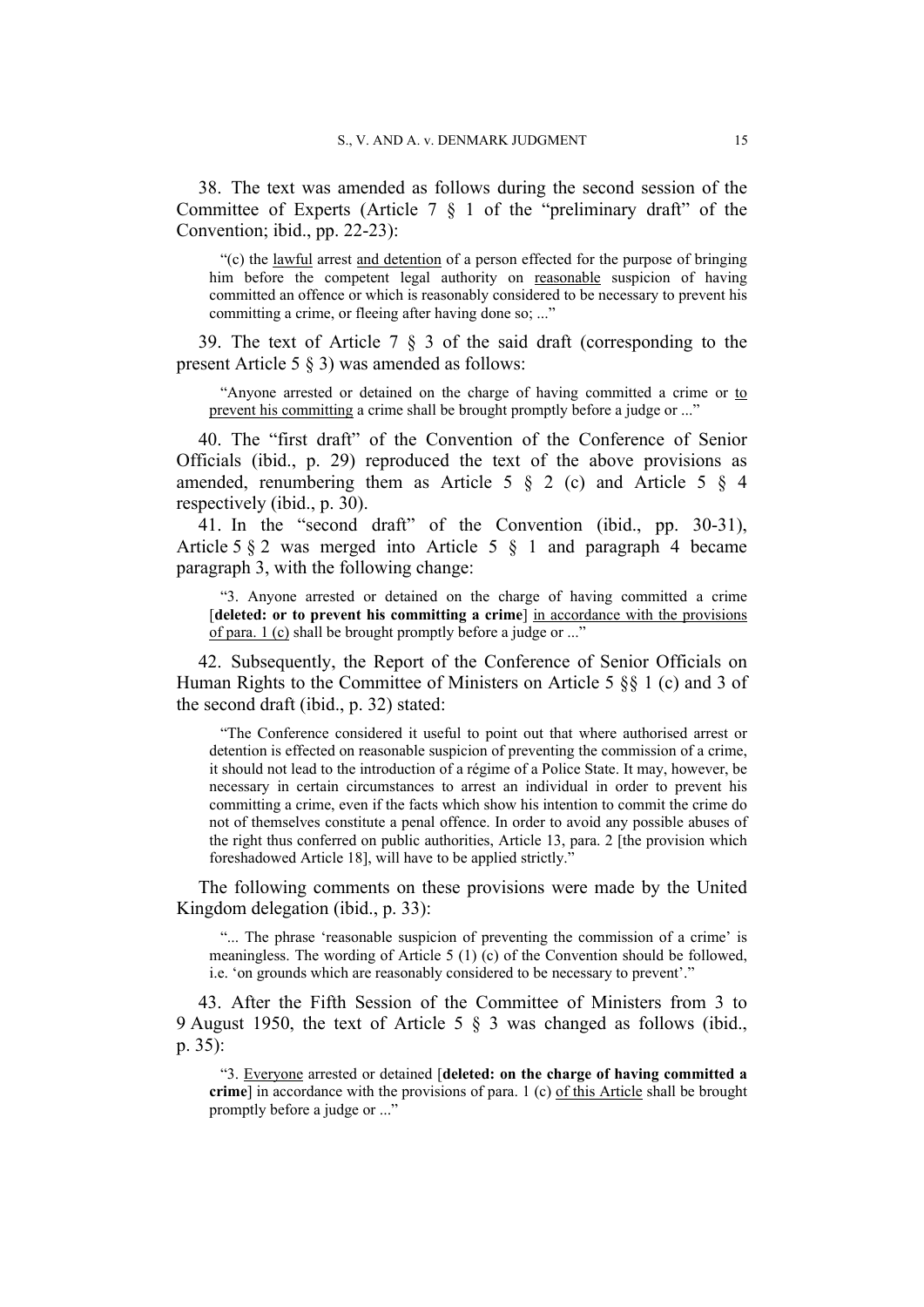44. On 3 November 1950, the day before the signature of the Convention (ibid., p. 36-37), the Committee of Experts took the opportunity to make slight amendments in the English version and changed "or which is reasonably considered to be necessary" to "or when it is reasonably considered necessary". Since there is no explanation given for this change, it appears motivated solely by linguistic reasons. There is no indication of an intention to change substantively the content of the provision in question or to limit its scope.

# **B. Council of Europe Convention on Integrated Safety, Security and Service Approach at Football Matches and Other Sports Events**

45. Building upon the content of the European Convention on Spectator Violence and Misbehaviour at Sports Events and in particular at Football Matches of August 1985 (ETS No. 120), drawn up in the wake of the Heysel tragedy of 1985, the Council of Europe drafted the Convention on Integrated Safety, Security and Service Approach at Football Matches and Other Sports Events, which was opened for signature on 3 July 2016 and entered into force on 1 November 2017 (CETS No. 218). In so far as relevant, the provisions of this Convention read as follows:

#### **Article 2 – Aim**

"The aim of this Convention is to provide a safe, secure and welcoming environment at football matches and other sports events. To that end, the Parties shall:

(a) adopt an integrated, multi-agency and balanced approach towards safety, security and service, based upon an ethos of effective local, national and international partnerships and co-operation;

(b) ensure that all public and private agencies, and other stakeholders, recognise that safety, security and service provision cannot be considered in isolation, and can have a direct influence on delivery of the other two components;

(c) take account of good practices in developing an integrated approach to safety, security and service."

#### **Article 3 – Definitions**

"For the purposes of this Convention, the terms:

(b) 'security measures' shall mean any measure designed and implemented with the primary aim of preventing, reducing the risk and/or responding to any violence or other criminal activity or disorder committed in connection with a football or other sports event, inside or outside of a stadium;

..."

...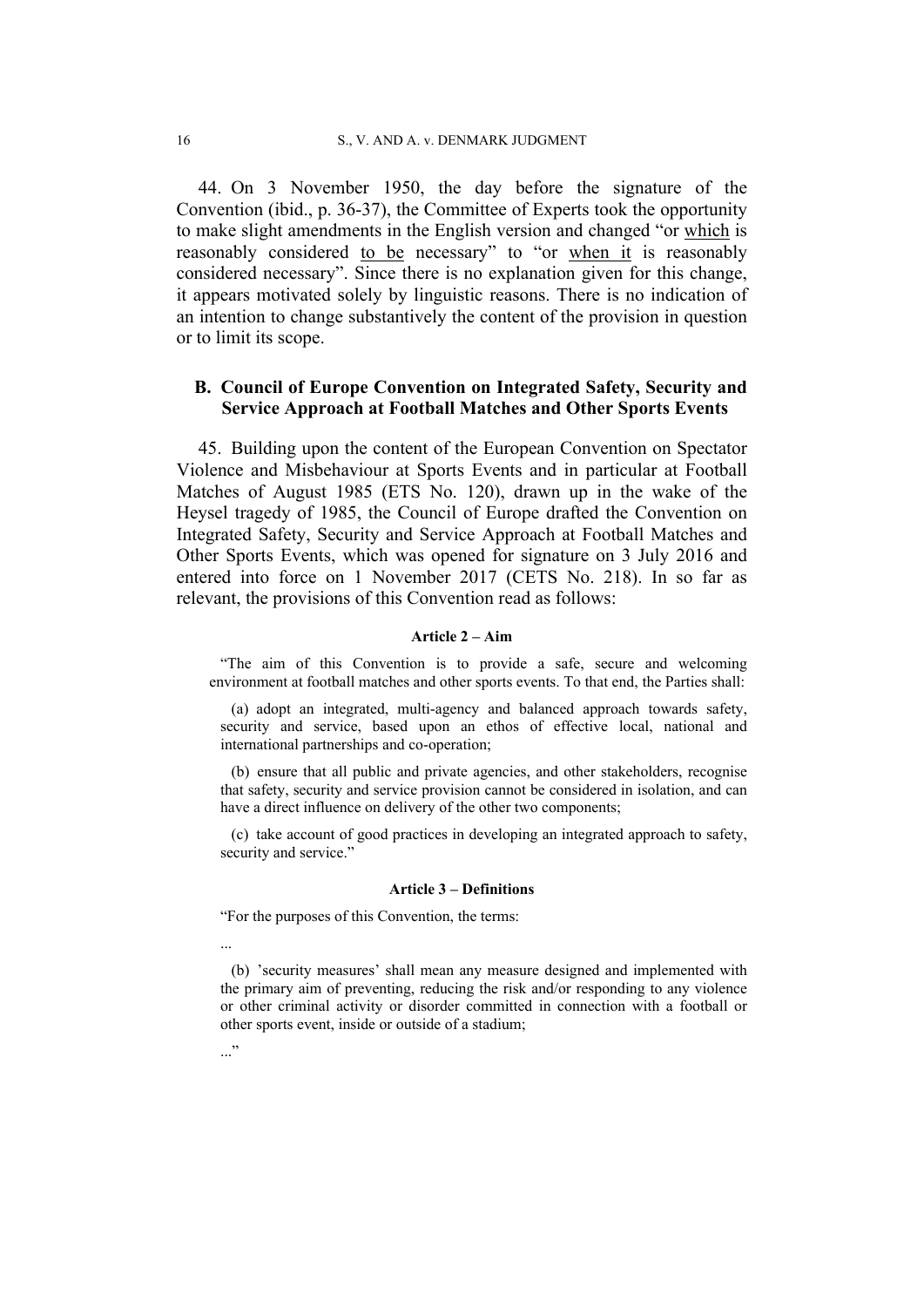#### **Article 5 – Safety, security and service in sports stadiums**

"1. The Parties shall ensure that national legal, regulatory or administrative frameworks require event organisers, in consultation with all partner agencies, to provide a safe and secure environment for all participants and spectators.

 $\cdot$   $\cdot$ 

#### **Article 6 – Safety, security and service in public places**

"1. The Parties shall encourage all agencies and stakeholders involved in organising football matches and other sports events in public spaces, including the municipal authorities, police, local communities and businesses, supporter representatives, football clubs and national associations, to work together, notably in respect of:

(a) assessing risk and preparing appropriate preventative measures designed to minimise disruption and provide reassurances to the local community and businesses, in particular those located in the vicinity of where the event is taking place or public viewing areas;

(b) creating a safe, secure and welcoming environment in public spaces that are designated for supporters to gather before and after the event, or locations in which supporters can be expected to frequent of their own volition, and along transit routes to and from the city and/or to and from the stadium.

2. The Parties shall ensure that risk assessment and safety and security measures take account of the journey to and from the stadium."

#### **Article 9 – Police strategies and operations**

"1. The Parties shall ensure that policing strategies are developed, regularly evaluated and refined in the light of national and international experience and good practices, and are consistent with the wider, integrated approach to safety, security and service.

2. The Parties shall ensure that policing strategies take account of good practices including, in particular: intelligence gathering, continuous risk assessment, risk-based deployment, proportionate intervention to prevent the escalation of risk or disorder, effective dialogue with supporters and the wider community, and evidence gathering of criminal activity as well as the sharing of such evidence with the competent authorities responsible for prosecution.

3. The Parties shall ensure that the police work in partnership with organisers, supporters, local communities and other stakeholders in making football matches and other sports events safe, secure and welcoming for all concerned."

#### **Article 10 – Prevention and sanctioning of offending behaviour**

"1. The Parties shall take all possible measures to reduce the risk of individuals or groups participating in, or organising incidents of violence or disorder.

 $\ddots$ "

# IV. COMPARATIVE NATIONAL CASE-LAW

46. For the purposes of its examination of the present case, the Court deems it useful to refer to the judgment of 15 February 2017 of the Supreme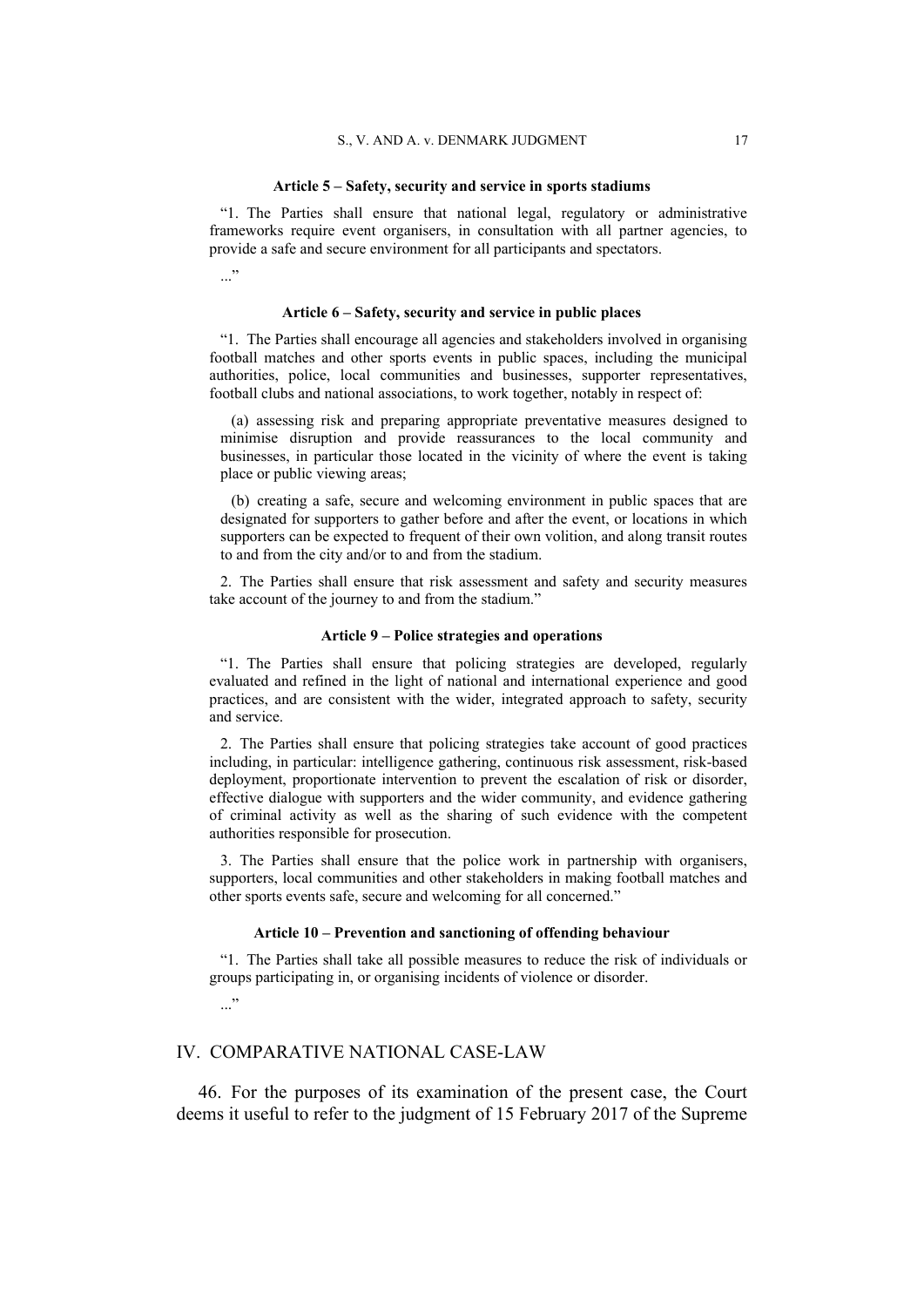Court of the United Kingdom in *R v The Commissioner of Police for the Metropolis*, in which the Court's case-law on Article 5 § 1 (b) was found to be inconclusive. The four applicants in that case had been detained for up to five and a half hours to prevent an imminent breach of the peace during the wedding of the Duke and Duchess of Cambridge on 29 April 2011. The police had argued that the detention was justified under both Article 5  $\S$  1 (b) and Article 5  $\S$  1 (c).

The Administrative Court found that the detention had complied with Article 5 § 1 (c).

The Court of Appeal agreed, but for other reasons. It concluded that the purpose of the applicants' detention had been to bring them before the competent legal authority if that were to become necessary, so as to prolong their detention on a lawful basis. It declined to follow the majority view in *Ostendorf v. Germany* (no. 15598/08, 7 March 2013) that Article 5 § 1 (c) was incapable of authorising purely preventive detention, notwithstanding the existence of good grounds to believe an offence to be imminent, and that the person concerned must be suspected of having already committed a criminal offence.

Finally, the Supreme Court, having analysed the Court's case-law, and notably the divergent views expressed in the concurring opinion in *Ostendorf* (cited above), concluded that the detention was lawful under Article 5 § 1 (c). Lord Toulson (with whom Lord Mance, Lord Dyson, Lord Reed and Lord Carnwath agreed) stated, in particular:

"31. In this case there was nothing arbitrary about the decisions to arrest, detain and release the appellants. They were taken in good faith and were proportionate to the situation. If the police cannot lawfully arrest and detain a person for a relatively short time (too short for it to be practical to take the person before a court) in circumstances where this is reasonably considered to be necessary for the purpose of preventing imminent violence, the practical consequence would be to hamper severely their ability to carry out the difficult task of maintaining public order and safety at mass public events. This would run counter to the fundamental principles previously identified.

32. There is, however, a difficult question of law as to how such preventive power can be accommodated within article 5. The Strasbourg case law on the point is not clear and settled, as is evident from the division of opinions within the Fifth Section in *Ostendorf.* Moreover, while this court must take into account the Strasbourg case law, in the final analysis it has a judicial choice to make.

33. The view of the minority in *Ostendorf,* that article 5.1(c) is capable of applying in a case of detention for preventive purposes followed by early release (that is, before the person could practicably be brought before a court), is in my opinion correct for a number of reasons.

34. In the first place I agree with the Administrative Court that the situation fits more naturally within the language of article 5.1(c) than 5.1(b). On its plain wording article 5.1(c) covers three types of case, the second being when the arrest or detention of a person 'is reasonably considered necessary to prevent his committing an offence.'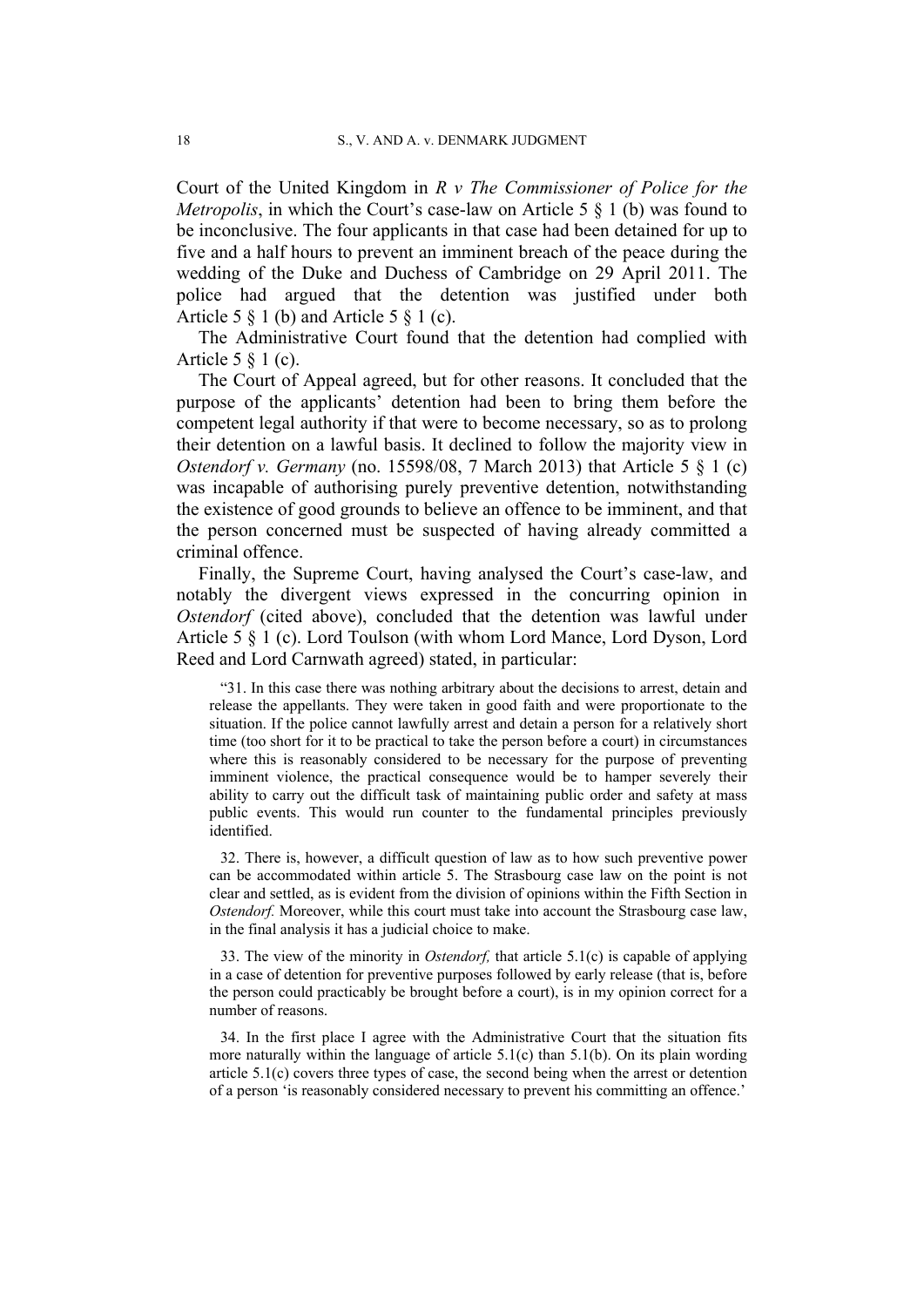35. There is force in the argument that the interpretation adopted by the majority in *Ostendorf* collapses the second into the first ('reasonable suspicion of having committed an offence') and is inconsistent with *Lawless* [*Lawless v. Ireland (no. 3)*, 1 July 1961, Series A no. 3].

36. It is accepted by the police that English courts should treat *Lawless* as authoritative, but in that case the court was not concerned with a situation in which the police had every reason to anticipate that the risk necessitating the person's arrest would pass in a relatively short time and there was every likelihood of it ending before the person could as a matter of practicality be brought before a court. It would be perverse if it were the law that in such circumstances, in order to be lawfully able to detain the person so as to prevent their imminently committing an offence, the police must harbour a purpose of continuing the detention, after the risk had passed, until such time as the person could be brought before a court with a view to being bound over to keep the peace in future. This would lengthen the period of detention and place an unnecessary burden on court time and police resources.

37. Some analogy may be drawn with *Brogan*, in which the court rejected the argument that at the time of the arrest the police must intend to take the arrested person before the court willy nilly, regardless of whether on investigation there was cause to do so.

38. In order to make coherent sense and achieve the fundamental purpose of article 5, I would read the qualification on the power of arrest or detention under article 5.1(c), contained in the words 'for the purpose of bringing him before the competent legal authority', as implicitly dependent on the cause for detention continuing long enough for the person to be brought before the court. I agree therefore with Judges Lemmens and Jäderblom in para 5 of their judgment in *Ostendorf* (cited at para 25 above) that in the case of an early release from detention for preventive purposes, it is enough for guaranteeing the rights inherent in article 5 if the lawfulness of the detention can subsequently be challenged and decided by a court.

39. I prefer to put the matter that way, rather than as the Court of Appeal did by inferring the existence of a conditional purpose ab initio to take the appellants before the court, although it makes no difference to the result. I have no disagreement with the Court of Appeal that the appellants would have been brought before a court to determine the legality of their continued detention, if it had been considered necessary to detain them long enough for this to happen. The case would then have been materially similar to *Nicol and Selvanayagam*, where the applicants' initial detention was preventive and they were later kept in custody and brought before the court to be bound over. It would be contrary to the spirit and underlying objective of article 5 if the appellants' early release placed them in a stronger position to complain of a breach of article 5 than if it had been decided to detain them for longer in order to take them before magistrates to be bound over.

40. As to article 5.1(b), I am inclined to the same view as the minority in *Ostendorf* that the obligation has to be much more specific than a general obligation not to commit a criminal offence (or, in this case, a breach of the peace), and that such a general obligation does not acquire the necessary degree of specificity by focusing narrowly on the particular facts or by the person concerned being given a reminder of it in specific circumstances. There are also practical considerations. The police may find it necessary to take action to prevent an imminent breach of the peace in circumstances where there is not sufficient time to give a warning. An example might be a football match where two unruly groups collide and the police see no alternative but to detain them, or the ringleaders on both sides, immediately for what may be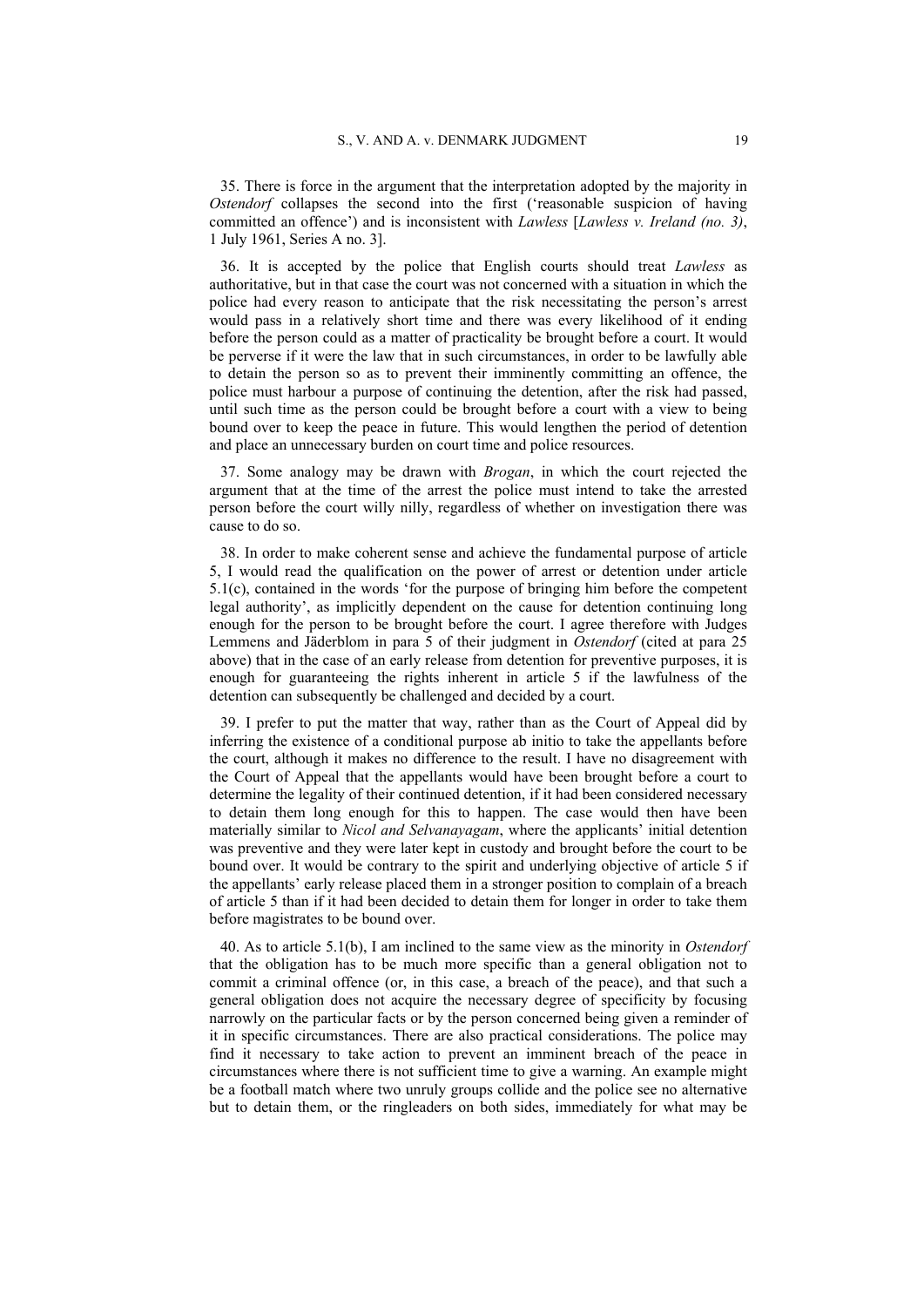quite a short time. In summary, I would be concerned that in stretching article  $5.1(b)$ beyond its previously recognised ambit the majority found it necessary to impose limitations which in another case might leave the police effectively powerless to step in for the protection of the public."

# THE LAW

# I. JOINDER OF THE APPLICATIONS

47. The Court considers that the three applications should be joined in accordance with Rule 42 § 1 of the Rules of Court, given their common factual and legal background. It will thus examine them jointly in a single judgment.

# II. ALLEGED VIOLATION OF ARTICLE 5 OF THE CONVENTION

48. The applicants complained that they had been deprived of their liberty in breach of Article 5 of the Convention, which reads as follows:

"1. Everyone has the right to liberty and security of person. No one shall be deprived of his liberty save in the following cases and in accordance with a procedure prescribed by law:

(a) the lawful detention of a person after conviction by a competent court;

(b) the lawful arrest or detention of a person for non-compliance with the lawful order of a court or in order to secure the fulfilment of any obligation prescribed by law;

(c) the lawful arrest or detention of a person effected for the purpose of bringing him before the competent legal authority on reasonable suspicion of having committed an offence or when it is reasonably considered necessary to prevent his committing an offence or fleeing after having done so;

(d) the detention of a minor by lawful order for the purpose of educational supervision or his lawful detention for the purpose of bringing him before the competent legal authority;

(e) the lawful detention of persons for the prevention of the spreading of infectious diseases, of persons of unsound mind, alcoholics or drug addicts or vagrants;

(f) the lawful arrest or detention of a person to prevent his effecting an unauthorised entry into the country or of a person against whom action is being taken with a view to deportation or extradition.

2. Everyone who is arrested shall be informed promptly, in a language which he understands, of the reasons for his arrest and of any charge against him.

3. Everyone arrested or detained in accordance with the provisions of paragraph 1 (c) of this Article shall be brought promptly before a judge or other officer authorised by law to exercise judicial power and shall be entitled to trial within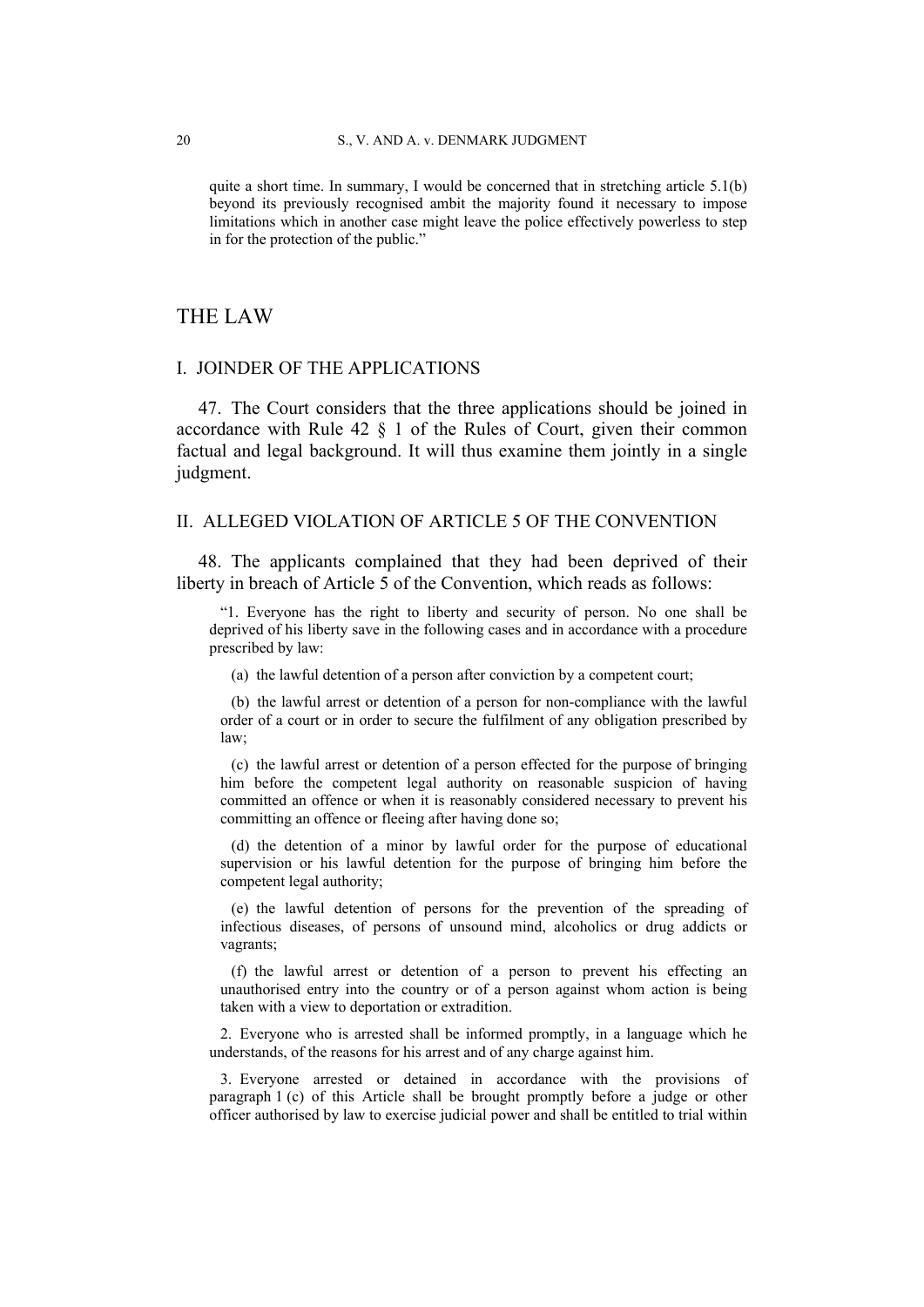a reasonable time or to release pending trial. Release may be conditioned by guarantees to appear for trial.

4. Everyone who is deprived of his liberty by arrest or detention shall be entitled to take proceedings by which the lawfulness of his detention shall be decided speedily by a court and his release ordered if the detention is not lawful.

5. Everyone who has been the victim of arrest or detention in contravention of the provisions of this Article shall have an enforceable right to compensation."

49. The Government contested that argument.

# **A. Admissibility**

50. In the Court's view, the application raises complex issues of fact and Convention law, such that it cannot be rejected on the ground of being manifestly ill-founded within the meaning of Article 35 § 3 (a) of the Convention. Neither is it inadmissible on any other grounds. It must therefore be declared admissible.

### **B. Merits**

#### *1. The parties' submissions*

#### **(a) The Government**

51. The Government did not dispute that the impugned detention had amounted to a deprivation of liberty, but submitted that it had been justified under both sub-paragraphs (b) and (c) of Article  $5 \S 1$  and had been in accordance with a procedure prescribed by law.

#### *(i) Article 5 § 1 (b)*

52. The Government submitted that, as in *Ostendorf* (cited above), the applicants' detention was covered by Article 5  $\S$  1 (b), as it had been intended to prevent them from organising and taking part in brawls between hooligans. The applicants had been subject to an obligation to refrain from committing criminal offences, including the obligation not to instigate fights or exhibit any other form of violent behaviour likely to disturb public order. This obligation followed from a number of provisions on punishable acts, including section 3 of the Executive Order on Police Measures to Maintain Law and Order (which is considered to define a criminal offence), and sections 134a, 244, 245 and 291 of the Penal Code. The obligation was specific and concrete, and the time and place of the imminent commission of the offence had been sufficiently specified, as well as its potential victims. The applicants had been aware of the large police presence in the city and it must have been clear to them that the police were there to prevent violence and disturbance in connection with the football match, notably as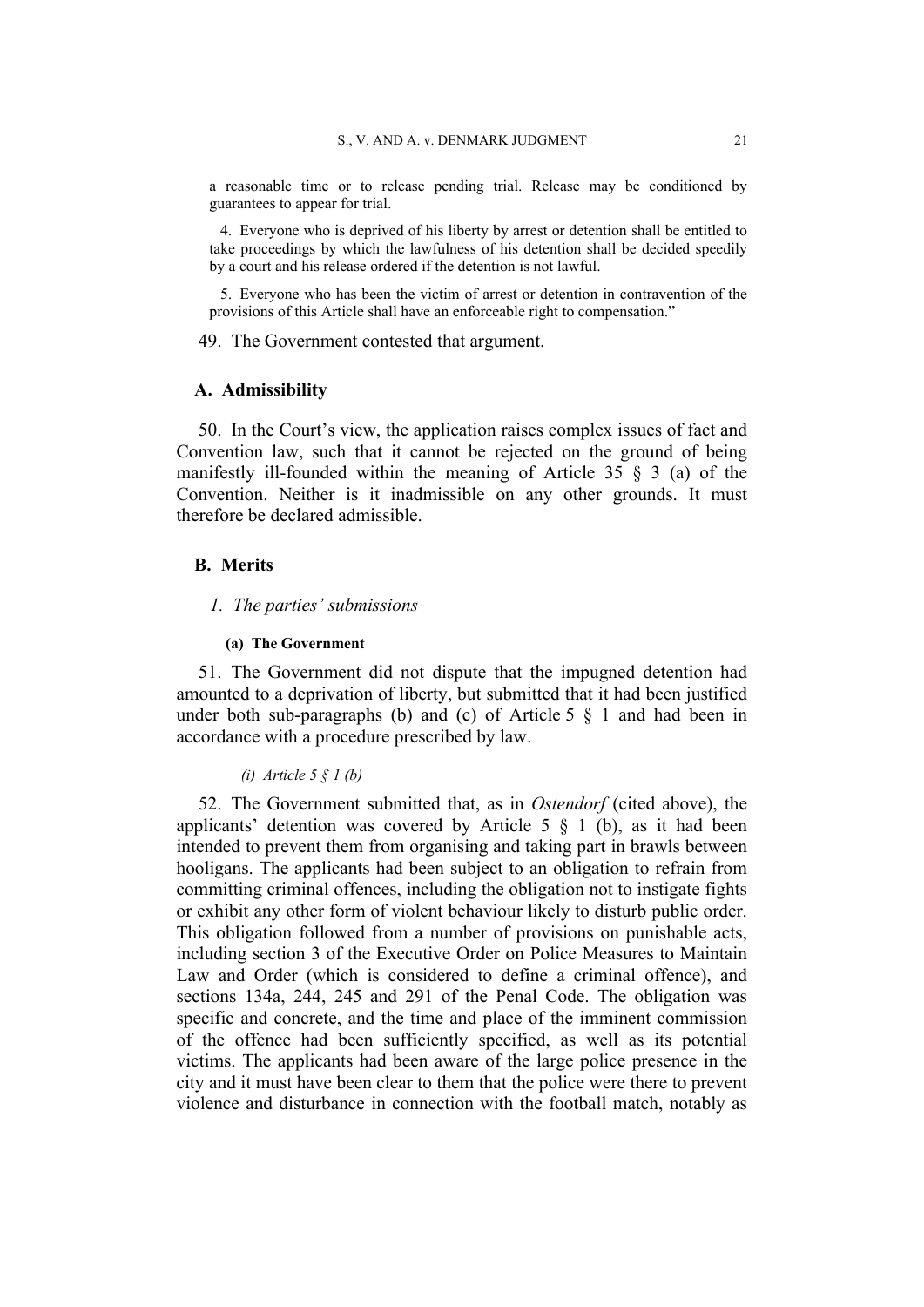all three applicants had previously been detained in connection with similar events. In the Government's view, it would have been futile for the police to have given the applicants explicit orders to disperse and refrain from arranging/taking part in brawls, as the applicants could simply have walked away from the police and engaged in hooligan brawls elsewhere. Likewise, it would have made little sense to escort them to the stadium and warn them of detention if they left the groups of hooligans, as the police had done in *Ostendorf* (cited above), since many of them, including the third applicant, had not even had a ticket for the match.

53. In addition, the applicants had taken clear steps indicating that they would not fulfil this obligation. Thus, the first applicant had been detained because a citizen, deemed highly credible by the police, had spontaneously contacted the police stating that he had just overheard a person, whom he simultaneously pointed out as being the first applicant, calling other people by phone and inciting them, together with him, to start a fight with Swedish football fans. The second and third applicants had been detained after the police had specifically seen them talking to an activist from the local faction of "South Side United" and issuing orders to others.

54. The applicants had been released as soon as there was no more hooligan violence in the city. The last disturbances resulting in detentions had taken place at 10.51 p.m. and 11.21 p.m., at which time it was recorded that a police transport wagon was holding thirty-five detainees (those detained at 10.51 p.m.). The applicants had been released at 11.27 p.m., 11.34 p.m., and 12.06 a.m. respectively, as quickly as was practicably possible.

### *(ii) Article 5 § 1 (c)*

55. The Government also submitted that the applicants' detention could be justified under Article 5 § 1 (c).

56. They emphasised that the applicants had been detained because it had been "reasonably considered necessary to prevent their committing an offence", or more specifically, they had been detained under section 5(3) of the Police Act to avert the risk of disturbance of public order and the danger to the safety of individuals and public security. The police had been in possession of sufficient facts and information to satisfy an objective observer that the applicants were planning to organise and participate in hooligan brawls, during which concrete and specific criminal offences would be committed (for example, those provided for in section 3 of the Executive Order on Police Measures to Maintain Law and Order and sections 134a, 244, 245 and 291 of the Penal Code).

57. The applicants had not been detained in order to initiate criminal proceedings against them. However, referring, *inter alia*, to *Lawless* (cited above, § 14) and the concurring opinion in *Ostendorf* (cited above), the Government maintained that the fact that a detained person was not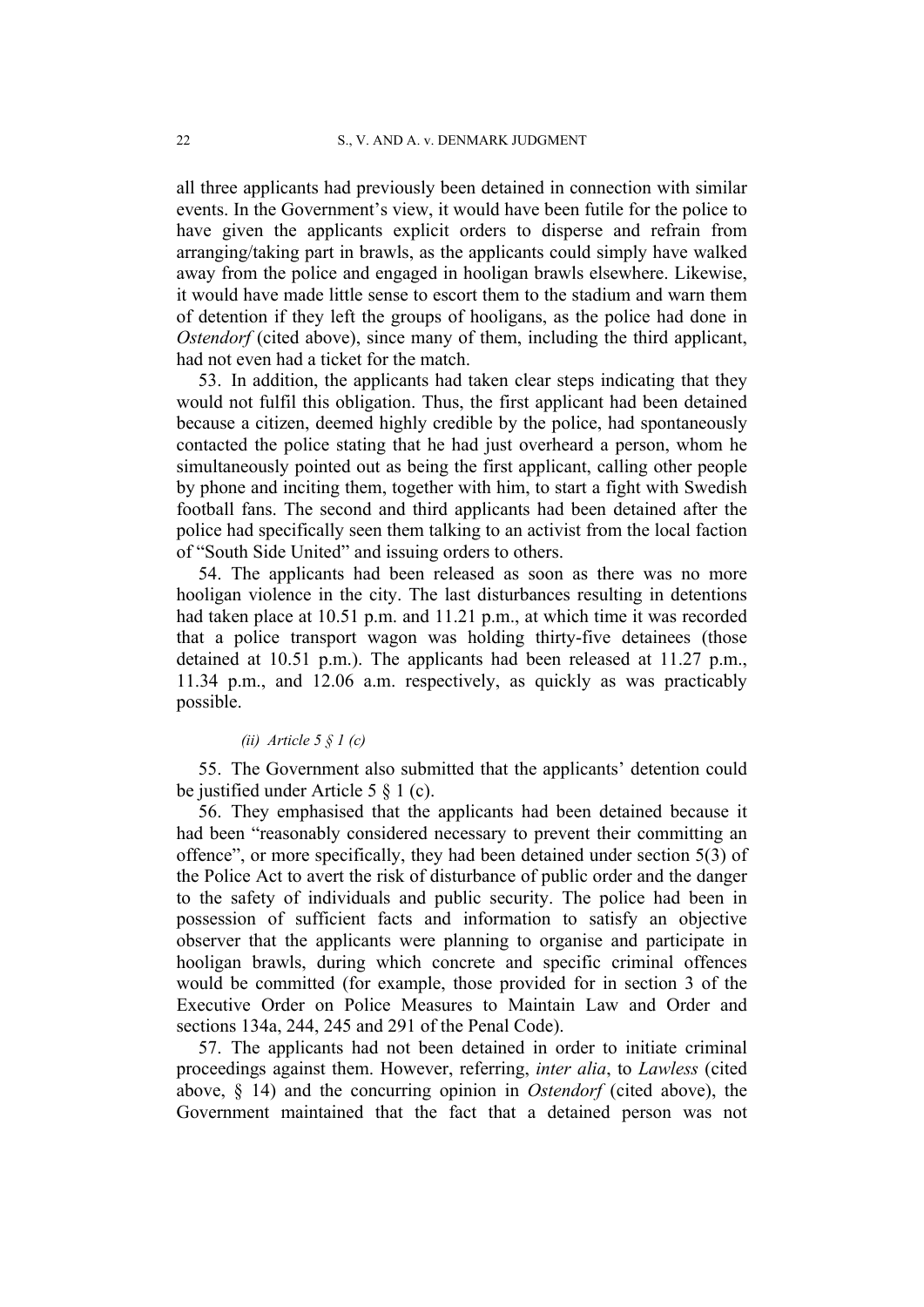subsequently charged or brought before a court did not in itself amount to a violation of the first limb of Article 5 § 3. There was no breach of Article 5 § 3 if the detainee was released "promptly" before any judicial review of the detention would have been feasible. In such a situation there was no risk of arbitrary detention for an unlimited amount of time.

58. In the present case, the applicants had been released promptly, namely as soon as the risk had been removed, after a period of seven hours. It would be unfortunate if the legislation in such a situation required the police to continue the detention and bring the detainee before a court in order for administrative detention for preventive purposes to be lawful, and it would be contrary to the spirit and underlying objective of Article 5 if the applicants' early release placed them in a stronger position to complain of a breach of Article 5 than if it had been decided to detain them for longer in order to bring them before a court.

59. Furthermore, under section 469 of the Administration of Justice Act, the applicants could have, and had, initiated proceedings before the courts concerning the lawfulness of the decision by the police on their administrative detention. The legislation thus guaranteed the right to demand an examination of the deprivation of liberty and eliminated the risk of arbitrary detention.

### *(iii) In accordance with a procedure prescribed by law*

60. Lastly, the Government maintained that the applicants' detention had been in accordance with a procedure prescribed by law. Referring to the wording of section 5(3) of the Police Act and the relevant preparatory notes, the Government found that the Act provided sufficient authority to exceed the six-hour rule in special situations. In the present case, the purpose of the detention would have been defeated if the applicants had been released by the end of the six-hour period. They pointed out that the domestic courts had found, in view of the purpose of the detention compared with the organised nature, scope and duration of the unrest, as well as the length of the specific periods by which the maximum periods had been exceeded, that the conditions for detaining the three applicants under section 5(3) of the Police Act for more than six hours had been met.

## **(b) The applicants**

61. The applicants submitted that their detention did not fall under Article 5  $\S$  1 (b) or (c) or any of the other sub-paragraphs of Article 5  $\S$  1. They also contended that the detention had not been in accordance with a procedure prescribed by law.

# *(i) Article 5 § 1 (b)*

62. The applicants agreed that if a specific duty or obligation could be identified in the present case, it had to be the same as in *Ostendorf* (cited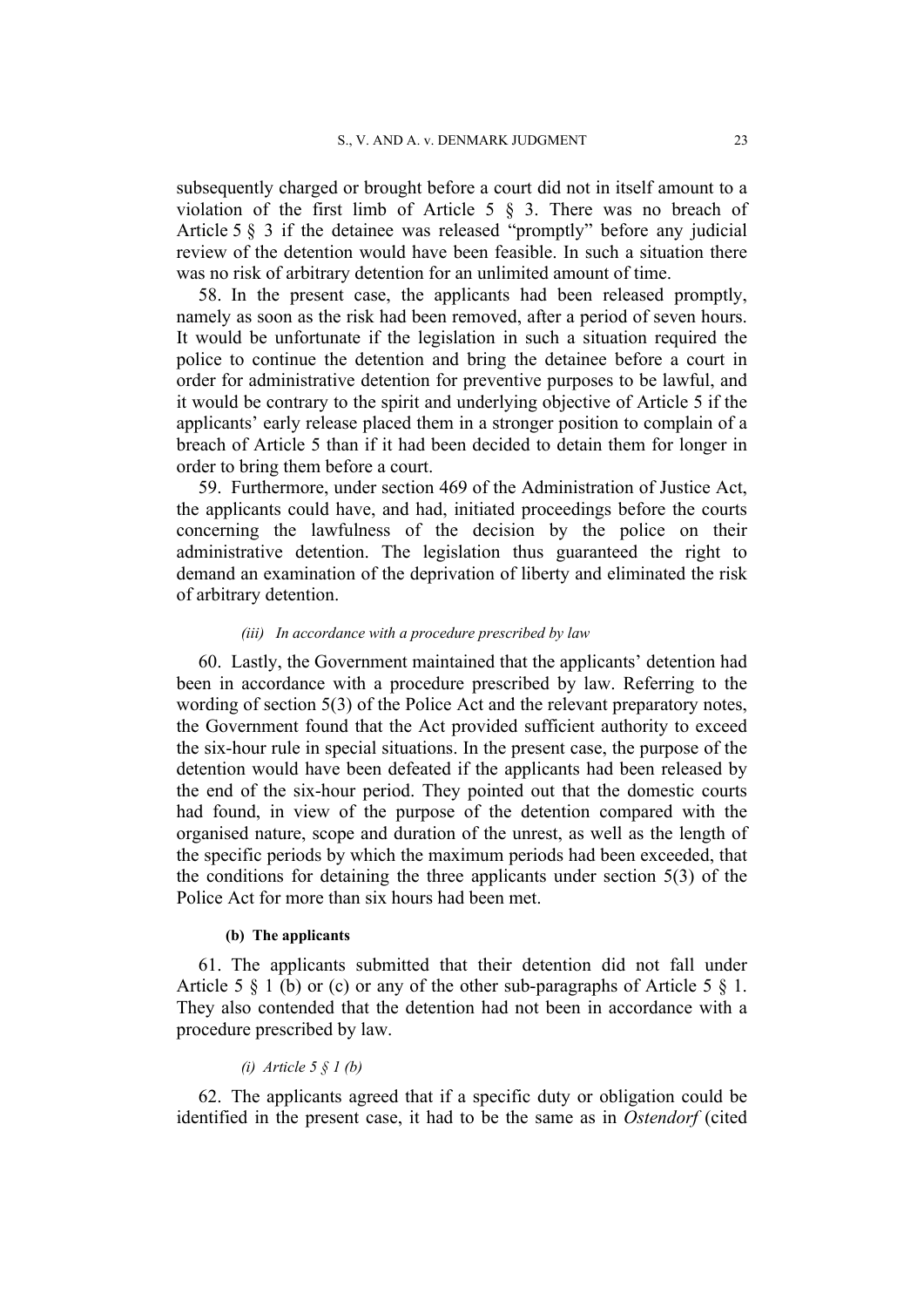above), namely to prevent them from organising and participating in brawls. They pointed out, however, that in *Ostendorf* the Court had underlined that "... it is necessary, prior to concluding that a person has failed to satisfy his obligation at issue, that the person concerned was made aware of the specific act which he or she was to refrain from committing and that the person showed himself or herself not to be willing to refrain from so doing" (ibid., § 94). The Court had further emphasised that the person concerned had to have taken positive steps indicating that he would not fulfil the above-mentioned obligation. In *Ostendorf* the applicant had been classified as a "gang leader" and had received a specific and precise order from the police to stay with the group of supporters with whom he had travelled to a football match, and the group had even been informed of the consequences of not obeying such an order. The order had been given after the police had registered and searched all individuals in the group, finding and seizing items in their possession used in hooligan brawls.

63. The facts of the present case, however, were clearly different from those dealt with in *Ostendorf*. All three applicants had followed the instructions of the police at all times; they had not at any time been warned that they should refrain from taking any particular action; they had not been in possession of any instruments that could indicate that they intended to take part in a brawl; and they had not instigated or taken part in any fights.

64. The applicants submitted that the fact that there had been a large police presence in the city could not as a general rule be said to entail any special duties for citizens. It was normal that large-scale events should require police assistance, for a number of reasons. Moreover, in the applicants' view the large police presence suggested that the police could have averted the alleged danger by resorting to much less radical means such as those listed in section 5(2) of the Police Act, instead of resorting to the most radical measure available to them, namely deprivation of liberty; however, the police had obviously already decided before the event to implement the most radical means straight away.

65. Referring to the preparatory notes on the Police Act, the applicants also pointed out that the fact that they might have been known to the police could not justify measures under section 5 of the Police Act; nor could such a fact, in the context of an obligation to refrain from taking particular action, exempt the authorities from making all the individuals concerned aware of the specific and concrete obligation incumbent on them.

66. Having regard to the above, the first applicant maintained that even if the Court found it established, on account of an unknown witness, that he could reasonably be said to have failed to comply with a specific duty or obligation, at no point had he been made aware of such an obligation prior to his detention. Moreover, he submitted that the detention had served more of a punitive purpose, which was not covered by Article 5  $\S$  1 (b) of the Convention. In the first applicant's view, it should therefore be concluded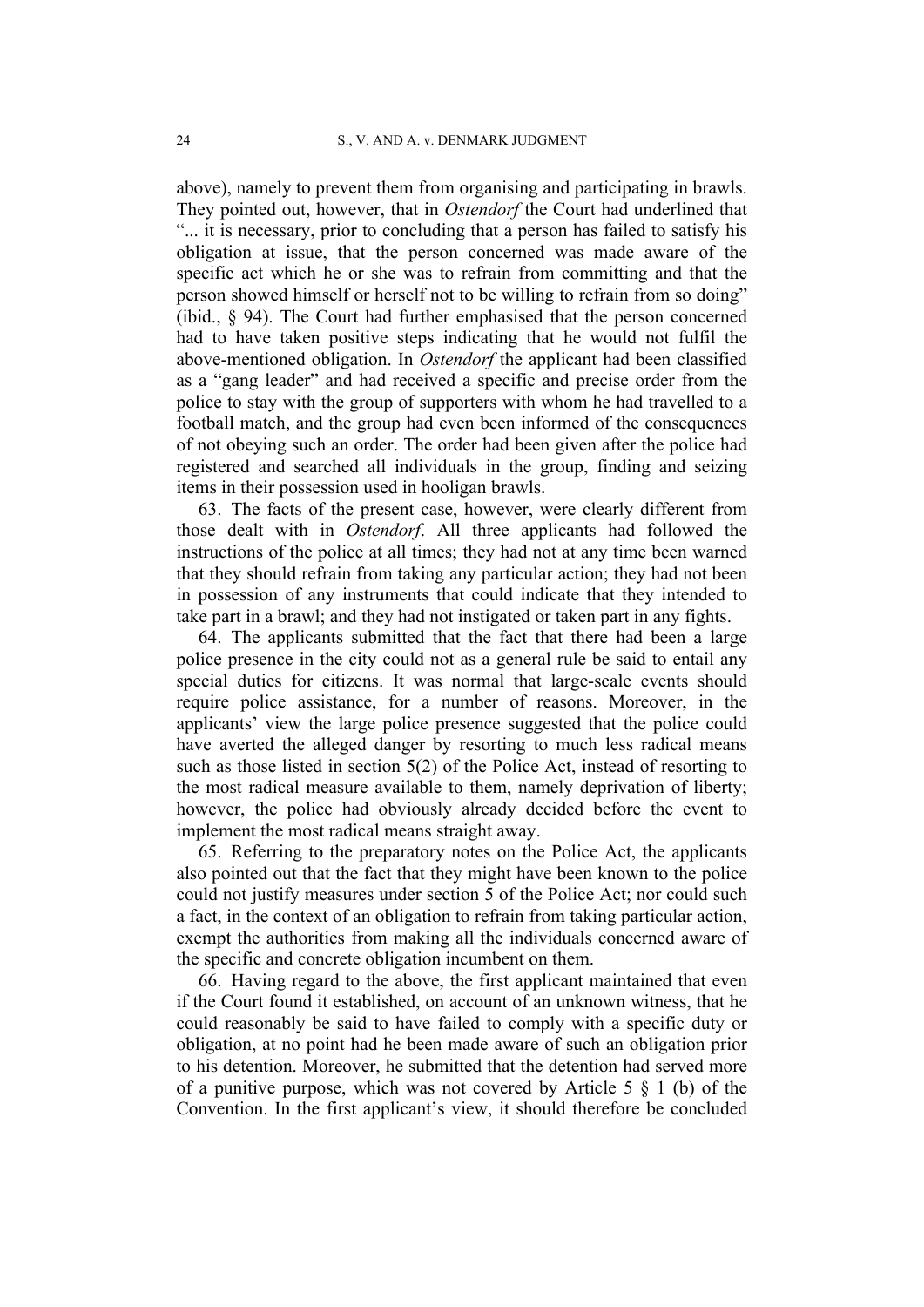that his detention had not been covered by sub-paragraph (b) of Article 5 § 1 of the Convention.

67. The second and third applicants submitted that even if there could be said to have been a concrete and specific obligation, there was no indication that they had been made aware of it or that they had taken any positive steps that could indicate that they would not fulfil such an obligation.

# *(ii) Article 5 § 1 (c)*

68. The applicants pointed to long-established case-law according to which sub-paragraph (c) of Article 5  $\overline{\S}$  1 governed only pre-trial detention within criminal proceedings.

69. In the present case, however, the applicants had been detained under section 5(3) of the Police Act in order to prevent them from committing an offence, and not under section 755 of the Administration of Justice Act, which concerned the arrest of a person who was suspected of having committed an offence. Should the Court find that this line of case-law should be abandoned, it should nonetheless be taken into account that the Danish authorities in this particular case had relied exclusively on the Police Act.

70. Moreover, it should not be forgotten that Article 5 § 3 required that everyone who had been arrested should be brought promptly before a judge and be entitled to a trial within a reasonable time or to release pending trial. In the present case, the applicants had not been brought promptly before a judge or offered any such remedy. Instead, they had had to take proceedings themselves.

71. Finally, in the applicants' opinion, the existing case-law under subparagraph (b) of Article 5  $\S$  1 gave the national authorities sufficient opportunities to detain individuals in a situation where the police for reasons of public order or safety ordered them to act or refrain from acting in a certain way and the individuals did not comply with that order. It would be disproportionate to allow the authorities to also rely on Article 5 § 1 (c) in such situations.

### *(iii) In accordance with a procedure prescribed by law*

72. The applicants further maintained that their deprivation of liberty had not followed a procedure prescribed by law and had therefore not been "lawful" within the meaning of Article 5 of the Convention. More specifically, referring to the preparatory notes on the Police Act, the applicants submitted that section 5(3) of the Act did not authorise administrative detention for a period exceeding six hours, unless the period was exceeded in connection with police actions involving the detention of a large number of individuals, when the time spent on transfer to the police station and registration and identification of detainees rendered it impossible, in practice, to observe the six-hour rule. In the present case,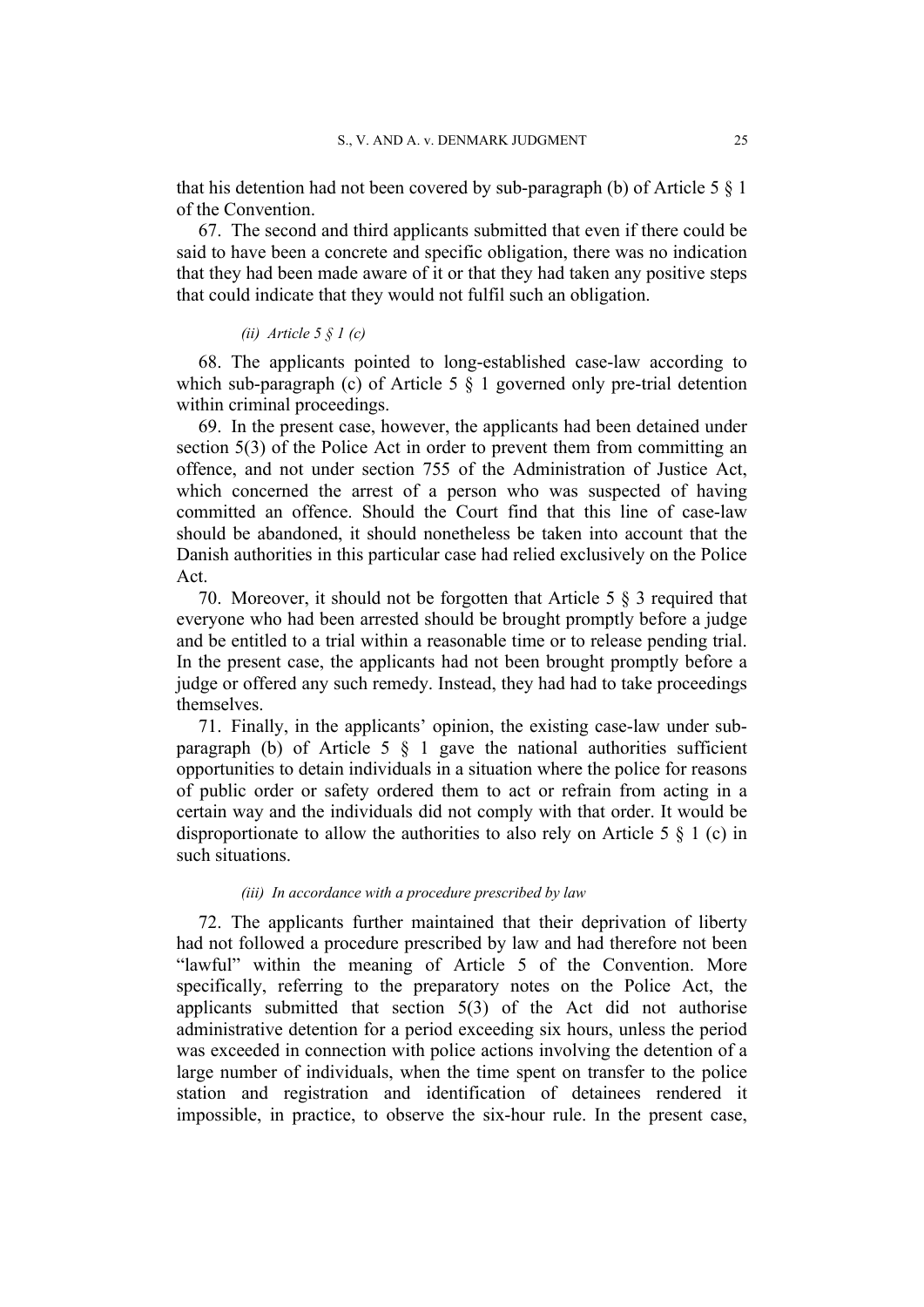however, the first applicant had been the only one detained from a large group, and the second and third applicants had been detained together with three or four others from a large group; thus, their situation had not involved the detention of a considerable number of persons. Lastly, the applicants maintained that it would have been possible, in practice, to release them within the six-hour limit, as verified by the testimony of Chief Inspector P.J. (see paragraph 24 above).

### *2. The Court's assessment*

### **(a) General principles relating to Article 5 § 1**

73. Article 5 of the Convention is, together with Articles 2, 3 and 4, in the first rank of the fundamental rights that protect the physical security of the individual, and as such its importance is paramount. Its key purpose is to prevent arbitrary or unjustified deprivations of liberty. Three strands of reasoning in particular may be identified as running through the Court's case-law: the exhaustive nature of the exceptions, which must be interpreted strictly, and which do not allow for the broad range of justifications under other provisions (Articles 8 to 11 of the Convention in particular); the repeated emphasis on the lawfulness of the detention, both procedural and substantive, requiring scrupulous adherence to the rule of law; and the importance of the promptness or speediness of the requisite judicial controls (see *Buzadji v. the Republic of Moldova* [GC], no. 23755/07, § 84, ECHR 2016 (extracts), with further references).

#### *(i) Lawfulness*

74. Where the "lawfulness" of detention is in issue, including the question whether "a procedure prescribed by law" has been followed, the Convention refers essentially to national law and lays down the obligation to conform to the substantive and procedural rules thereof. Compliance with national law is not, however, sufficient: Article 5 § 1 requires in addition that any deprivation of liberty should be in keeping with the purpose of protecting the individual from arbitrariness (see, among many other authorities, *Winterwerp v. the Netherlands*, 24 October 1979, § 37, Series A no. 33); *Amuur v. France*, 25 June 1996, § 50, Reports of Judgments and Decisions 1996-III; *Chahal v. the United Kingdom*, 15 November 1996, § 118, Reports 1996-V; *Witold Litwa v. Poland*, no. 26629/95, §§ 72-73, ECHR 2000-III; and *Vasileva v. Denmark*, no. 52792/99, § 32, 25 September 2003.

# *(ii) Absence of arbitrariness*

75. While the Court has not previously formulated a global definition as to what types of conduct on the part of the authorities might constitute "arbitrariness" for the purposes of Article 5  $\S$  1, key principles have been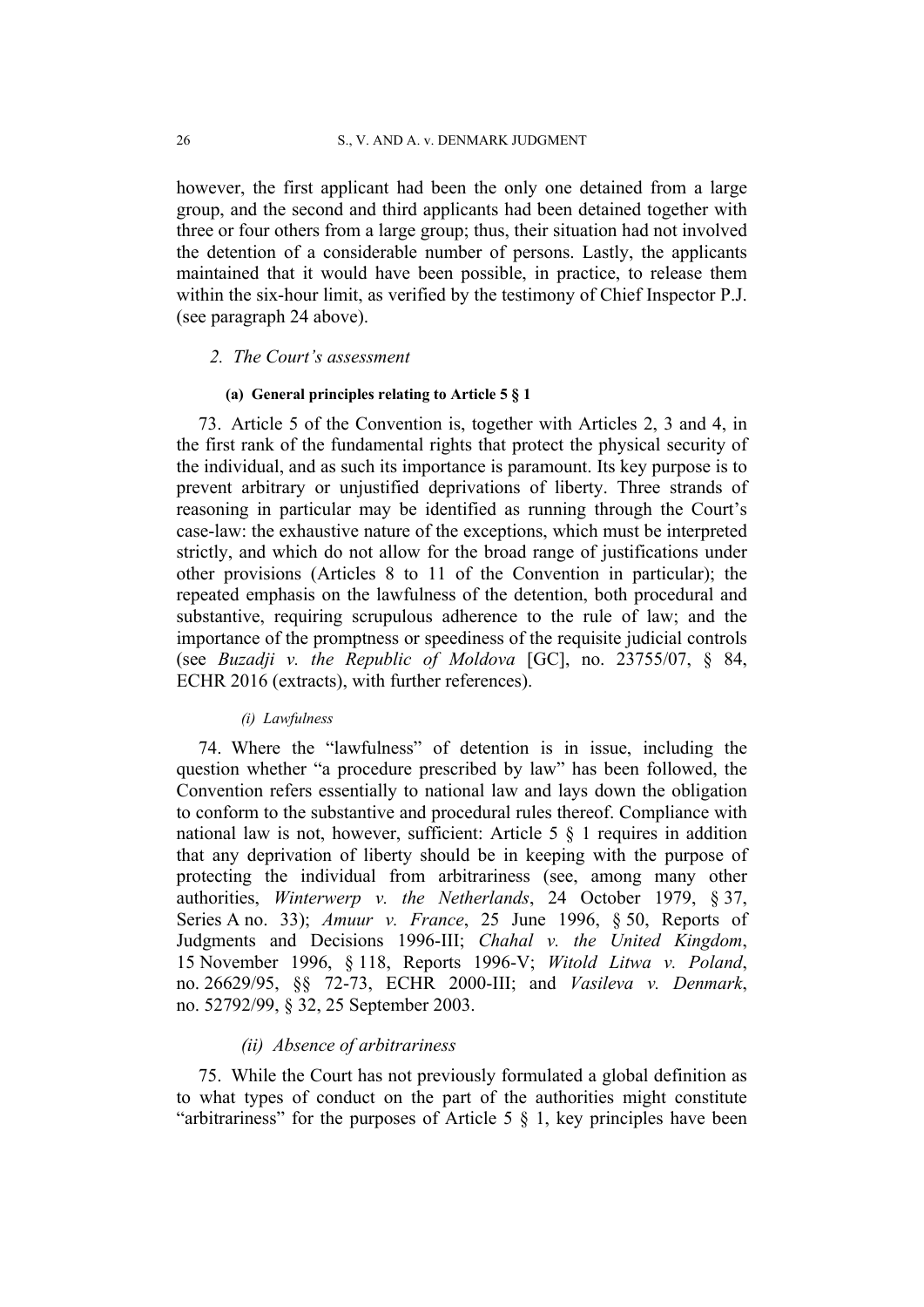developed on a case-by-case basis. It is, moreover, clear from the case-law that the notion of arbitrariness in the context of Article 5 varies to a certain extent depending on the type of detention involved (see, for example, *Saadi v. the United Kingdom* [GC], no. 13329/03, § 68, ECHR 2008).

76. One general principle established in the case-law is that detention will be "arbitrary" where, despite complying with the letter of national law, there has been an element of bad faith or deception on the part of the authorities (see, for example, *Bozano v. France*, 18 December 1986, § 59, Series A no. 111; *Saadi*, cited above, § 69; and *Mooren v. Germany* [GC], no. 11364/03, §§ 77-79, 9 July 2009) or where the domestic authorities neglected to attempt to apply the relevant legislation correctly (see *Benham v. the United Kingdom*, 10 June 1996, § 47, *Reports* 1996-III; *Liu v. Russia*, no. 42086/05, § 82, 6 December 2007; and *Marturana v. Italy*, no. 63154/00, § 80, 4 March 2008).

### *(iii) Necessity*

77. In the context of the first limb of sub-paragraph (c) of paragraph 1 (reasonable suspicion of having committed an offence) of Article 5, the Court has held that "[i]n order for deprivation of liberty to be considered free from arbitrariness, it does not suffice that this measure is executed in conformity with national law; it must also be necessary in the circumstances" (see, among other authorities, *Ladent v. Poland*, no. 11036/03, § 55, 18 March 2008; *Khayredinov v. Ukraine*, no. [38717/04,](https://hudoc.echr.coe.int/eng#%7B) § 27, 14 October 2010; *Korneykova v. Ukraine*, no. 39884/05, §§ 34 and 43, 19 January 2012; and *Strogan v. Ukraine*, no. 30198/11, § 86, 6 October 2016). As regards the requirement to justify pre-trial detention under paragraph 3 of Article 5 in such cases, the Court has held that there must be relevant and sufficient reasons, and that the national authorities must display "special diligence" in the conduct of the proceedings. The Court has also held that justification for any period of detention, no matter how short, must be convincingly demonstrated by the authorities. When deciding whether a person should be released or detained, the authorities are obliged to consider alternative means of ensuring his or her appearance at trial (ibid.). The pre-trial detention must be necessary (see *Buzadji*, cited above, §§ 87, 102, 122 and 123).

Similarly, in the contexts of sub-paragraphs (b), (d) and (e), the Court has affirmed that the notion of arbitrariness also includes an assessment of whether detention was necessary to achieve the stated aim. The detention of an individual is such a serious measure that it is justified only as a last resort where other, less severe measures have been considered and found to be insufficient to safeguard the individual or public interest which might require that the person concerned be detained (see *Saadi*, cited above, § 70, with further references; for the different approach adopted in relation to subparagraphs (a) and (f), see §§ 71 and 72 of the same judgment).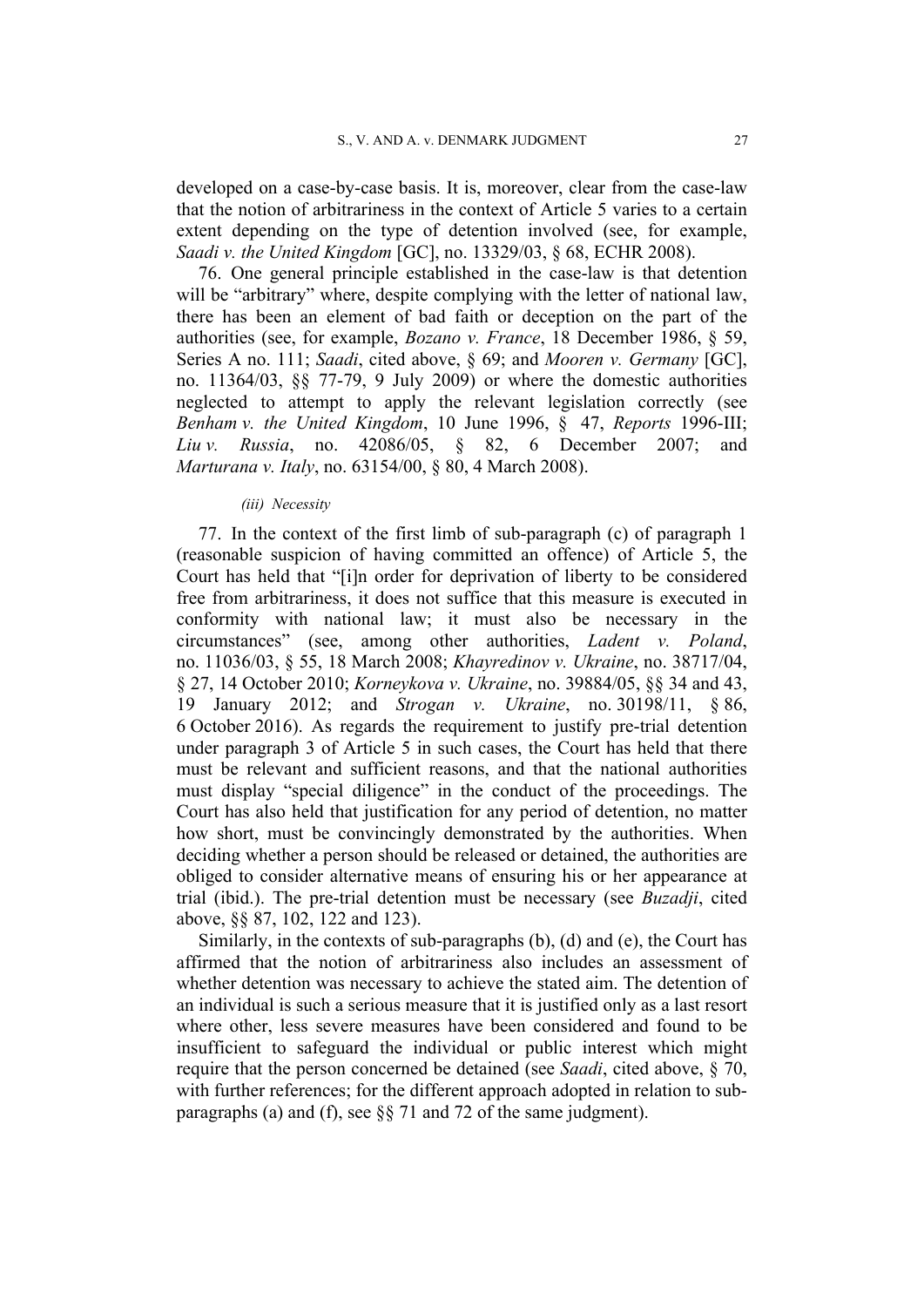#### **(b) Issues to be determined in the present case**

78. It is not in dispute that the applicants in the present case were deprived of their liberty within the meaning of Article 5 § 1 of the Convention. The crux of the matter is whether their detention was justified under sub-paragraphs (b) or (c) of Article  $5 \S 1$ , or both as argued by the Government.

### **(c) Whether the applicants' preventive detention was covered by sub-paragraph (b) of Article 5 § 1**

#### *(i) Principles relating to sub-paragraph (b)*

79. Detention may be authorised under the second limb of Article 5 § 1 (b) in order to "secure the fulfilment of any obligation prescribed by law".

80. This concerns cases where the law permits the detention of a person to compel him or her to fulfil a specific and concrete obligation already incumbent on him or her, and which he or she has until then failed to satisfy. In order to be covered by Article 5  $\S$  1 (b), an arrest and detention must also be aimed at or directly contribute to securing the fulfilment of that obligation and not be punitive in character (see *Johansen v. Norway*, no. [10600/83](https://hudoc.echr.coe.int/eng#%7B), Commission decision of 14 October 1985, Decisions and Reports (DR) 44, p. 162; *Vasileva*, cited above, § 363; *Gatt v. Malta*, no. [28221/08](https://hudoc.echr.coe.int/eng#%7B), § 46, ECHR 2010; *Osypenko v. Ukraine*, no. [4634/04](https://hudoc.echr.coe.int/eng#%7B), § 57, 9 November 2010; *Soare and Others v. Romania*, no. [24329/02,](https://hudoc.echr.coe.int/eng#%7B) § 236, 22 February 2011; and *Göthlin v. Sweden*, no. 8307/11, § 57, 16 October 2014). If sub-paragraph (b) could be extended to cover punishments, such punishments would be deprived of the fundamental guarantees of sub-paragraph (a) (see *Engel and Others v. the Netherlands*, 8 June 1976, § 69, Series A no. 22, and *Johansen*, cited above, p. 162).

81. A further requirement is that the nature of the obligation within the meaning of Article 5  $\S$  1 (b) whose fulfilment is sought must itself be compatible with the Convention (see *McVeigh and Others v. the United Kingdom*, nos. [8022/77,](https://hudoc.echr.coe.int/eng#%7B) [8025/77](https://hudoc.echr.coe.int/eng#%7B) and [8027/77](https://hudoc.echr.coe.int/eng#%7B), Commission's report of 18 March 1981, DR 25, § 176, and *Johansen*, cited above, p. 162). As soon as the relevant obligation has been fulfilled, the basis for detention under Article 5 § 1 (b) ceases to exist (see *Vasileva*, cited above, § 36; *Epple v. Germany*, no. 77909/01, § 37, 24 March 2005; *Osypenko*, cited above, § 57; *Sarigiannis v. Italy*, no. [14569/05](https://hudoc.echr.coe.int/eng#%7B), § 43, 5 April 2011; and *Lolova-Karadzhova v. Bulgaria*, no. 17835/07, § 29, 27 March 2012).

82. Finally, a balance must be struck between the importance in a democratic society of securing the immediate fulfilment of the obligation in question and the importance of the right to liberty (see *Vasileva*, cited above, § 37; *Epple*, cited above, § 37; and *Gatt*, cited above, § 46). The nature of the obligation arising from the relevant legislation, including its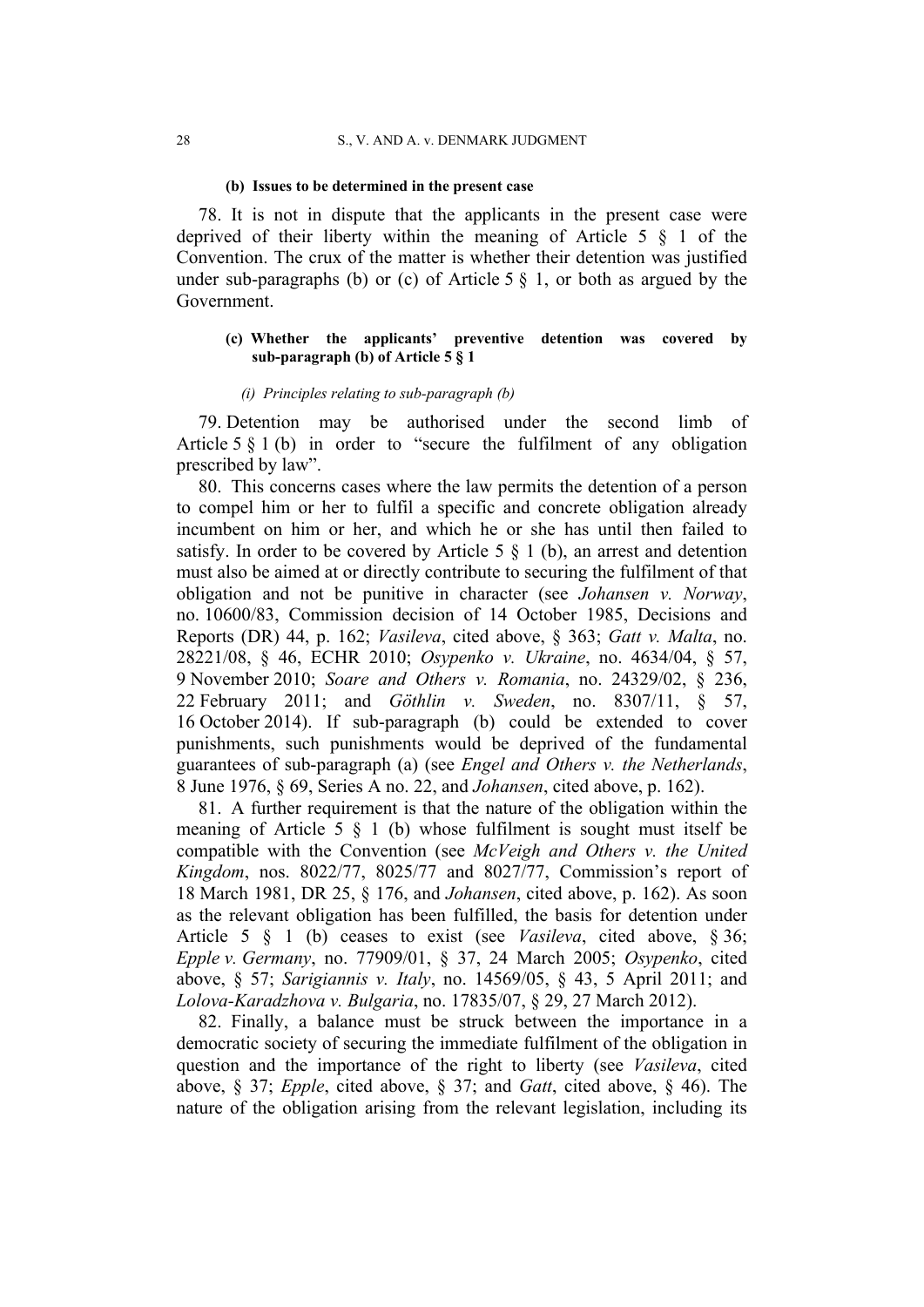underlying object and purpose, the person being detained and the particular circumstances leading to the detention, as well as its duration, are relevant factors in striking such a balance (see *Vasileva*, cited above, §§ 37-38 with further references; *Iliya Stefanov v. Bulgaria*, no. 65755/01, § 72; 22 May 2008, *Gatt*, cited above, § 46; and *Soare and Others*, cited above, § 236).

83. A wide interpretation of sub-paragraph (b) of Article 5 § 1 would entail consequences incompatible with the notion of the rule of law, from which the whole Convention draws its inspiration (see *Engel and Others*, cited above, § 69; *Iliya Stefanov*, cited above, § 72; and *Schwabe and M.G. v. Germany.*, nos. 8080/08 and 8577/08, § 82, ECHR 2011-VI (extracts)), and entail the risk of arbitrary deprivation of liberty (see, for example, *Shimovolos v. Russia*, no. 30194/09, § 51, 21 June 2011). Article 5 § 1 (b) therefore does not justify, for example, administrative internment meant to compel a citizen to discharge his or her general duty of obedience to the law (ibid.). The obligation not to commit a criminal offence may only be considered sufficiently "specific and concrete" for the purposes of sub-paragraph (b) if the place and time of the imminent commission of the offence and its potential victim(s) have been sufficiently specified, if the person concerned was made aware of the specific act which he or she was to refrain from committing, and if that person showed himself or herself not to be willing to refrain from committing that act (see *Schwabe and M.G.*, cited above*,* §§ 73 and 82 and *Ostendorf*, cited above, §§ 69-73, 93-94, 97, 99 and 101). The duty not to commit a criminal offence in the imminent future cannot be considered sufficiently concrete and specific to fall under Article 5 § 1 (b), at least as long as no specific measures have been ordered which have not been complied with (see *Schwabe and M.G.*, cited above, § 82).

In this connection it should be reiterated that in the case of *Schwabe and M.G.* (ibid., § 81) the fact that the police had given no such order was an important consideration for the Court to conclude that the matter fell outside the scope of paragraph 1 (b), whereas the fact that the police had given such an order was decisive for the Court to reach the opposite conclusion in *Ostendorf* (cited above, § 95). In the latter case, the police had specifically ordered the applicant, prior to his arrest, to stay with a group of football supporters, and had warned him in a clear manner of the consequences of his failure to comply with that order. Moreover, his group had already been searched and found to be in possession of instruments typically used in hooligan brawls.

### *(ii) Application of these principles to the present case*

84. In the present case it is undisputed that, prior to their detention, the applicants were not given any specific orders, for example to remain with one group or another or to leave a specific place, and were not given a clear warning of the consequences of their failure to comply with such an order.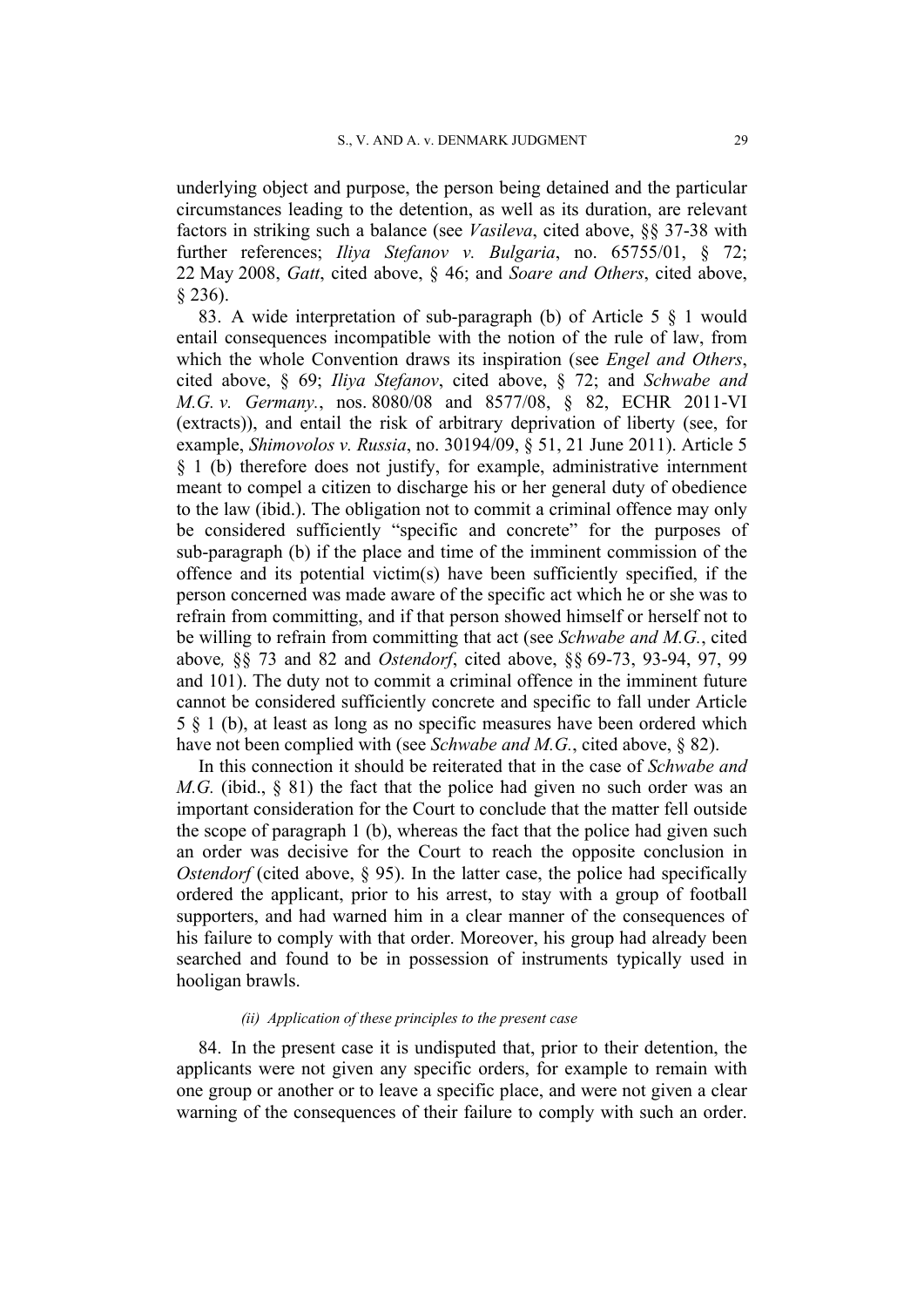Nor were they told by the police which specific act they were to refrain from committing. It also does not appear that anyone in the group had been found in possession of instruments typically used in hooligan brawls.

85. The Government have argued that the fact that the applicants were confronted with a large police presence just before, during or after a football match sufficed, by implication, for them to have been "made aware of the specific act which they were to refrain from committing", namely instigating hooligan fights at the place and time of the match.

86. The Court is not convinced by this line of reasoning. In particular, it finds that a large police presence, which is normal at any mass event, cannot be compared to the very specific measures enumerated in *Ostendorf* (cited above, § 95) for ensuring that an individual has been made aware of the specific act which he or she must refrain from committing. Such a wide interpretation of sub-paragraph (b) of Article 5 § 1 would entail consequences incompatible with the notion of the rule of law, from which the whole Convention draws its inspiration (see paragraph 83 above).

87. Accordingly, in the circumstances of the present case, the applicants' detention was not covered by sub-paragraph (b) of Article 5 § 1.

# **(d) Whether sub-paragraph (c) of Article 5 § 1 is applicable to preventive detention outside criminal proceedings**

88. Article 5 § 1 (c) provides for deprivation of liberty in the case of:

"the lawful arrest or detention of a person effected for the purpose of bringing him before the competent legal authority on reasonable suspicion of having committed an offence or when it is reasonably considered necessary to prevent his committing an offence or fleeing after having done so".

#### *(i) Principles relating to sub-paragraph (c)*

89. In the context of sub-paragraph (c) of Article 5 § 1, a strict interpretation of the term "offence" constitutes an important safeguard against arbitrariness. It will be recalled that this provision does not, according to the Court's established case-law, permit a policy of general prevention directed against an individual or a category of individuals who are perceived by the authorities, rightly or wrongly, as being dangerous or having the propensity to commit unlawful acts. This ground of detention does no more than afford the Contracting States a means of preventing a concrete and specific offence (see, for example, *Guzzardi v. Italy*, 6 November 1980, § 102, Series A no. 39; *Ciulla v. Italy*, 22 February 1989, § 40, Series A no. 148; and *Shimovolos*, cited above, § 54) as regards, in particular, the place and time of its commission and its victim(s) (see *M. v. Germany*, no. [19359/04](http://hudoc.echr.coe.int/eng#%7B), §§ 89 and 102, ECHR 2009). This can be seen both from the use of the singular ("an offence") and from the object of Article 5, namely to ensure that no one should be dispossessed of his or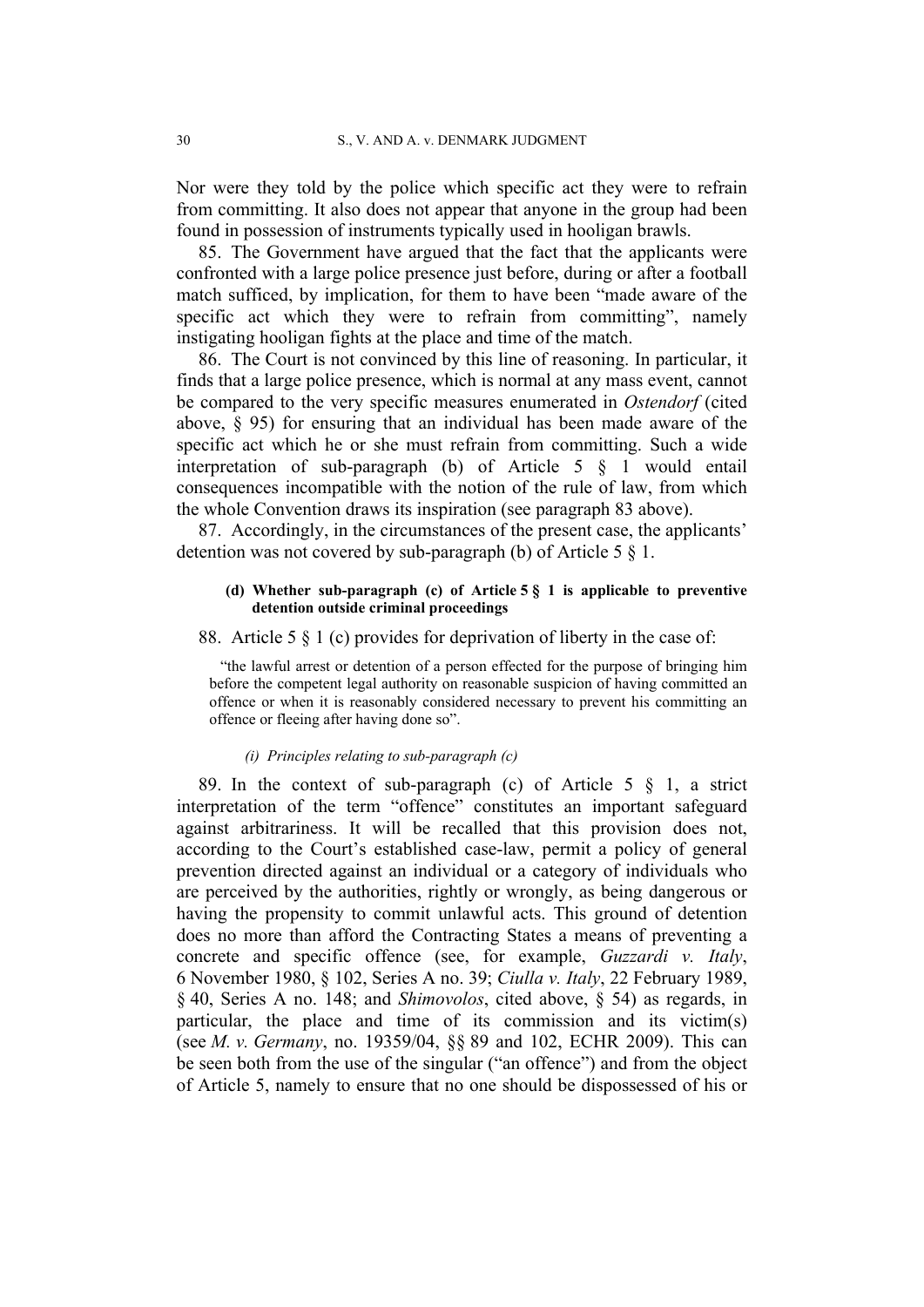her liberty in an arbitrary fashion (see *Guzzardi*, cited above, § 102, and *M. v. Germany*, cited above, § 89).

90. According to the Court's case-law, however, the "offence" does not have to be limited to conduct that has been characterised as an offence under national law. In *Steel and Others v. the United Kingdom* (23 September 1998, §§ 46-49 and 55, *Reports* 1998-VII), the Court found, as was undisputed by the parties, that the concept "breach of the peace" ought to be regarded as "an offence" within the meaning of Article 5  $\S$  1 (c), despite not being classified as an offence under English law. It bore in mind (ibid., § 49) the nature of the proceedings in question and the penalty at stake. Moreover, it observed (ibid., § 55):

"the concept of breach of the peace has been clarified by the English courts over the last two decades, to the extent that it is now sufficiently established that a breach of the peace is committed only when an individual causes harm, or appears likely to cause harm, to persons or property or acts in a manner the natural consequence of which would be to provoke others to violence ... It is also clear that a person may be arrested for causing a breach of the peace or where it is reasonably apprehended that he or she is likely to cause a breach of the peace...

Accordingly, the Court considers that the relevant legal rules provided sufficient guidance and were formulated with the degree of precision required by the Convention (see, for example, the *Larissis and Others v. Greece* judgment of 24 February 1998, *Reports* 1998-I, p. 377, § 34)".

91. The condition that there should be no arbitrariness also demands that both the order to detain and the execution of the detention genuinely conform to the purpose of the restrictions permitted by the relevant subparagraph of Article 5 § 1 (see *Saadi*, cited above, § 69). Where, for example, detention is sought to be justified by reference to the first limb of Article 5 § 1 (c) in order to bring a person before the competent legal authority on reasonable suspicion of having committed an offence, the Court has insisted upon the need for the authorities to furnish some facts or information which would satisfy an objective observer that the person concerned may have committed the offence in question (see *James, Wells and Lee v. the United Kingdom*, nos. 25119/09 and 2 others, § 193, 18 September 2012, and *O'Hara v. the United Kingdom*, no. 37555/97, §§ 34-35, ECHR 2001-X). Similarly, the Court is of the view that in order for a detention to be justified under the second limb of Article 5  $\S$  1 (c), the authorities must show convincingly that the person concerned would in all likelihood have been involved in the concrete and specific offence, had its commission not been prevented by the detention.

92. Finally, in the context of sub-paragraph (c) of Article 5 § 1, the reasoning of the decision ordering a person's detention is a relevant factor in determining whether the detention must be deemed arbitrary. In respect of the first limb of sub-paragraph (c) the Court has found that the absence of any grounds in the judicial authorities' decisions authorising detention for a prolonged period of time was incompatible with the principle of protection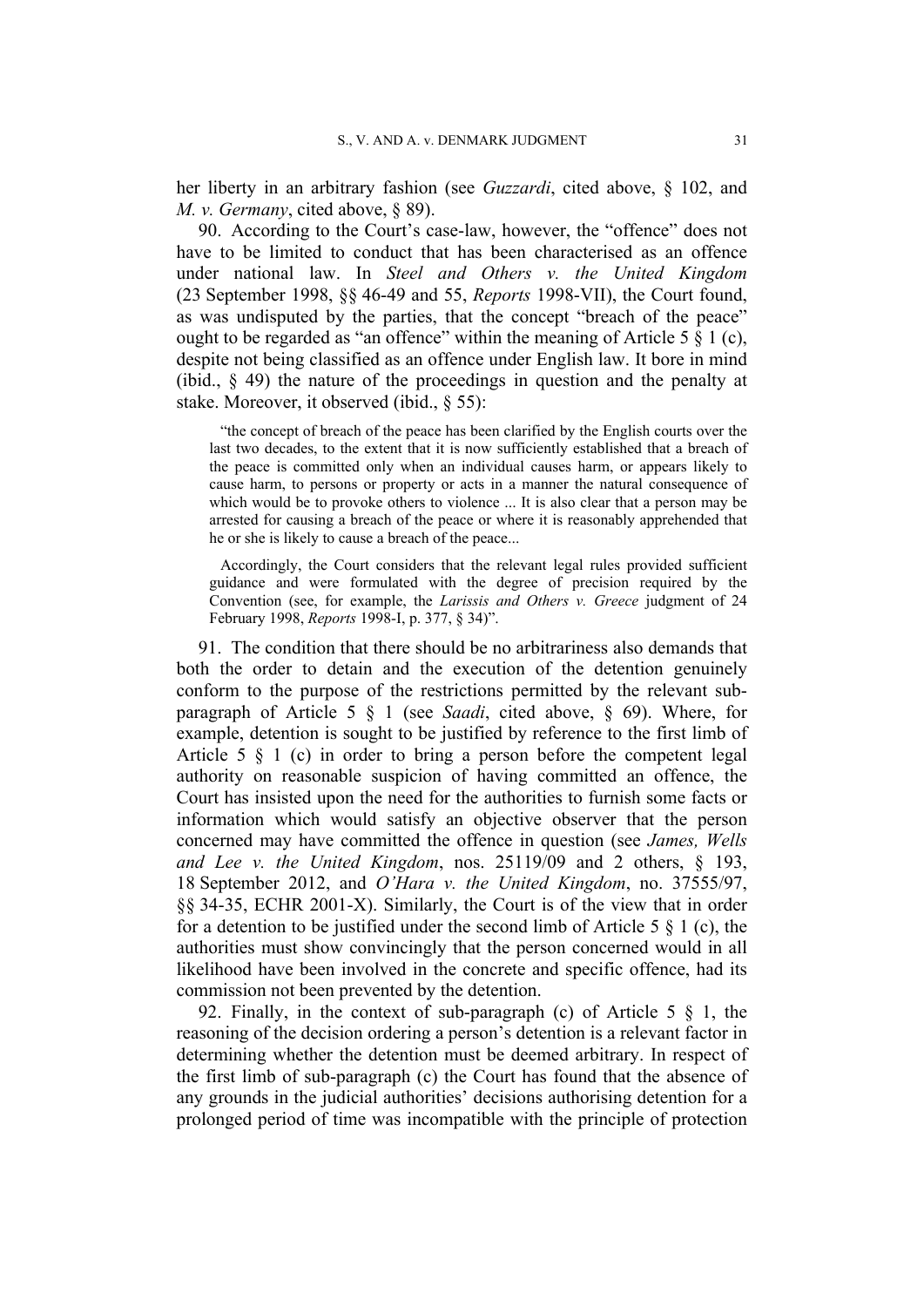from arbitrariness enshrined in Article 5 § 1 (see *Urtāns v. Latvia*, no. 16858/11, § 28, 28 October 2014). Conversely, it has found that an applicant's detention on remand could not be said to have been arbitrary if the domestic court gave certain grounds justifying the continued detention, unless the reasons given were extremely laconic and did not refer to any legal provision which would have permitted the applicant's detention (ibid.; see also *Mooren*, cited above, § 79, with further references).

# *(ii) The specific issue before the Court*

93. The Court has already been called upon in *Ostendorf* (cited above, § 83) to examine whether a detention "which only served the (preventive) purpose of ensuring that [the applicant] would not commit offences in an imminent hooligan altercation" could be covered by the second limb of Article 5 § 1 (c), that is, "when it is reasonably considered necessary to prevent his committing an offence". The Court answered the question in the negative (ibid., §§ 77-89), whilst expressing its awareness of the importance, in the German legal system, of preventive police custody in order to avert dangers to the life and limb of potential victims or significant material damage, in particular in situations involving the policing of large groups of people during mass events (ibid., § 88).

94. Having regard to the numerous occurrences in Europe within the last few decades of football and other sports hooliganism and mass events turning violent, the Court finds it safe to add that most member States are faced with such challenges.

95. Endeavouring to interpret and apply the Convention in a manner taking proper account of the challenges identified, while maintaining the effective protection of human rights, the Court will take this opportunity to examine whether there is a need for clarification of its case-law under subparagraph (c) of Article 5 § 1.

96. The crucial question to answer in this respect is whether the words "when it is reasonably considered necessary to prevent his committing an offence" (the second limb of Article 5  $\S$  1 (c)) ought to be seen as a distinct ground for deprivation of liberty, independently of the existence of a "reasonable suspicion of his having committed an offence" (the first limb of this provision).

97. Firstly, the Court will review how the second limb has been interpreted and applied in relation to the first limb in previous cases.

Secondly, it will consider whether the "purpose" requirement in Article 5 § 1 (c) ("for the purpose of bringing him before the competent legal authority") entails any particular obstacles to applying the second limb of Article 5 § 1 (c) to preventive detention.

Thirdly, provided that preventive detention can fall under the second limb of paragraph 1 (c), the Court will assess how the additional safeguards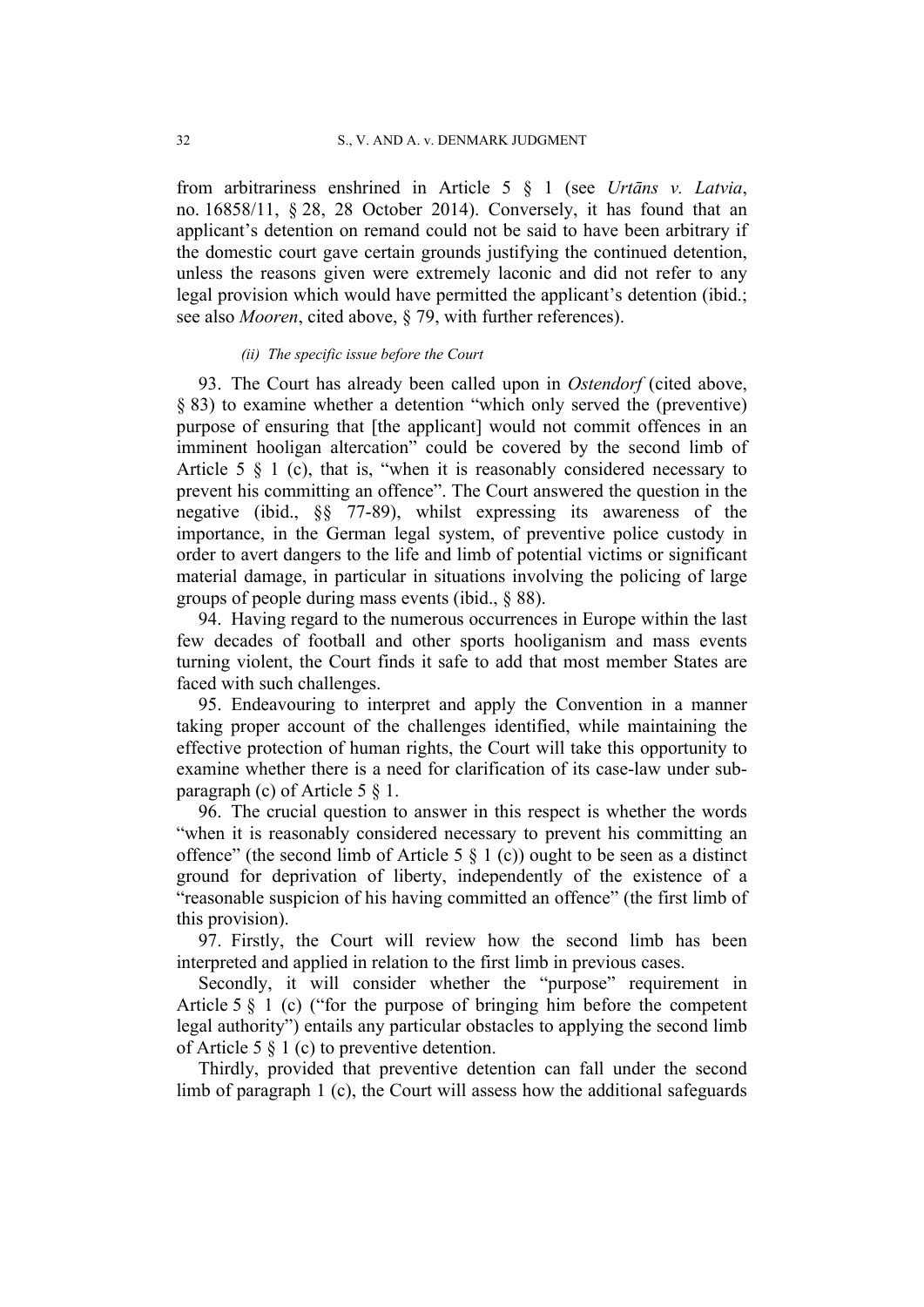contained in paragraphs 3 and 5 should apply to ensure that such detention is not arbitrary or disproportionate.

### *(iii) Extent to which the second limb of Article 5 § 1 (c) has been considered a distinct ground, separate from the first limb*

98. It is first to be noted that Article 5  $\S$  1 (c) contemplates the lawful arrest or detention of a person in three distinct types of circumstances, namely (1) "on reasonable suspicion of having committed an offence", (2) "when it is reasonably considered necessary to prevent his committing an offence", or (3) when it is reasonably considered necessary to prevent his "fleeing after having [committed an offence]".

99. That the second limb was intended to constitute a separate ground for detention is reflected in the Report of the Conference of Senior Officials on Human Rights to the Committee of Ministers on Article 5 §§ 1 (c) and 3 of the second draft Convention (see the Preparatory Work on Article 5 of the Convention, cited above, p. 32). The report stated (see paragraph 42 above; emphasis added):

"The Conference considered it useful to point out that where authorised arrest or detention is effected on reasonable suspicion of preventing the commission of a crime, it should not lead to the introduction of a régime of a Police State. **It may, however, be necessary in certain circumstances to arrest an individual in order to prevent his committing a crime, even if the facts which show his intention to commit the crime do not of themselves constitute a penal offence**."

However, the case-law is less clear in this respect.

#### (α) The *Ostendorf* judgment

100. The *Ostendorf* judgment (cited above), the most recent judgment on this issue, was also at the centre of the parties' arguments on whether the applicants' detention in the present case was covered by Article 5  $\S$  1 (c) (see paragraph 93 above).

101. From the *Ostendorf* judgment it appears that a decisive consideration for finding sub-paragraph (c) inapplicable was that it permitted deprivation of liberty only in connection with criminal proceedings and governed pre-trial detention (ibid., §§ 66-68). This interpretation was restated in different ways in the judgment, for instance in paragraph 82: "the second alternative of Article 5  $\S$  1 (c) ... only governs pre-trial detention and not custody for preventive purposes without the person concerned being suspected of having already committed a criminal offence". In paragraph 86 the Court held that "detention under subparagraph (c) of Article 5 § 1 may be ordered, in particular, against a person having carried out punishable preparatory acts to an offence in order to prevent his committing that latter offence". This interpretation was given with reference to the requirements under paragraphs 1 (c) and 3 respectively that the person's detention was to be effected "for the purpose of bringing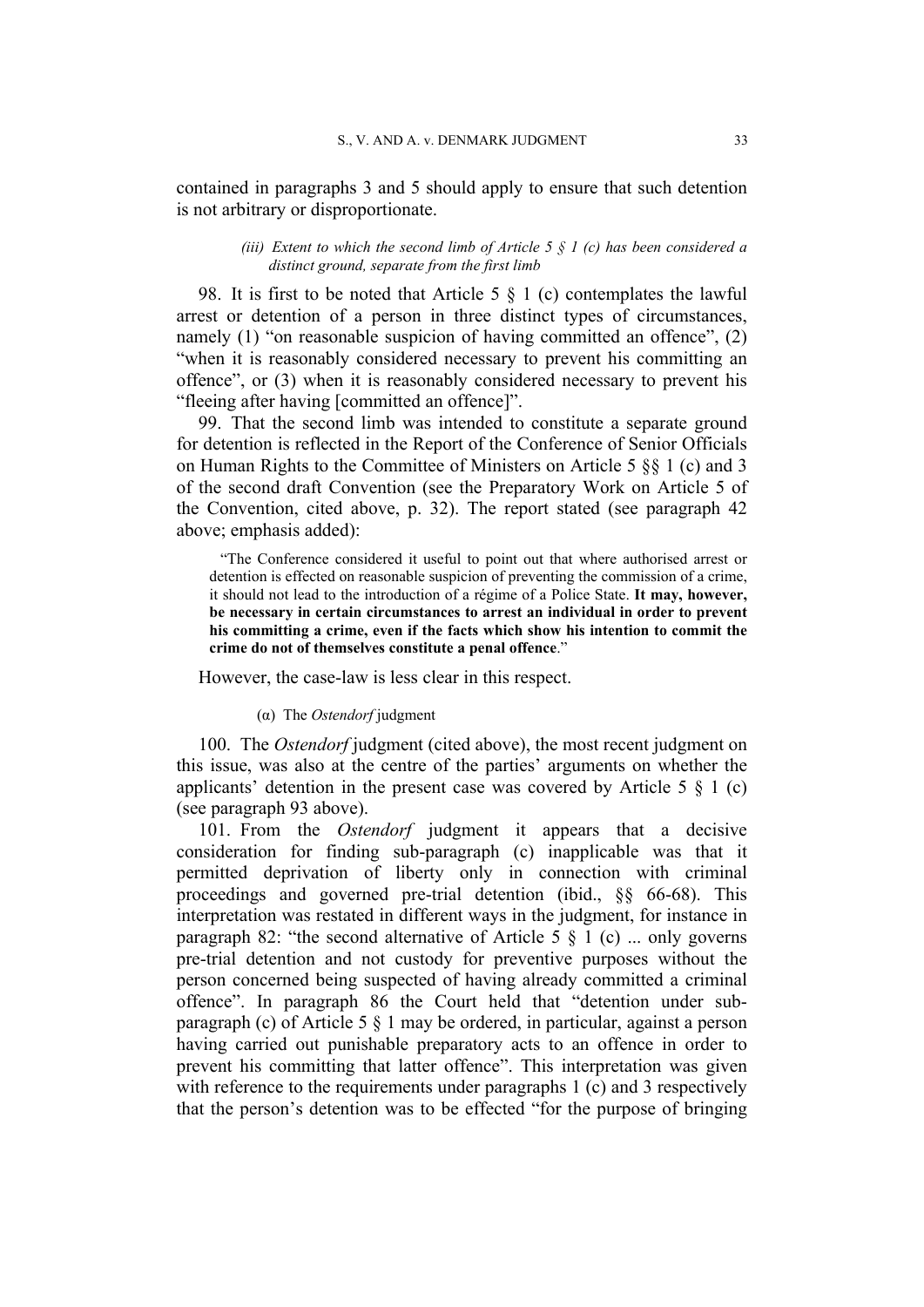him before the competent legal authority" and that the person was to "be brought promptly before a judge" and was "entitled to a trial within a reasonable time" under paragraph 3 (ibid., §§ 68, 82, 85 and 86), and also with reference to previous case-law (ibid., §§ 67-69) to the effect that subparagraph (c) permitted deprivation of liberty only in connection with criminal proceedings. This line of case-law can be traced back to *Ciulla* (cited above) and was reaffirmed in *Jėčius v. Lithuania* (no. 34578/97, ECHR 2000-IX), *Epple* (cited above, § 35), and *Schwabe and M.G.* (cited above, § 72). A similar statement to this effect can also be found in *Hassan v. the United Kingdom* [GC] (no. 29750/09, § 97, ECHR 2014).

102. The Court further takes note of the separate (concurring) opinion of Judges Lemmens and Jäderblom appended to the *Ostendorf* judgment disagreeing with the above interpretation while praying in aid the interpretation given in *Lawless* (cited above) at an early stage of the Convention case-law. More recently, that separate opinion also received support in the Supreme Court of the United Kingdom, which in its judgment of 15 February 2017 in *R v The Commissioner of Police for the Metropolis* (see paragraph 46 above) expressed a firm preference for the *Lawless* line of case-law.

103. The present case reveals a need for the Court to revisit and further clarify its case-law, not only with a view to ensuring greater consistency and coherence but also in order to address more appropriately modern societal problems of the kind at issue in the case.

### (β) The *Lawless* judgment and the case-law deriving from it

104. In the first place, starting with the aforementioned *Lawless* case, the first to come before the Court raising questions of interpretation of the provisions at issue, this concerned the Irish authorities' internment of IRA members without trial. The applicant was detained for five months, without being brought before a judge, under legislation which gave ministers special powers of detention without trial, whenever the government published a proclamation that such powers were necessary to secure the preservation of peace and order. The Government argued that the applicant's detention could be justified as being "necessary to prevent his committing an offence", which did not also require "the purpose of bringing him before the competent legal authority". The Court, however, rejected this argument, on the following grounds (emphasis added):

"13. Whereas, in this connection, the question referred to the judgment of the Court is whether or not the provisions of Article 5, paragraphs 1 (c) and 3, prescribe that a person arrested or detained 'when it is reasonably considered necessary to prevent his committing an offence' shall be brought before a judge, in other words whether, in Article 5, paragraph 1 (c), the expression 'effected for the purpose of bringing him before the competent judicial (sic) authority [*devant l'autorité judiciaire compétente*]' qualifies only the words 'on reasonable suspicion of having committed an offence' or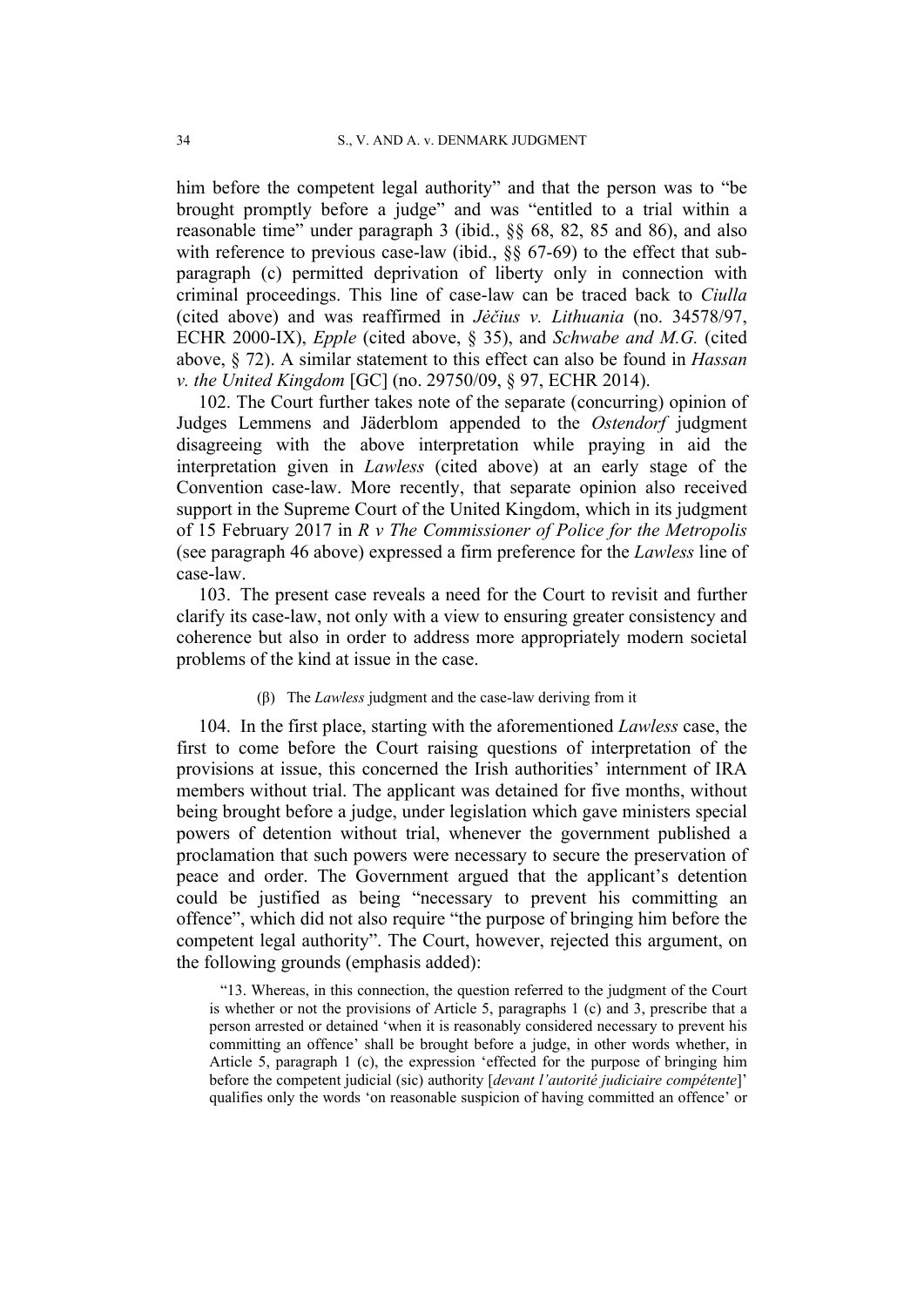also the words 'when it is reasonably considered necessary to prevent his committing an offence';

14. **Whereas the wording of Article 5, paragraph 1 (c), is sufficiently clear** to give an answer to this question; whereas it is evident that the expression 'effected for the purpose of bringing him before the competent legal authority' qualifies every category of cases of arrest or detention referred to in that sub-paragraph; whereas it follows that the said clause permits deprivation of liberty only when such deprivation is effected for the purpose of bringing the person arrested or detained before the competent judicial authority, **irrespective of whether such person is a person who is reasonably suspected of having committed an offence, or a person whom it is reasonably considered necessary to restrain from committing an offence**, or a person whom it reasonably considered necessary to restrain from absconding after having committed an offence;

Whereas, further, paragraph 1 (c) of Article 5 can be construed only if read in conjunction with paragraph 3 of the same Article, with which it forms a whole; whereas paragraph 3 stipulates categorically that 'everyone arrested or detained in accordance with the provisions of paragraph 1 (c) of this Article shall be brought promptly before a judge ...' and 'shall be entitled to trial within a reasonable time'; whereas it plainly entails the obligation to bring everyone arrested or detained **in any of** the circumstances contemplated by the provisions of paragraph 1 (c) before a judge **for the purpose of examining the question of deprivation of liberty or for the purpose of deciding on the merits**; whereas such is the **plain and natural meaning of the wording** of both paragraph 1 (c) and paragraph 3 of Article 5;

Whereas the meaning thus arrived at by **grammatical analysis** is fully in harmony with the purpose of the Convention which is to protect the freedom and security of the individual against arbitrary detention or arrest; whereas it must be pointed out in this connexion that, if the construction placed by the Court on the aforementioned provisions were not correct, anyone suspected of harbouring an intent to commit an offence could be arrested and detained for an unlimited period on the strength merely of an executive decision without its being possible to regard his arrest or detention as a breach of the Convention; whereas such an assumption, with all its implications of arbitrary power, would lead to conclusions repugnant to the fundamental principles of the Convention;

105. Thus, as can be seen from the above, the Court, relying on what it described as an interpretation based on the wording of the text ("the wording ... is sufficiently clear"; "grammatical analysis"; "plain and natural meaning of the wording"), considered each of the three limbs in paragraph 1 (c) to refer to distinct grounds for detention. Moreover, the requirement that the detention "be effected for the purpose of bringing [the person] before the competent [judicial] authority" applied in respect of each ground, as did the obligation to bring the person before a judge either for the purpose of examining the question of deprivation of liberty or for the purpose of deciding on the merits of a criminal charge, under paragraphs 1 (c) and 3 of Article 5.

..."

106. It may also be instructive to reiterate the former European Commission of Human Rights' interpretation of Article 5 §§ 1 (c) and 3,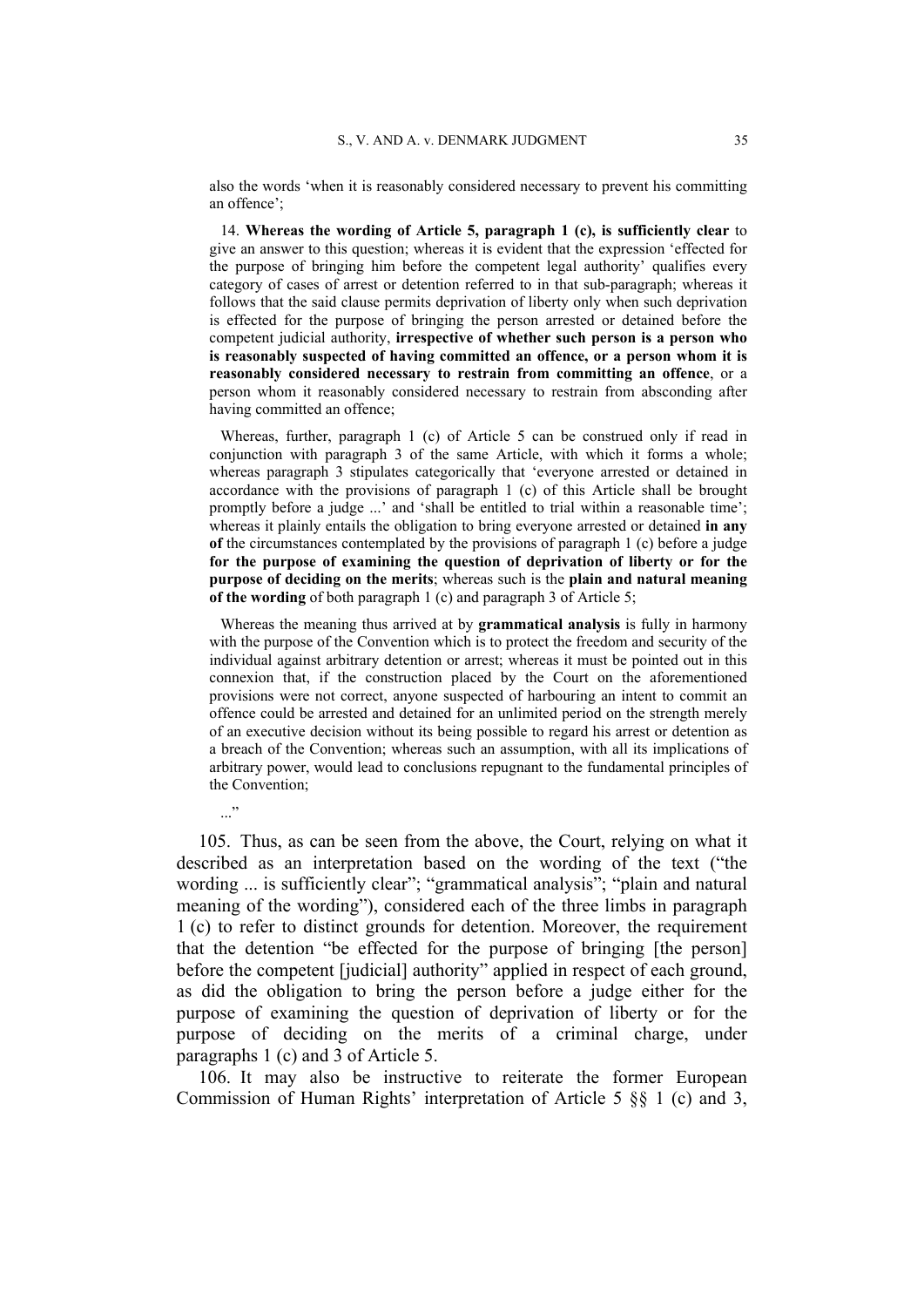made in the light of the preparatory work (see the Court's summary in *Lawless*, cited above, § 11; emphasis added):

"... **all the evidence goes to show that the changes made in the English version**, particularly in that of Article 5, paragraph 1 (c), during the preparatory work at the Council of Europe **were intended to bring it into line with the French text**, which, apart from a few drafting alterations of no importance to the present case, was essentially the same as that finally adopted for Article 5 of the Convention; that this is true even of the **comma after the words '***autorité judiciaire compétente***', which strictly bears out the construction placed by the Commission on Article 5, paragraph 1 (c); that the preparatory work on Article 5, paragraph 3, leaves no room for doubt about the intention of the authors of the Convention to require that everyone arrested or detained in one or other of the circumstances mentioned in paragraph 1 (c) of the same Article should be brought promptly before a judge ...**"

107. Furthermore, the *Lawless* line of case-law, to the effect that preventive detention, even if effected outside the context of criminal proceedings, could be permissible under sub-paragraph (c) appears to have been acknowledged implicitly in several subsequent judgments and decisions. Thus, in *Ireland v. the United Kingdom* (18 January 1978, § 196, Series A no. 25) the Court may be understood to have had both alternative grounds in mind when holding as follows (emphasis added):

"Irrespective of whether extrajudicial deprivation of liberty **was or was not** founded in the majority of cases on suspicions of a kind that would render detention on remand justifiable under the Convention, such detention is permissible under Article 5 para. 1 (c) only if it is 'effected for the purpose of bringing [the detainee] before the competent legal authority'."

Later, in *Guzzardi* (cited above, § 102), the Court carried out a separate examination under the second alternative, since the decisions ordering the applicant's deprivation of liberty "had no connection in law with the investigations being pursued in ... respect" of the offences he was suspected of and charged with and was based on acts which were applicable "irrespective of whether or not there ha[d] been a charge".

108. However, in spite of the clarity and firmness of its interpretations in *Lawless*, no explanation or acknowledgment was given when the Court departed from that approach some twenty-seven years later in *Ciulla* (cited above, § 38) by simply stating "that sub-paragraph (c) permits deprivation of liberty only in connection with criminal proceedings" and adding that this interpretation was "apparent from its wording". The Court neither explained the contradiction with *Lawless*, nor was any inconsistency hinted at, let alone rectified, in any of the follow-up rulings thereafter. On the contrary, for example in *Jėčius* (cited above, § 50) the Court held that a person could be detained within the meaning of Article 5 § 1 (c) "only in the context of criminal proceedings", referring *inter alia* to the *Lawless* judgment, even though no such statement can be found, even implicitly, in that judgment.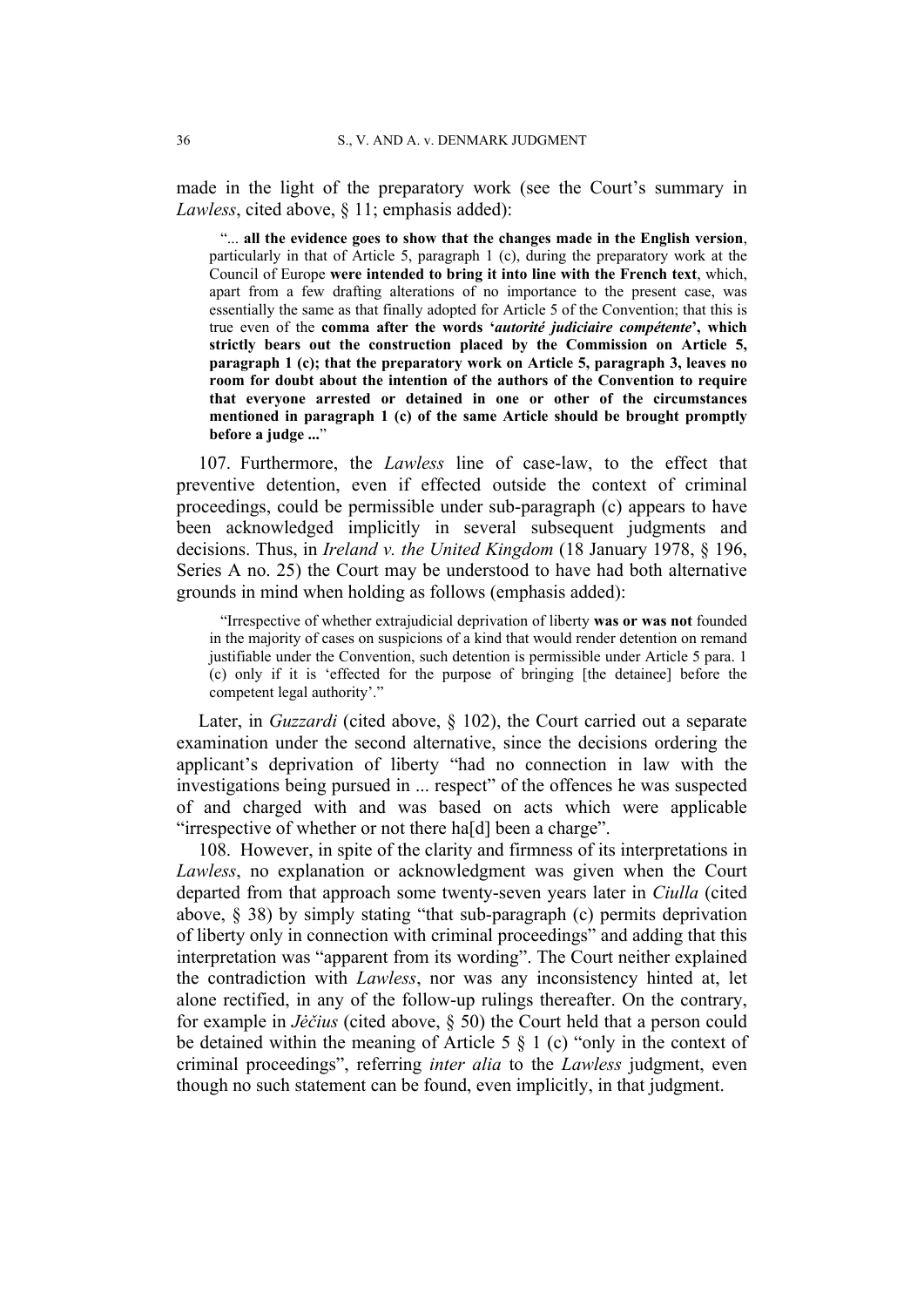#### (γ) *Steel and Others* and follow-up decisions

109. It is also significant that, partly in parallel with the *Ciulla* line of case-law, the Court has dealt with several cases concerning complaints under Article 5 § 1 (c) in relation to measures taken in the context of "breach of the peace" under English law.

110. In the first of these cases, *Steel and Others* (cited above), the Court examined the matter under the first and second limbs of Article 5 § 1 (c) jointly, and was satisfied that each of the applicants had been arrested and detained with the purpose of bringing him or her before the competent legal authority on suspicion of having committed an "offence" **or** because it was considered necessary to prevent the commission of an "offence", without specifying which parts of the measures fell under the respective limbs. As regards the first two applicants, the Court noted that the national courts which had dealt with their cases had been satisfied that each of them had caused **or** had been likely to cause a breach of the peace. Thus, the Court recognised that the measures were at least in part permissible under the second limb.

111. Equally revealing is the follow-up decision taken three years later in *Nicol and Selvanayagam v. the United Kingdom* ((dec.), no. 32213/96, 11 January 2001) concerning two applicants who had participated in an antifishing protest, in the course of which they had thrown sticks at the anglers' lines, creating the risk of damage to property. It is particularly noteworthy that the Court, relying heavily on the approach adopted in *Steel and Others* (cited above), examined the matter under both limbs of Article 5 § 1 (c) and, in doing so, reached separate partial conclusions in respect of each of those limbs (emphasis added):

"**The initial detention was to prevent the applicants from committing an offence**; **as regards the period of detention after** the fishing match on the following day - or throughout the period subsequent to the initial fishing competition if there was none on the second day - **the applicants were clearly being detained for the purpose of bringing them before the competent legal authority on suspicion of having committed an 'offence'.**

It follows that the applicants' initial arrest and detention were compatible with Article 5 § 1 (c) of the Convention, that this part of the application is manifestly illfounded within the meaning of Article 35  $\delta$  3 of the Convention, and that it must be rejected within the meaning of Article 35 § 4."

112. An approach entailing the sort of "global" examination under the two limbs of Article 5 § 1 (c) which had been carried out in line with *Steel and Others* (cited above) was also followed the same year in *McBride v. the United Kingdom* ((dec.), no. 27786/95, 5 July 2001), ending in the conclusion that the complaint was manifestly ill-founded.

113. What transpires from the above is that the Court's approach in *Steel and Others* in 1998 (cited above) and the two follow-up decisions from 2001 (*Nicol and Selvanayagam* and *McBride*, both cited above) does not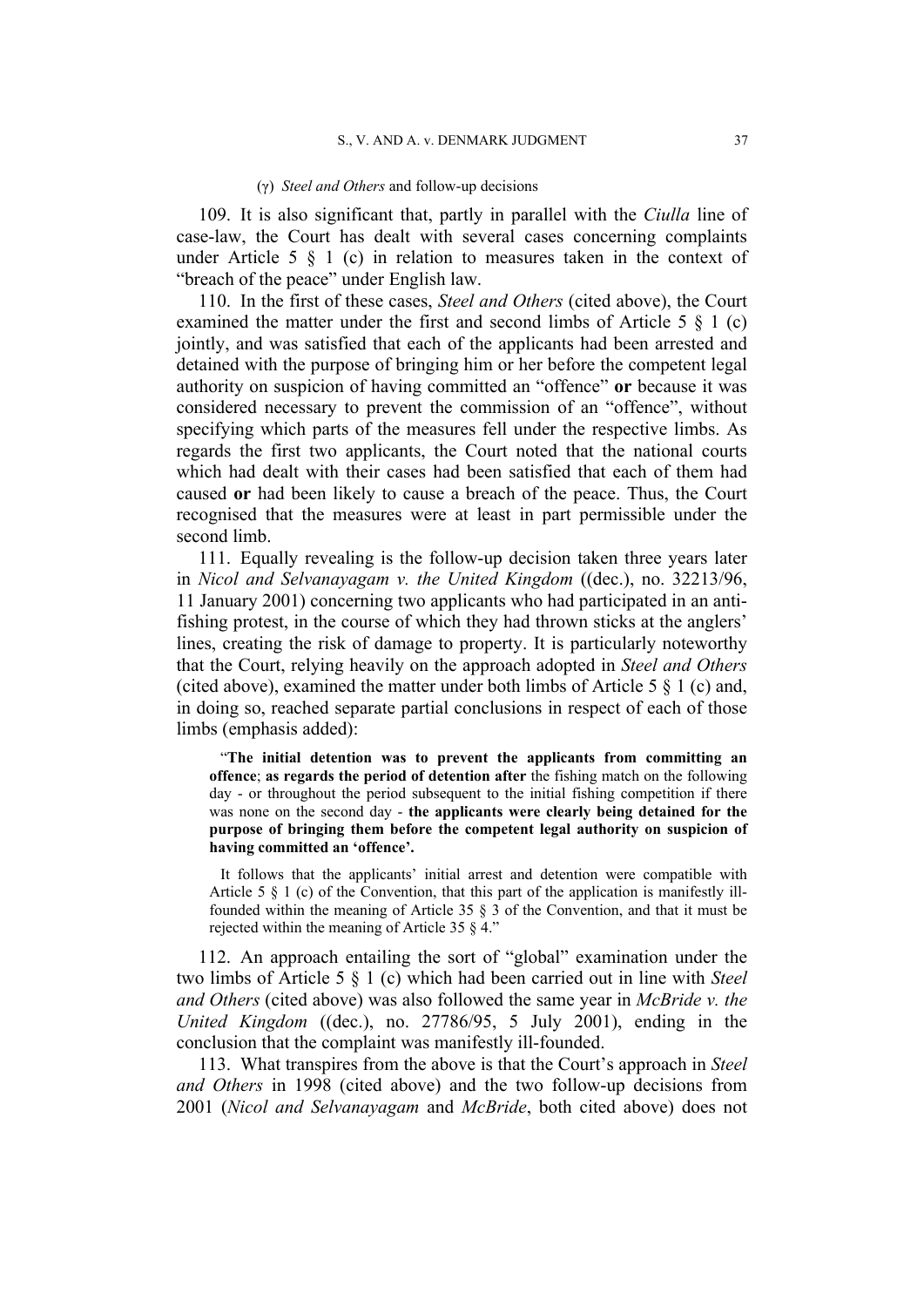seem consistent with the *Ciulla* dictum from 1989, later repeated in several cases from *Jėčius* from 2000 to *Ostendorf* from 2013, to the effect that Article 5 § 1 (c) only covers deprivation of liberty in connection with criminal proceedings. Nor does it seem consistent with the additional statement in *Ostendorf* (cited above, § 82) that "the second alternative of Article 5 § 1 (c) ... only governs pre-trial detention and not custody for preventive purposes without the person concerned being suspected of having already committed a criminal offence". On the contrary, in the first and third of the above-mentioned British cases, the Court left open what part of the measures fell under the one or the other ground, and in the second case it clearly distinguished between them, specifying that the initial detention fell under the preventive ground. On the basis of this analysis, the line taken in the three British cases is in a sense reminiscent of that taken in *Ireland v. the United Kingdom* and *Guzzardi* (both cited above). The former left open to what extent the respective limbs applied to the case before the Court, whereas the latter identified more clearly the application of the second limb (see paragraph 107 above) in a manner that can be traced back to the clear distinction made between the two limbs in *Lawless*, consistent with the Report of the Conference of Senior Officials on Human Rights to the Committee of Ministers in relation to Article 5 §§ 1 (c) and 3 of the second draft Convention (see paragraph 42 above).

# (δ) Partial conclusion

114. Against this background, the Court considers that there are weighty arguments in favour of espousing the interpretation adopted in *Lawless* and reflected in a number of rulings thereafter to the effect that Article 5 § 1 (c) contemplates the lawful arrest or detention of a person in distinct circumstances, including, under the second limb, "when it is reasonably considered necessary to prevent his committing an offence". Not only the unequivocal wording of the second limb but also the preparatory work related thereto clearly indicate that the second limb of Article 5  $\S$  1 (c) is to be considered to refer to a distinct ground, notably separate from the first limb. In *Lawless* (cited above, § 14), the guarantee to bring everyone arrested or detained before a judge was also deemed to be "fully in harmony with the purpose of the Convention to protect the freedom and security of the individual against arbitrary detention and arrest".

115. That interpretation was not adhered to in several later judgments, from *Ciulla* to *Ostendorf*, dismissing the possibility of using the second ground outside the context of criminal proceedings. However, as has been explained, that approach not only represented a stark and unacknowledged departure from *Lawless*; it is also difficult to reconcile with the textual interpretation in the latter, supported by the preparatory work, as well as with a number of rulings delivered both before and after *Ciulla*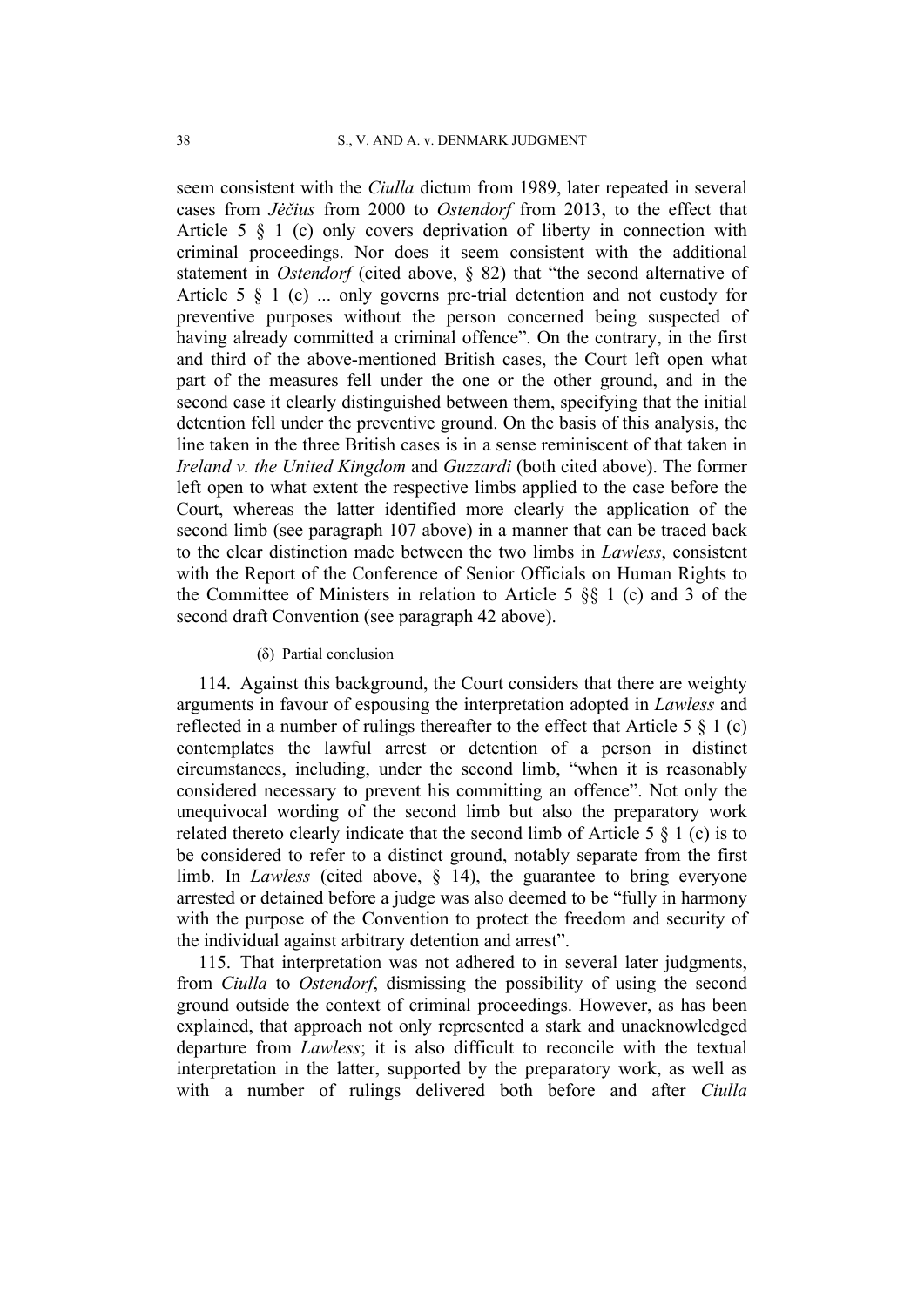(see *Ireland v. the United Kingdom*; *Guzzardi*; *Steel and Others* and the follow-up decisions, all cited above).

116. The Court is therefore of the general view that in order not to make it impracticable for the police to fulfil their duties of maintaining order and protecting the public, provided that they comply with the underlying principle of Article 5, which is to protect the individual from arbitrariness (see, *Austin and Others v. the United Kingdom* [GC], nos. 39692/09 and 2 others, § 56, ECHR 2012), the lawful detention of a person outside the context of criminal proceedings can, as a matter of principle be permissible under Article 5  $\S$  1 (c) of the Convention. As regards the circumstances in which such detention is justified, this is an issue relating to compliance with Article 5 § 1 (c) and will be dealt with in paragraphs 143 to 174 below.

117. Nevertheless, the question arises whether the "purpose" requirement in Article 5  $\S$  1 (c), namely that the detention should "be effected for the purpose of bringing [the person] before the competent [judicial] authority", may constitute an obstacle to preventive detention of the kind at issue covered by the second limb.

### *(iv) Whether the "purpose" requirement in Article* 5  $\frac{6}{5}$  *l (c) may constitute an obstacle to preventive detention under the second limb*

118. The Court stated in *Lawless* (see paragraph 104 above) that the purpose requirement under Article 5  $\S$  1 (c) applies to all categories of cases referred to in this sub-paragraph. However, it should be noted that the Court has recognised in other cases that this requirement is to be interpreted and applied with a certain flexibility when the intention which once existed of "bringing the applicant before the competent legal authority" does not materialise for some reason. The fact that an arrested person was neither charged nor brought before a judge does not necessarily mean that the purpose of his or her detention was not in accordance with Article 5 § 1 (c). Thus, in *Brogan and Others v. the United Kingdom* (29 November 1988, Series A no. 145-B) the four applicants had been arrested and detained under prevention-of-terrorism legislation on suspicion of being concerned in the commission, preparation or instigation of acts of terrorism. They were released without charge after periods of between four and six days (the shortest being four days and six hours) and without having been brought before a magistrate. The Court held that in the case of each of the four applicants there had been a violation of Article 5 § 3 on account of the failure to observe the requirement of promptness, but no violation of Article 5 § 1 (only the first limb of Article 5 § 1 (c) was concerned). It stated (ibid., § 53):

"The fact that the applicants were neither charged nor brought before a court does not necessarily mean that the purpose of their detention was not in accordance with Article 5 § 1 (c). As the Government and the Commission have stated, the existence of such a purpose must be considered independently of its achievement and sub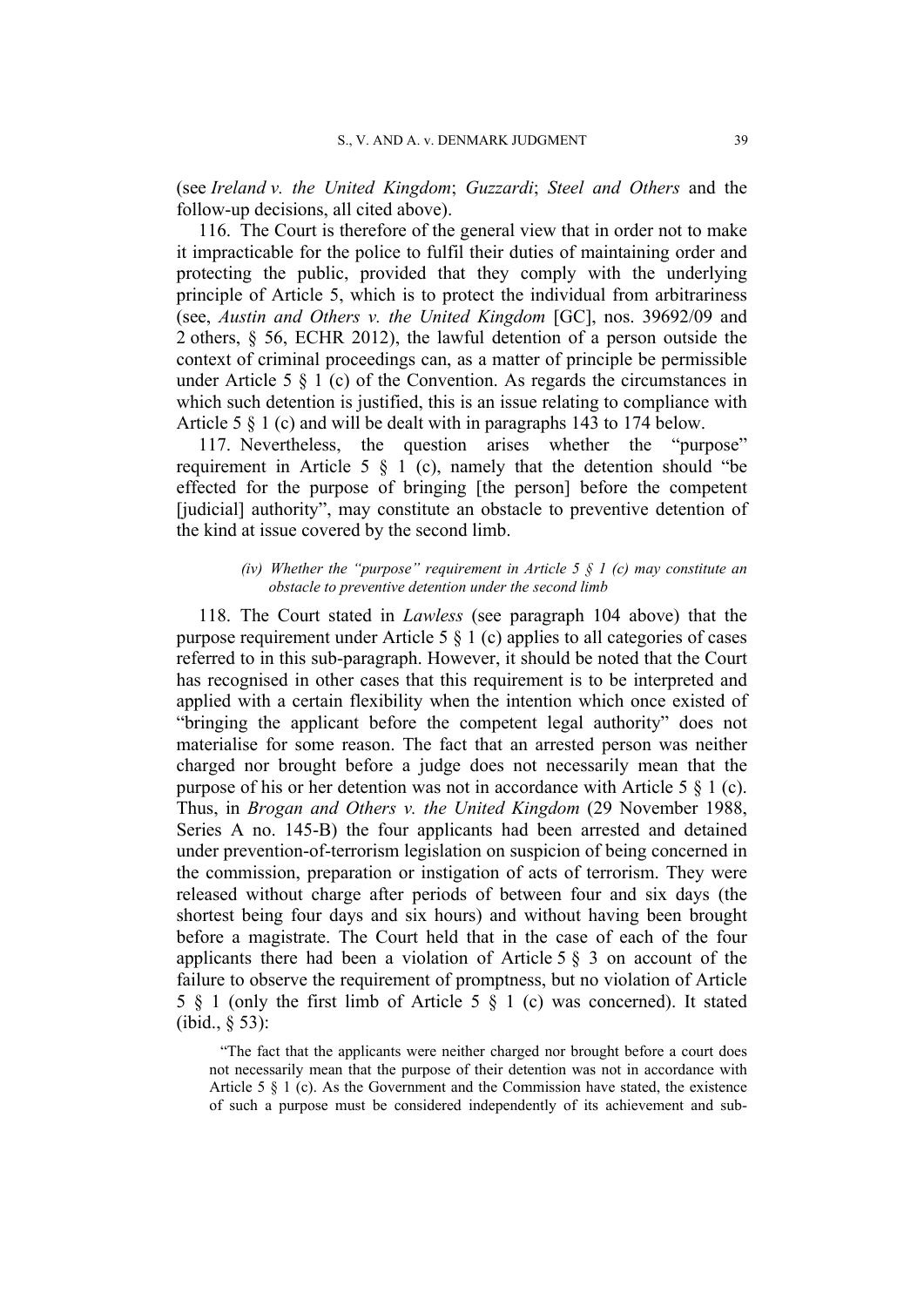paragraph (c) of Article 5  $\S$  1 does not presuppose that the police should have obtained sufficient evidence to bring charges, either at the point of arrest or while the applicants were in custody.

Such evidence may have been unobtainable or, in view of the nature of the suspected offences, impossible to produce in court without endangering the lives of others. There is no reason to believe that the police investigation in this case was not in good faith or that the detention of the applicants was not intended to further that investigation by way of confirming or dispelling the concrete suspicions which, as the Court has found, grounded their arrest ... Had it been possible, the police would, it can be assumed, have laid charges and the applicants would have been brought before the competent legal authority."

119. Again, when applying the first limb of Article 5 § 1 (c), the Court reached similar findings in *Erdagöz v. Turkey* (22 October 1997, § 51, *Reports* 1997-VI) and *Petkov and Profirov v. Bulgaria* (nos. 50027/08 and 50781/09, § 52, 24 June 2014).

120. The Court discerns no reason why it should not also apply such flexibility to preventive detention under the second alternative of Article 5 § 1 (c). On the contrary, there are a number of arguments for doing so.

121. If it is understood that in order to fulfil the purpose requirement, a subjective intention ought to be present from the beginning of the detention, that would have the undesirable consequence of excluding any sort of shortterm preventive detention, as described in *Ostendorf* or as was the situation in the present case, where the purpose was not to bring the detainees before a judge but rather to release them after a short period, as soon as the risk had passed.

122. Strict compliance with the purpose requirement in Article 5  $\S$  1 (c) may also have consequences which are not in keeping with the spirit of Article 5, for example in the situation mentioned by the Supreme Court of the United Kingdom in *R v The Commissioner of Police for the Metropolis*, (see  $§$  36 of the judgment quoted at paragraph 46 above), where the police had every reason to anticipate that the risk necessitating the person's arrest would pass in a relatively short time and there was every likelihood of it ending before the person could as a matter of practicality be brought before a court. A strict interpretation may unduly prolong the detention, after the risk has passed and the detainee should be released, because the authorities would need a realistic amount of time to bring the detainee before a judge to examine the question of deprivation of liberty.

123. As the Court has already held, Article 5 cannot be interpreted in such a way as to make it impracticable for the police to fulfil their duties of maintaining order and protecting the public, provided that they comply with the underlying principle of the provision, which is to protect the individual from arbitrariness (see *Ostendorf*, cited above, § 88). The police must be afforded a degree of discretion in taking operational decisions. Such decisions are almost always complicated and the police, who have access to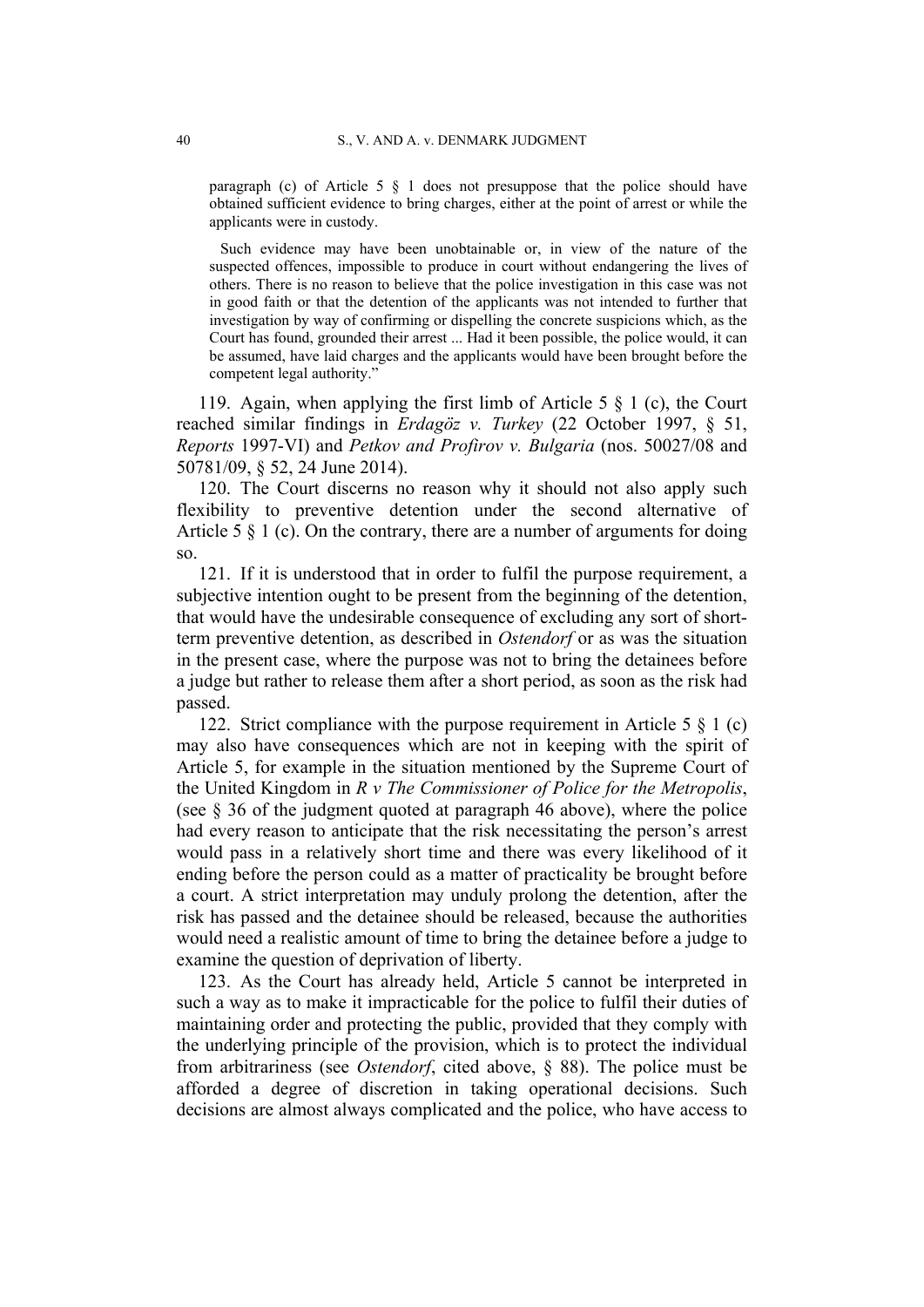information and intelligence not available to the general public, will usually be in the best position to take them (see *Austin and Others*, cited above, § 56).

124. The Court is also mindful that it has gradually expanded its case-law concerning the State's obligations under Articles 2 and 3 of the Convention to protect the public from offences. Thus, for example, in other contexts, States are required under Article 3 to take measures designed to ensure that individuals within their jurisdiction are not subjected to ill-treatment, including such treatment administered by private individuals (see, *inter alia*, *A. v. the United Kingdom*, 23 September 1998, § 22, *Reports* 1998-VI; *M.C. v. Bulgaria*, no. 39272/98, §§ 149-50, ECHR 2003-XII; and *Opuz v. Turkey*, no. 33401/02, § 159, ECHR 2009). These measures should provide effective protection and include reasonable steps to prevent illtreatment of which the authorities had or ought to have had knowledge (see, *inter alia*, *Z and Others v. the United Kingdom* [GC], no. 29392/95, § 73, ECHR 2001-V, and *D.P. and J.C. v. the United Kingdom*, no. 38719/97, § 109, 10 October 2002; see also, in the context of Article 2, *Osman v. the United Kingdom*, 28 October 1998, § 115, *Reports* 1998-VIII and *Mastromatteo v. Italy* [GC], no. 37703/97, §§ 67-68, ECHR 2002-VIII).

125. It can therefore be argued, as the Supreme Court of the United Kingdom did (see § 38 of the judgment referred to in paragraph 46 above), that in respect of short-term preventive detention the requirement "for the purpose of bringing [the detainee] before the competent legal authority" implicitly depends on the cause of detention continuing long enough for the person to be brought before a court. In this regard, the Court considers that the question whether the purpose requirement has been complied with should depend on an objective assessment of the authorities' conduct, in particular whether the detainee, as required by Article 5  $\S$  3, is brought promptly before a judge to have the lawfulness of his or her detention reviewed or is released before such time. Furthermore, in the event of failure to comply with the latter requirement, the person concerned should have an enforceable right to compensation in accordance with paragraph 5 of Article 5.

126. Against this background, and subject to the availability under national law of the additional safeguards in paragraphs 3 and 5 of Article 5 – to be elaborated on in greater detail below – the Court considers that when a person is released from preventive detention after a short period of time, either because the risk has passed or, for example, because a prescribed short time-limit has expired, the purpose requirement of bringing the detainee before the competent legal authority should not as such constitute an obstacle to short-term preventive detention falling under the second limb of Article 5  $\S$  1 (c). As illustrated by the flexible approach adopted in *Brogan and Others* (described in paragraph 118 above), the Convention should be interpreted and applied in recognition of the need to deal specially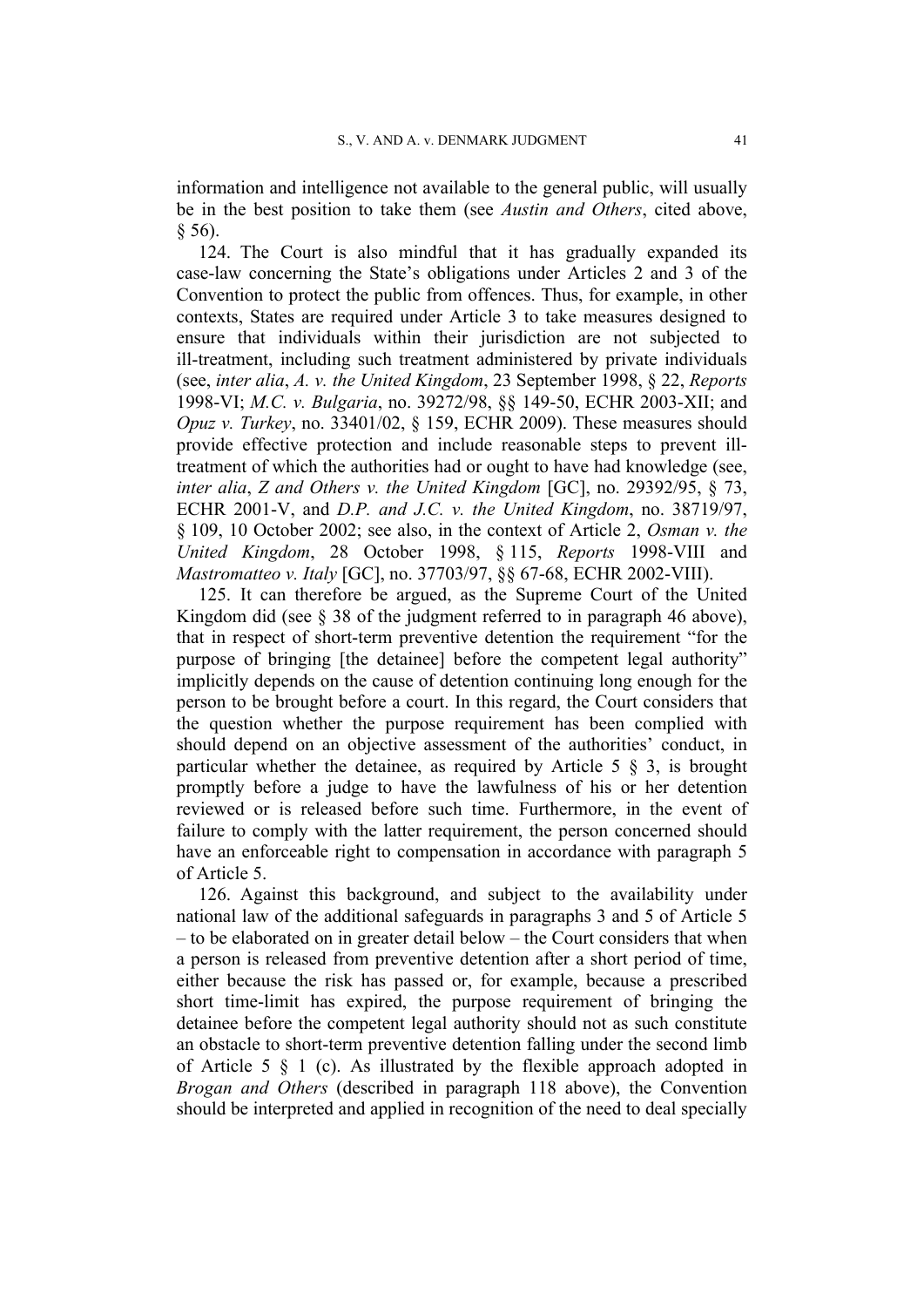with such serious challenges as are at issue in this case (see paragraph 94 above).

127. At the same time, it should be stressed that any flexibility in this area is limited by important safeguards embodied in Article 5 § 1, notably the requirements that the deprivation of liberty be lawful (see paragraph 74 above), in keeping with the purpose of protecting the individual from arbitrariness (see paragraphs 74-76 above), that the offence be concrete and specific as regards, in particular, the place and time of its commission and its victims (see paragraph 89 above) and that the authorities must furnish some facts or information which would satisfy an objective observer that the person concerned would in all likelihood have been involved in the concrete and specific offence had its commission not been prevented by the detention (see paragraph 91 above). Such flexibility is further circumscribed by the requirement that the arrest and detention be "reasonably considered necessary" (see paragraph 77 above and the further elaboration of this criterion affirmed in paragraph 161 below). Moreover, in assessing the scope of that requirement, regard may be had to the extent to which the measures affect interests protected by other rights guaranteed by the Convention.

### *(v) Additional safeguards under Article 5 §§ 3 and 5*

128. As indicated above, the safeguard in the first limb of Article 5 § 3, whereby everyone arrested or detained in accordance with the provisions of paragraph 1 (c) must be brought promptly before a judge, applies equally to preventive detention under the second limb of Article 5 § 1 (c) (see *Lawless*, cited above, § 14). Article 5 § 3 includes a procedural requirement for the "judge or other officer authorised by law" to hear the individual brought before him or her in person, and a substantive requirement for the same officer to review the circumstances militating for or against detention – that is, whether there are reasons to justify detention – and to order release if there are no such reasons (see, for example, *Buzadji*, cited above, § 98, with further references). The initial automatic review of arrest and detention must be capable of examining lawfulness issues and whether or not the reasonable suspicion that the arrested person has committed an offence persists, or in other words, ascertaining that the detention falls within the permitted exception set out in Article 5  $\S$  1 (c) (ibid.,  $\S$  99).

129. It follows directly from the wording of Article 5 § 3 that if the person is not "arrested or detained" but has been released, there is no obligation to bring him or her promptly before a judge. This understanding is supported by the reference in *Lawless* (cited above, § 14, quoted in paragraph 104 above) to two options when bringing a person before a judge: either for the purpose of examining the question of deprivation of liberty or for the purpose of deciding on the merits of a criminal charge. Moreover, as the Court pointed out in *Brogan and Others* (cited above, § 58):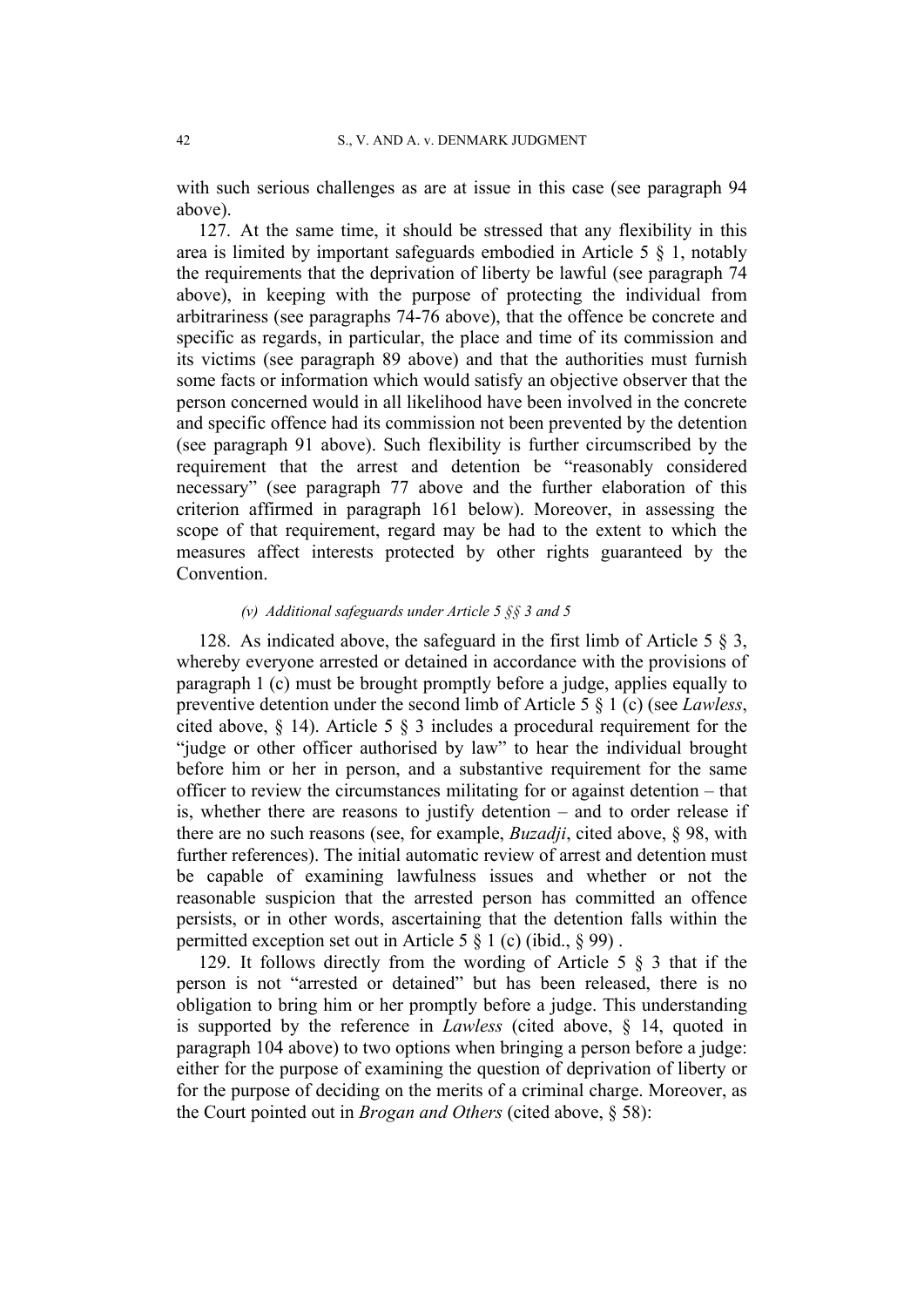"the fact that a detained person is not charged or brought before a court does not in itself amount to a violation of the first part of Article 5 § 3. No violation of Article 5 § 3 can arise if the arrested person is released 'promptly' before any judicial control of his detention would have been feasible (see the *de Jong, Baljet and van den Brink* judgment of 22 May 1984, Series A no. 77, p. 25, § 52). If the arrested person is not released promptly, he is entitled to a prompt appearance before a judge or judicial officer."

130. In order to determine whether release has taken place at a time before such prompt judicial control, the starting point should be the manner in which the requirement of "promptness" in Article 5  $\S$  3 has been applied in the Court's case-law. While promptness has to be assessed according to the special features of each case (see, among other authorities, *Aquilina v. Malta* [GC], no. [25642/94,](https://hudoc.echr.coe.int/eng#%7B) § 48, ECHR 1999-III), the strict time constraint imposed by this requirement leaves little flexibility in interpretation; otherwise there would be a serious weakening of a procedural guarantee to the detriment of the individual and a risk of impairing the very essence of the right protected by this provision (see, for example, *McKay v. the United Kingdom* [GC], no. 543/03, § 33, ECHR 2006-X).

131. While any period in excess of four days is *prima facie* too long, in certain circumstances shorter periods can also be in breach of the promptness requirement (see *inter alia*, *Magee and Others v. the United Kingdom*, nos. 26289/12 and 2 others, § 78, ECHR 2015 (extracts)). Thus, for example, in *İpek and Others v. Turkey* (nos. 17019/02 and 30070/02, §§ 36-37, 3 February 2009) and *Kandzhov v. Bulgaria* (no. 68294/01, §§ 66-67, 6 November 2008) the Court found that periods of three days and nine hours and three days and twenty-three hours respectively could not be considered "prompt".

132. It is also relevant for the assessment of "promptness" to bear in mind that when bringing a detainee before the judge under the first limb of Article 5 § 1 (c), the Court has held that the object of questioning during detention under this sub-paragraph is to further the criminal investigation by confirming or dispelling the concrete suspicion grounding the arrest (see, for example, *John Murray v. the United Kingdom*, 8 February 1996, § 55, *Reports* 1996-I). This implies that a certain period between the arrest and the prompt appearance before the judge may be necessary for the investigating authorities to obtain evidence to substantiate that there are reasons to justify the detention.

133. Such considerations do not come into play for a detainee under the second limb of Article 5  $\S$  1 (c) where there is no criminal investigation and no suspicion to confirm or dispel. The facts constituting the risk of committing an offence must already be established at the time when the person is detained in order to prevent his or her committing this offence. It therefore appears that the period needed between a person's detention for preventive purposes and the person's prompt appearance before a judge or judicial officer should be shorter than in the case of pre-trial detention in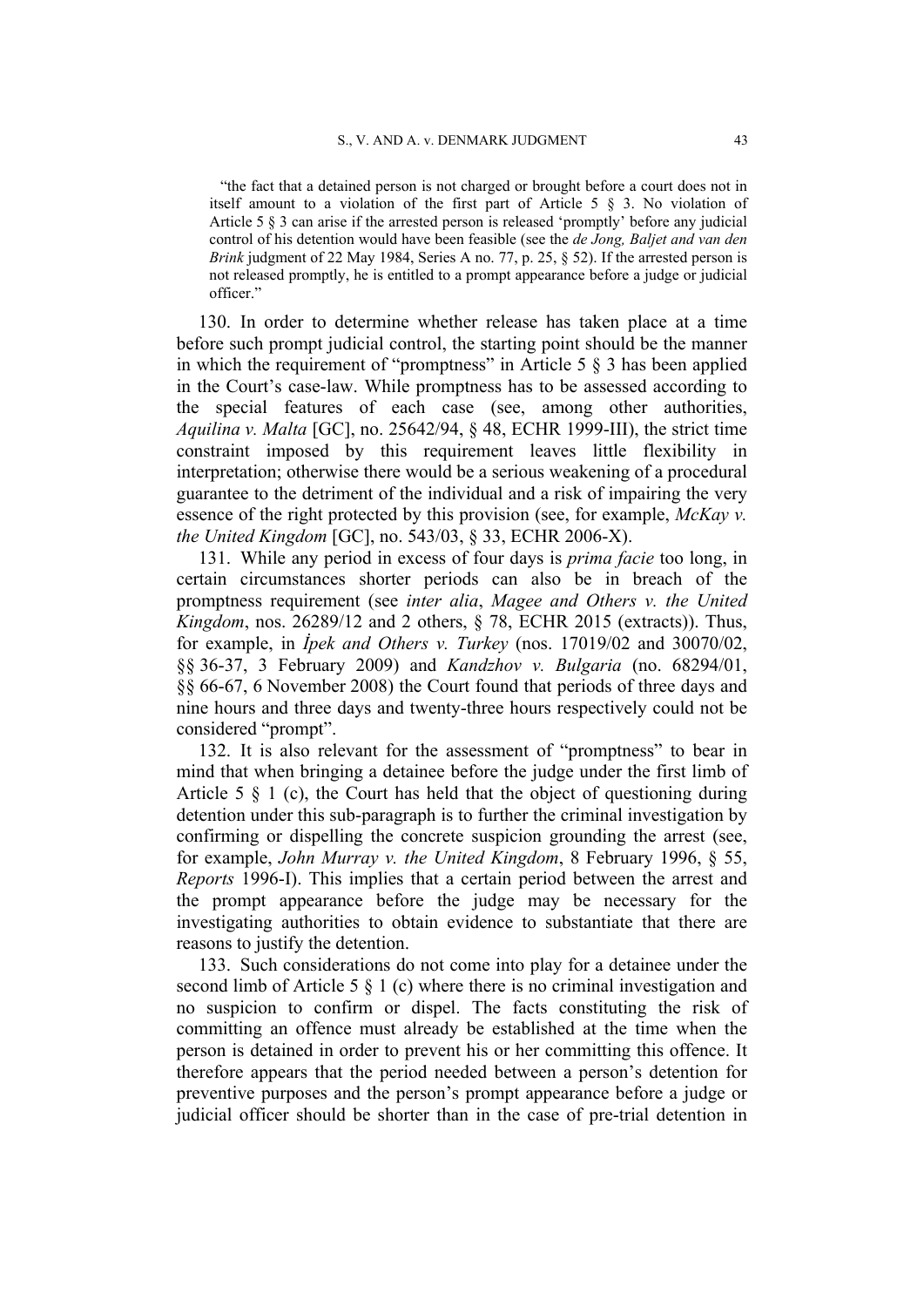criminal proceedings. Whereas for a person deprived of his or her liberty "on reasonable suspicion of having committed an offence" under the first limb of Article 5 § 1 (c), any period in excess of four days is *prima facie* too long (see paragraph 131 above) a significantly shorter period might be required in order to be viewed as "prompt" in the case of a person deprived of his or her liberty outside the context of criminal proceedings "when it is reasonably considered necessary to prevent his committing an offence".

134. Having regard to these considerations, including the need to assess promptness according to the special features of each case, the Court finds that, generally speaking, release "at a time before prompt judicial control" in the context of preventive detention should be a matter of hours rather than days.

135. As to the requirement in the second limb of Article 5 § 3 that everyone arrested or detained in accordance with Article 5 § 1 (c) "shall be entitled to trial within a reasonable time or to release pending trial", it should be noted that preventive detention is characterised by the absence of a criminal charge. It does not follow from the fact of resorting to preventive detention that the authorities have any intention of charging the person in question or carrying out further investigations in order to verify whether a charge can be brought. Where no criminal proceedings are initiated and no trial is to be held, the requirement in question cannot apply to preventive detention.

136. Another safeguard which equally applies to preventive detention under the second limb of Article 5  $\S$  1 (c) is Article 5  $\S$  5, according to which "everyone who has been the victim of arrest or detention in contravention of the provisions of this Article shall have an enforceable right to compensation". The Court reiterates that in order to find a violation of Article 5 § 5, it must be established that the finding of a violation of one of the other paragraphs of Article 5 could not give rise to an enforceable claim for compensation before the domestic courts (see *Stanev v. Bulgaria* [GC], no. 36760/06, § 184, ECHR 2012). In a number of cases the Court has found a violation of this provision where a victim of deprivation of liberty effected in conditions contrary to paragraphs 1, 2, 3 or 4 of Article 5 did not have an enforceable claim for compensation in the domestic courts (see, among many other examples, *Brogan and Others*, cited above, § 67; *Fox, Campbell and Hartley v. the United Kingdom*, 30 August 1990, § 46, Series A no. 182; *Stanev*, cited above, §§ 184-91). It follows from the lawfulness requirement contained in paragraph 1 of Article 5 (see paragraph 74 above) that judicial review of the lawfulness of the detention is inherent in the examination of such a claim.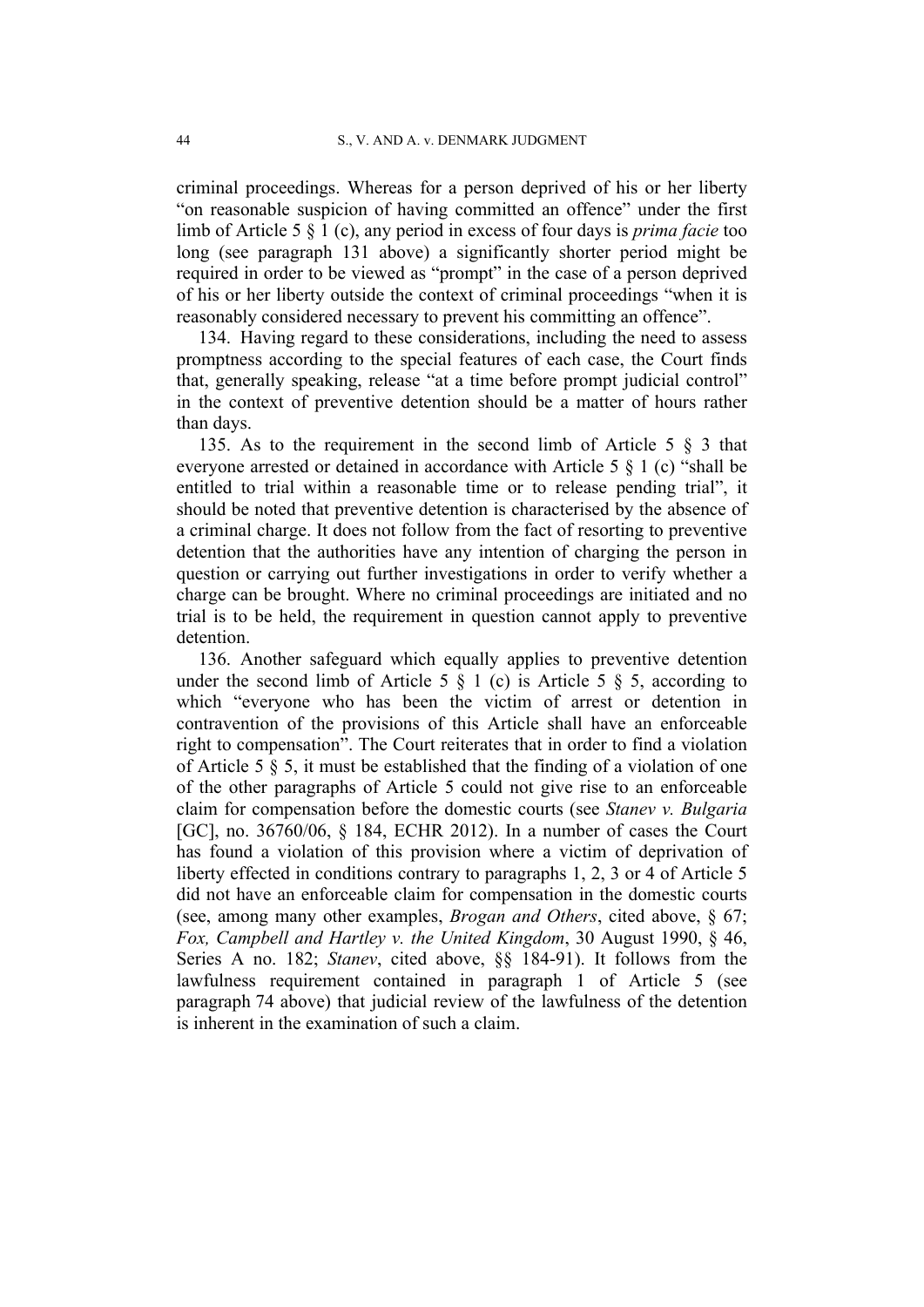#### S., V. AND A. v. DENMARK JUDGMENT 45

#### *(vi) Summary of the relevant principles relating to preventive detention under Article 5 § 1 (c) of the Convention*

137. Having regard to the considerations above, the Grand Chamber finds that it is necessary to clarify and adapt its case-law under sub-paragraph (c) of Article 5  $\S$  1, and in particular to accept that the second limb of that provision can be seen as a distinct ground for deprivation of liberty, independently of the first limb. Although the "purpose" requirement under Article 5 § 1 (c) applies also to deprivation of liberty under the second limb of this provision, this requirement should be applied with a degree of flexibility so that the question of compliance depends on whether the detainee, as required by Article 5 § 3, is intended to be brought promptly before a judge to have the lawfulness of his or her detention reviewed or to be released before such time. Furthermore, in the event of failure to comply with the latter requirement, the person concerned should have an enforceable right to compensation in accordance with Article 5 § 5. In other words, subject to the availability under national law of the safeguards enshrined in Article 5 §§ 3 and 5, the purpose requirement ought not to constitute an obstacle to short-term detention in circumstances such as those at issue in the present case.

### **(e) Application of the above principles under sub-paragraph (c)**

### *(i) Whether the applicants' preventive detention was covered by the second limb of sub-paragraph (c) of Article 5 § 1*

138. The applicants were detained under section 5(3) of the Police Act, by virtue of which the police may detain a person in order to avert any risk of disturbance of public order or any danger to the safety of individuals or public security. They were never charged, no criminal investigation or proceedings were initiated against them, and their detention was not effected for the purpose of bringing them before a judge. On the contrary, they were detained purely for preventive purposes. Under domestic law, such a detention could as a general rule last no longer than six hours and would only be justified for as long as it was necessary to avert the risk or danger in question.

139. The first applicant was released after seven hours and twenty-one minutes, the second applicant after seven hours and thirty-seven minutes, and the third applicant after seven hours and forty-four minutes. In the circumstances of the present case, notably the fact that altogether 138 persons were arrested on the same day, the Court can accept that the applicants were released at a time before it became necessary to bring them before a judge in accordance with the promptness requirement under Article 5 § 3 of the Convention as described above (see paragraphs 133- 134).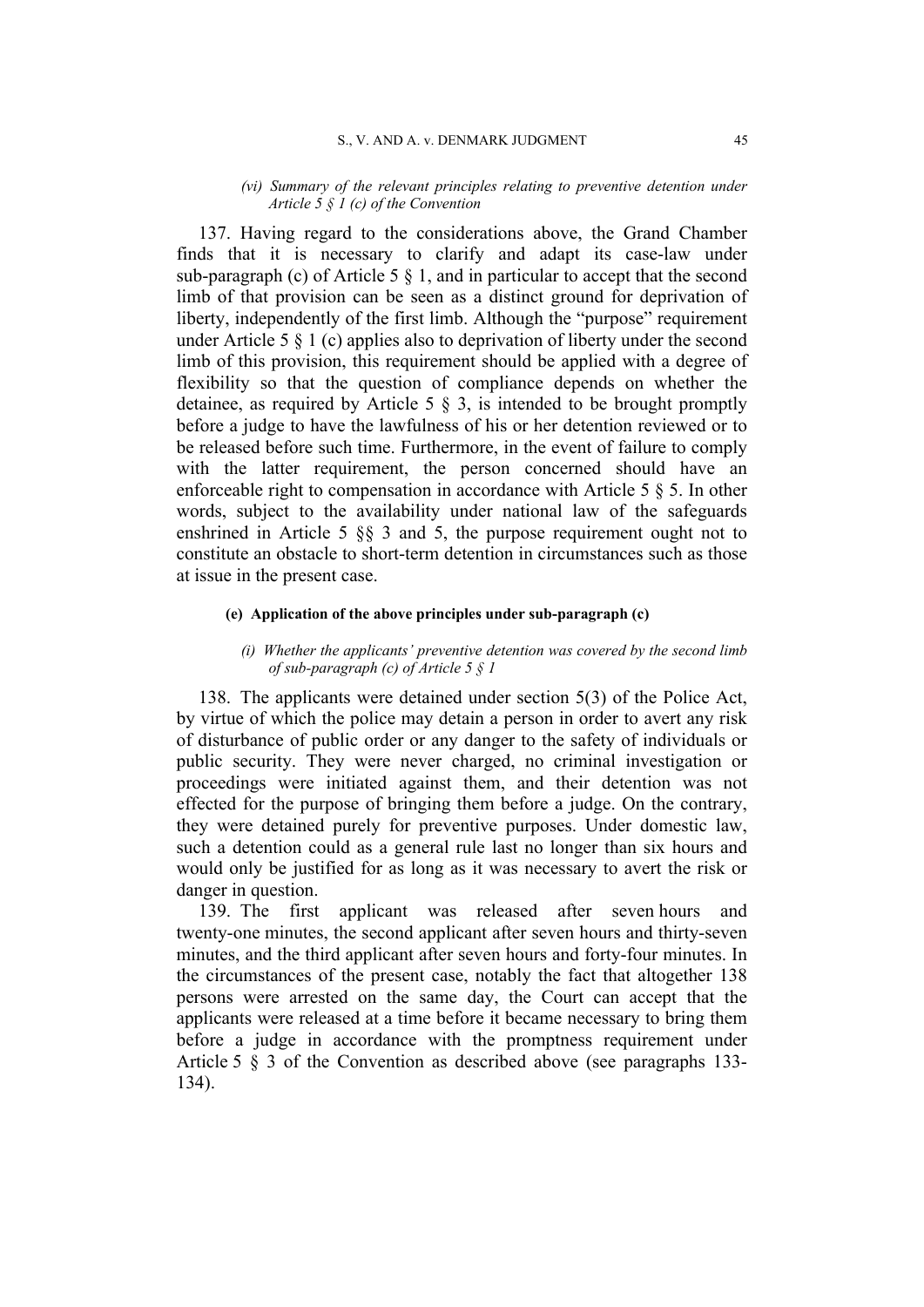140. The applicants, who were released before the paragraph 3 safeguard came into play, had the opportunity to, and did, bring the question of the lawfulness of their detention before the courts under section 469 of the Administration of Justice Act (see paragraph 17 above). Furthermore, they could have been granted compensation had an award been justified from the point of view of Article 5 of the Convention. The relevant procedure was thus consistent with Article 5 § 5.

141. Having established that the conditions for applying a flexible interpretation of the "purpose" requirement in the present case are fulfilled, the Court considers that the applicants' detention under section 5(3) of the Danish Police Act can be said to fall under the second limb of Article  $5 \& 1$  (c).

142. It now needs to be determined whether the applicants' detention was justified under the latter provision.

#### *(ii) Whether the applicants' detention was lawful under domestic law*

143. Firstly, the Court will examine whether the detention was "lawful" in the sense of conforming to the substantive and procedural rules of national law (see, for example, *Amuur*, cited above, § 50). Section 5(1) of the Police Act obliges the police to avert any risk of disturbance of public order and any danger to the safety of individuals and public security. Section 5(3) of the Act authorises the police to detain persons causing such a risk, if necessary. The same provision specifies that the "detention must be as short and moderate as possible and should not extend beyond six hours where possible".

144. The relevant preparatory notes state that the period in question should be reckoned from the time when the detention was carried out. Any time spent on transfer to a police station must therefore be included in the calculation of the detention period. Moreover, the six-hour period should normally only be exceeded in connection with actions involving the detention of large numbers of persons when the time spent on transfer to a police station and registration and identification of detainees would render it impossible in practice to observe the six-hour rule (see paragraph 30 above).

145. The applicants maintained that their detention had been unlawful under domestic law since it had exceeded six hours and had not concerned an action involving the detention of a large number of persons. On the contrary, in their submission, the first applicant had been the only person detained from a large group, while the second and third applicants had been detained together with three or four others from another large group.

146. It appears from an examination of the domestic proceedings that the police took due account of the six-hour limit in their strategy. Thus, the memorandum prepared by the strategic commander of the events, Chief Inspector B.O., stated that the risk of fights was increased by the fact that the match would not start until 8 p.m., leaving considerable time for each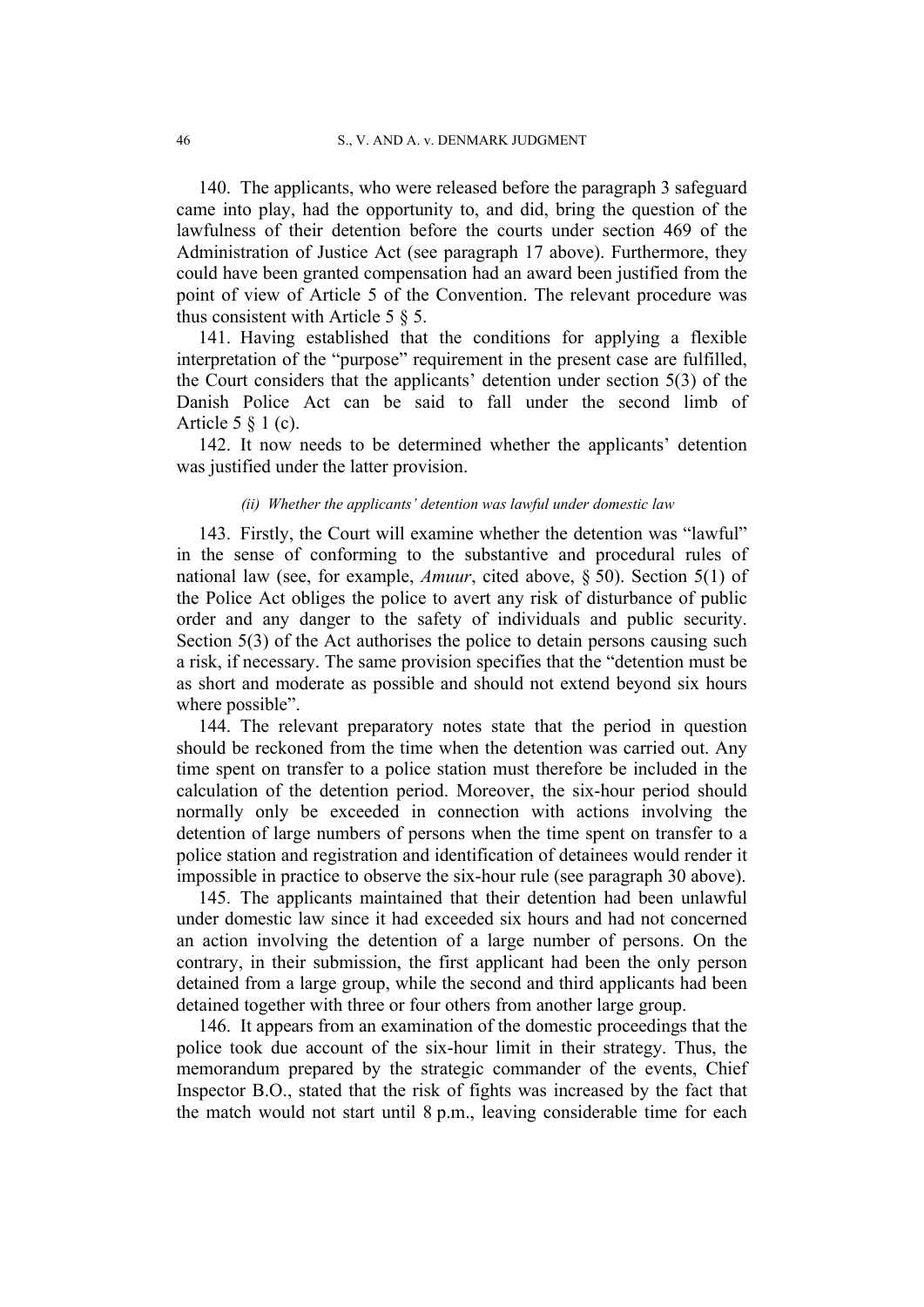group to consume alcoholic beverages beforehand. In order to prevent hooligan clashes, the police had made a plan to engage in proactive dialogue with the spectators from 12 noon, when they started to arrive in the city centre. The police had planned that, in the event of any clashes, they would charge the instigators of fights with criminal offences and arrest them under section 755 of the Administration of Justice Act or, should that not be possible, they would detain the instigators by virtue of section 5(3) of the Police Act. In view of the time-limit, they sought to avoid resorting to detention early in the day because any person so detained would otherwise have had to be released during or immediately after the match and would then have been able to head for the city centre again and resume their involvement in brawls (see paragraph 20 above). Moreover, from Chief Inspector B.O.'s statement before the City Court it appears that in their implementation of the plan the police continuously assessed the situation. The continuing violence made it necessary to exceed the six-hour limit. The police started releasing detainees after midnight, when the situation in central Copenhagen had calmed down and the resumption of any fighting was deemed unlikely (see paragraph 21 above).

147. The domestic courts took these factors into account and found that the applicants' detention had been lawful under section 5(3) of the Police Act. In its judgment of 25 November 2010, the City Court stated that whilst the legislative intent of the provision in question had been to extend a detention measure beyond six hours only in exceptional situations, the over-running of the time-limit in the present case had been justified in view of the aim of the arrest, together with the organised nature, extent and duration of the disturbances, as well as the moderate length of the specific periods by which the maximum periods had been exceeded.

148. In this connection it should be reiterated that it is primarily for the national authorities, notably the courts, to interpret and apply domestic law, in the present instance section 5(3) of the Police Act. Save in the event of arbitrariness or manifest unreasonableness, it is not for the Court to question the interpretation of the domestic law by the national courts (see, among other authorities, *Radomilja and Others v. Croatia* [GC], nos. 37685/10 and 22768/12, § 149, 20 March 2018). The Court, finding no indication that the domestic courts' assessment was arbitrary or manifestly unreasonable in this respect, accepts that the applicants' detention was "lawful" in the sense of conforming to the substantive and procedural rules of national law.

### *(iii) Whether the applicants' detention was not arbitrary*

149. When their detention was reviewed by the City Court and the High Court, the three applicants were heard, represented by counsel, as were three witnesses on their behalf. Chief Inspector B.O. and four other representatives of the police were also heard.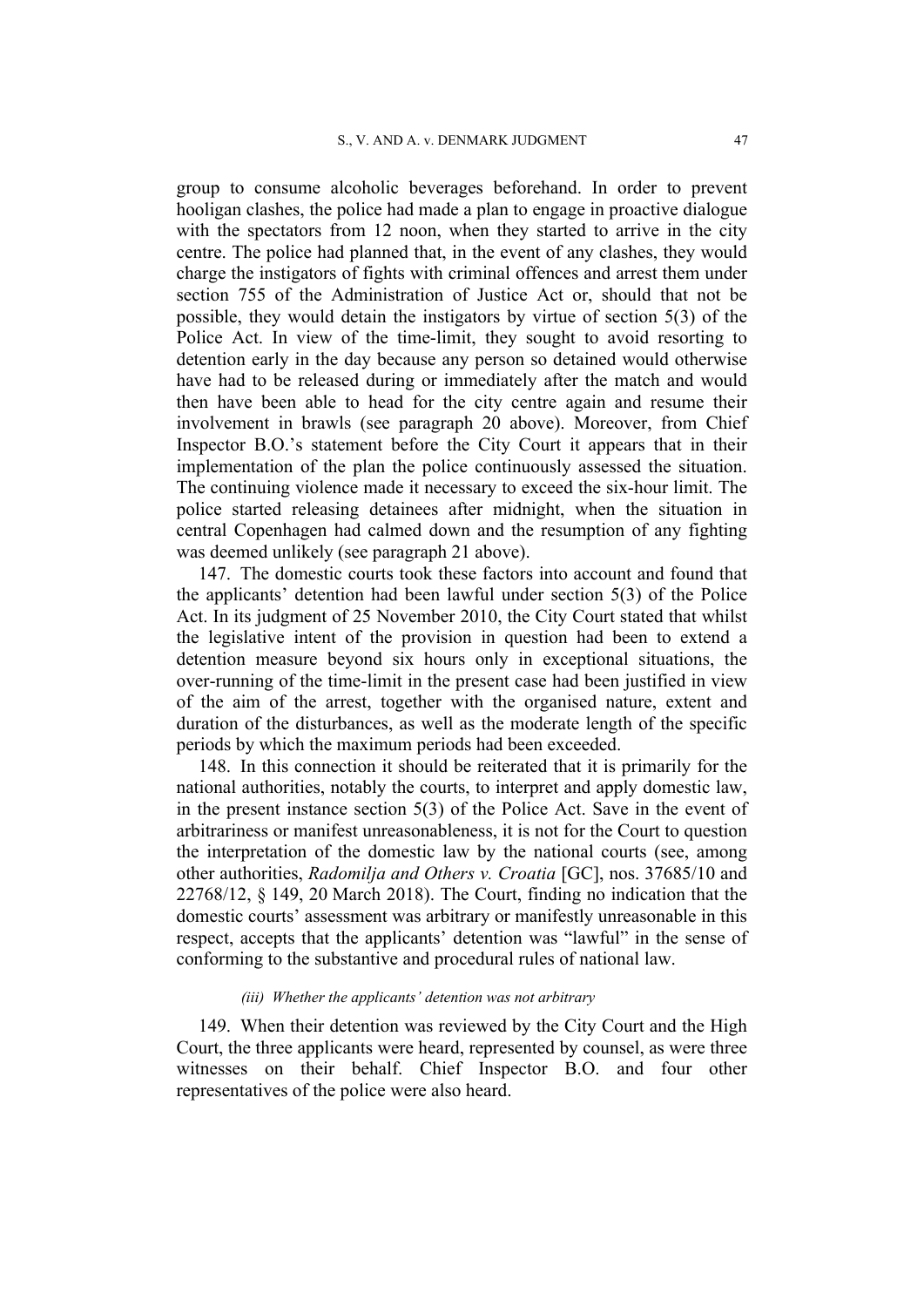150. It appears from the testimonies of Chief Inspector B.O. (see paragraph 21 above) and Police Constable P.W. (see paragraph 22 above), and to some extent from those of the applicants (see paragraph 19 above), that the three applicants had been together with a group of around fifty Danish football fans in a pub (forty-five according to the applicants, and up to sixty according to Chief Inspector B.O.). The bar was located approximately 700 metres from Amagertorv Square (see paragraph 22 above) on the Strøget pedestrian shopping street in the centre of Copenhagen, where the first big fight broke out at 3.41 p.m. The three applicants, together with the group, left the pub and went through Strøget towards Amagertorv Square. The police followed them. Close to Amagertorv Square, police personnel carriers had been parked crosswise to prevent the group from colliding with the Swedish football fans. They were all taken down a side street (*Valkendorffsgade*).

151. There, the second and third applicants were detained at 3.50 p.m., after Police Constable P.W. had specifically seen them talking with an activist from a local faction and issuing orders to other hooligans from Aarhus. Moreover, he stated that he had worked in the special patrol for four years and had met the applicants several times at previous fights in connection with football matches, where he had seen them take part in fights and heard them shout "White Pride Hooligan" (see paragraph 22 above). The City Court also observed that the applicants were known to the police for having been detained several times previously in connection with similar football events (see paragraph 25 above).

152. As can be understood from Police Constable M.W.'s testimony (see paragraph 23 above), the first applicant was detained at 4.45 p.m. at Axeltorv Square close to Tivoli Gardens, after a man had contacted M.W. saying that three people, including the first applicant, whom he had pointed out from a very short distance, were calling various friends, telling them to meet up at the entrance to Tivoli Gardens and try to start a fight with some Swedish supporters. The witness and his colleague had considered the person making the report to be highly credible. Furthermore, the City Court noted that the first applicant had been detained several times previously in connection with similar events (see paragraph 25 above).

153. Relying on these statements, and other evidence before it, the City Court and the High Court found it established that the first large fight between Danish and Swedish football fans had commenced at Amagertorv Square at 3.41 p.m., that this had entailed a concrete and imminent risk of disturbance of public order, that the police had been under a duty to attempt to prevent such a disturbance under section 5(1) of the Police Act, and that the police had not exceeded their powers by detaining the applicants under section 5(3) of the Police Act.

154. As the Court has consistently emphasised in its case-law, the national authorities are better placed than the international judge to evaluate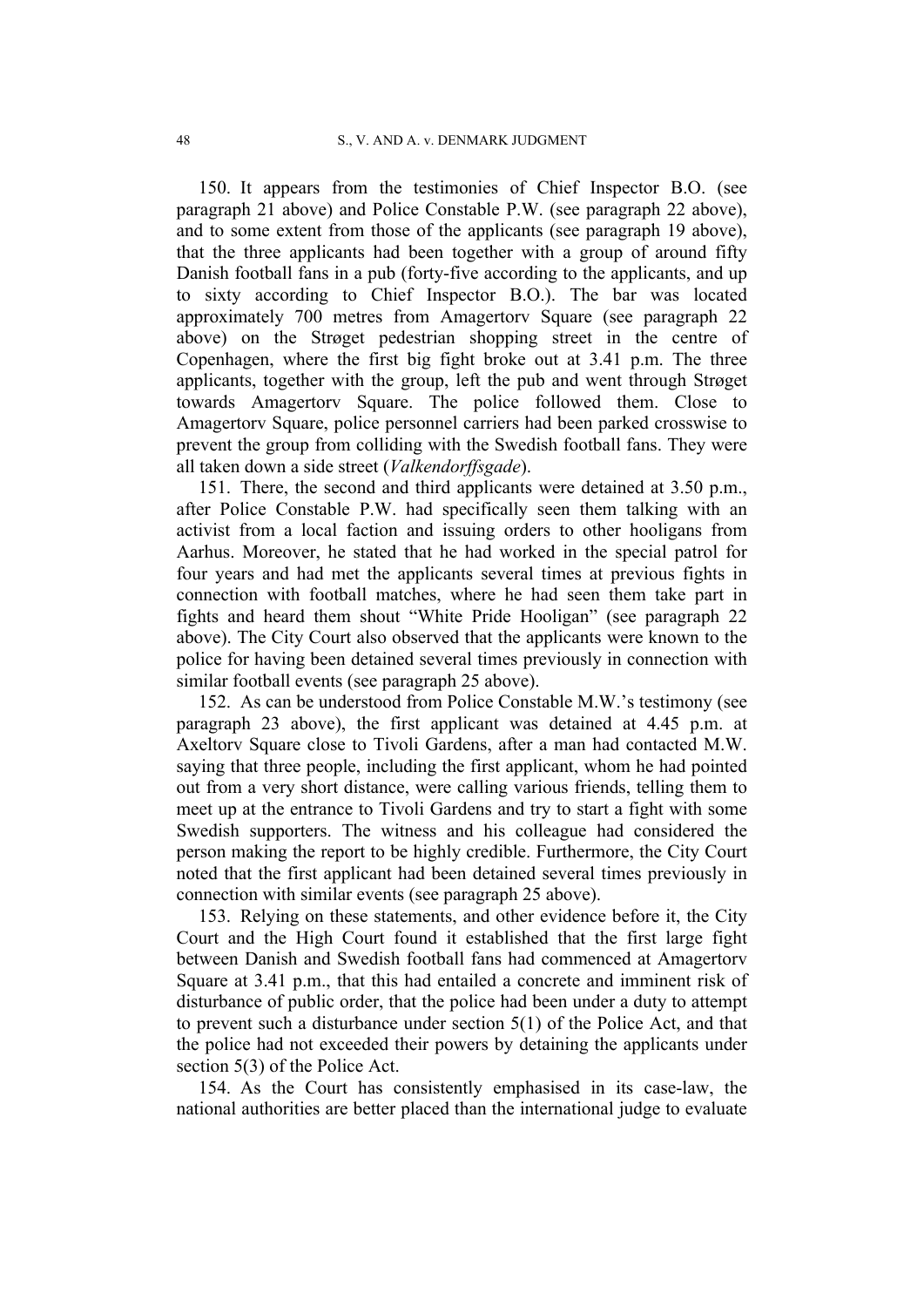the evidence in a particular case (see, among other authorities, *Winterwerp*, cited above, § 40; *Weeks v. the United Kingdom*, 2 March 1987, § 50, Series A no. 114; *Sabeva v. Bulgaria*, no. [44290/07,](https://hudoc.echr.coe.int/eng#%7B) § 58, 10 June 2010; *Witek v. Poland*, no. 13453/07, § 46, 21 December 2010; and *Reiner v. Germany*, no. 28527/08, § 78, 19 January 2012). By virtue of the subsidiarity principle, it must also be cautious in taking on the role of a first-instance tribunal of fact, where this is not rendered unavoidable by the circumstances of a particular case. Though the Court is not bound by the findings of domestic courts and remains free to make its own appreciation in the light of all the material before it, in normal circumstances it requires cogent elements to lead it to depart from the findings of fact reached by the domestic courts (see, for example, *Giuliani and Gaggio v. Italy* [GC], no. 23458/02, § 180, ECHR 2011 (extracts), and *Austin and Others*, cited above, § 61).

155. The Court sees no reason to question the above-mentioned findings of fact reached by the domestic courts to the effect that the applicants were detained because the police had sufficient reason to believe that they had incited others to start a fight with Swedish football fans in the centre of Copenhagen, and thus caused a concrete and imminent risk of disturbance of public order or of danger to the safety of individuals or public security. It discerns no evidence of bad faith or neglect on the part of the national authorities in applying the relevant legislation. On the contrary, as Chief Inspector B.O. explained before the domestic court, the police's intention was, first, to talk to the various groups in an attempt to calm them down. After the first fights, it was planned that only the instigators should be detained. The assessment in this regard was to be made on the basis of the actual behaviour of those concerned, and the premise was that no persons would be detained who did not act as instigators (see paragraph 21 above). However, all three applicants were considered instigators (see, in particular, the statements of police officers P.W. and M.W. in paragraphs 22 and 23 above). The domestic courts accepted the facts as presented by the police officers. These findings were neither arbitrary nor manifestly unreasonable, and the Court lacks any objective reasons, let alone cogent evidence, to call into question the assessment made at national level.

156. Turning next to the requirement in Article 5  $\S$  1 (c) for the offence to be concrete and specific as regards, in particular, the place and time of its commission and its victim(s), the Court notes that section  $5(1)$  and  $(3)$  of the Police Act did not specify any criminal acts which the applicants should refrain from committing.

157. However, as the Government pointed out in the context of hooligan brawls and the related risk of disturbance of public order and danger to the safety of individuals and public security, a number of provisions on punishable acts specified which criminal acts the applicant should refrain from committing. These included the obligation not to instigate fights or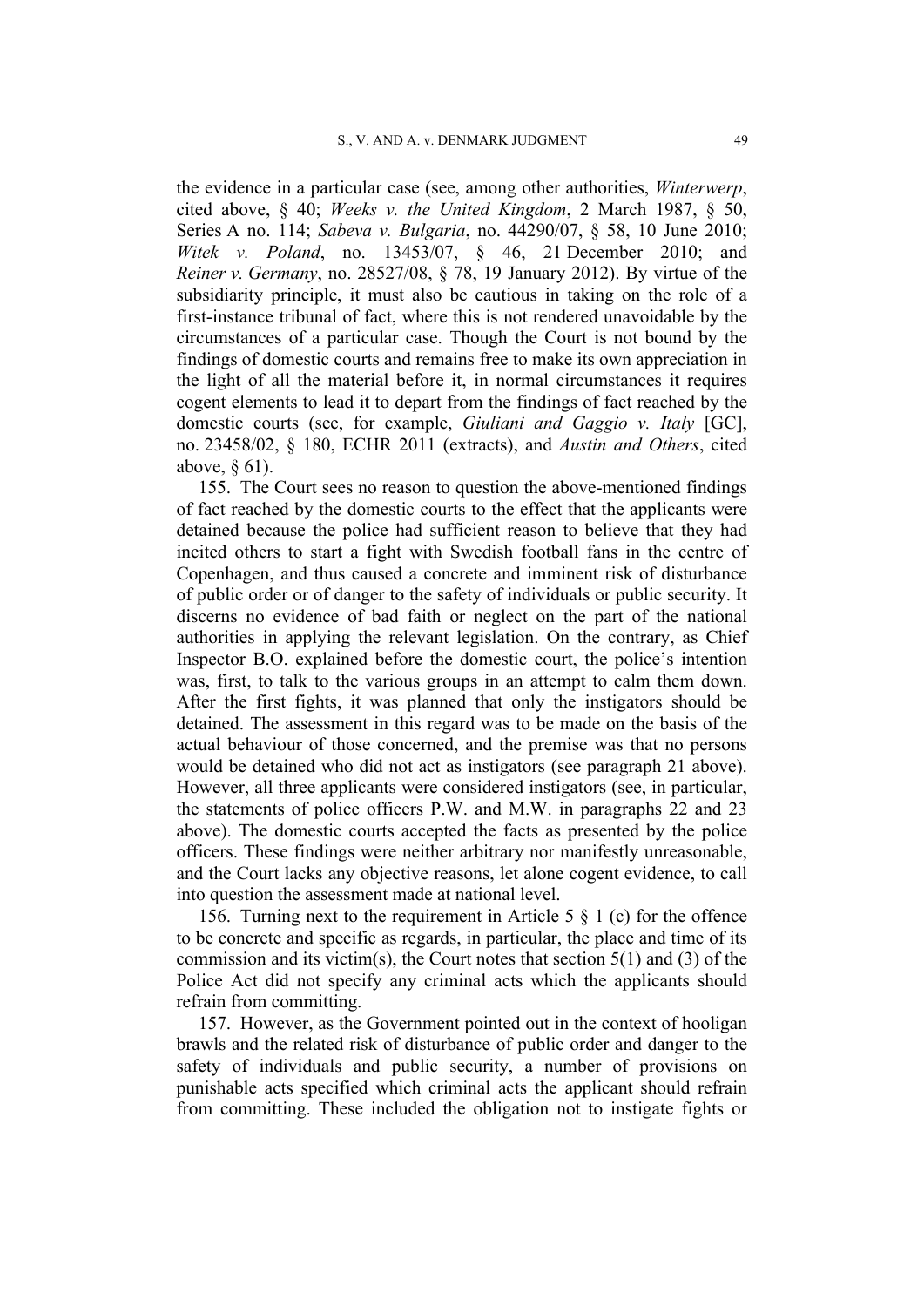exhibit any other form of violent behaviour likely to disturb public order, as provided in section 3 of the Executive Order on Police Measures to Maintain Law and Order, a breach of which constituted a criminal offence punishable by a fine (see section 18 of the Executive Order). Moreover, Article 134a of the Penal Code set out the obligation not to take part in fights or become involved in other serious breaches of the peace in a public place where such actions took place by mutual consent or with several persons acting together; a breach of this provision was punishable by imprisonment for a term not exceeding one year and six months. Finally, Articles 244, 245 and 291 of the Penal Code concerned, respectively, violence, aggravated violence, and the obligation to refrain from committing criminal damage.

158. The Court considers that the findings of fact reached by the domestic courts in the present case (see paragraphs 150-153 above) should be able to satisfy an objective observer that, at the time when the applicants were detained, the police had every reason to believe that they were organising a brawl between football hooligans in the centre of Copenhagen in the hours before, during or after the football match on 10 October 2009, which could have caused considerable danger to the safety of the many peaceful football supporters and uninvolved third parties present at the relevant time. Indeed, as it was considered that the second and third applicants and the first applicant respectively had been prevented from instigating or continuing to instigate a brawl between football hooligans at Amagertorv Square at 3.50 p.m. and in front of Tivoli Gardens at 4.45 p.m. on the relevant day, the place and time could be very precisely described. Likewise, the victims could be identified as the public present at those places at the times mentioned.

159. The Court is therefore satisfied that the facts established by the national courts sufficiently indicated that the "offence" could be considered "specific and concrete" for the purposes of Article  $5 \& 1$  (c).

160. It is also satisfied that the authorities furnished evidence that the applicants would in all likelihood have been involved in that offence had its commission not been prevented by their detention.

# *(iv) Whether the applicants' detention was "necessary"*

161. The necessity criterion that applies in respect of certain provisions of Article 5  $\&$  1, including the first limb of sub-paragraph (c), has been mentioned in paragraph 77 above, notably the authorities' obligation to consider "alternative means". With a view to its examination of the preventive detention at issue in the present case, the Court considers it useful to elaborate on this criterion in respect of the second limb. In its view, less severe measures have to be considered and found to be insufficient to safeguard the individual or public interest which might require that the person concerned be detained. Preventive detention cannot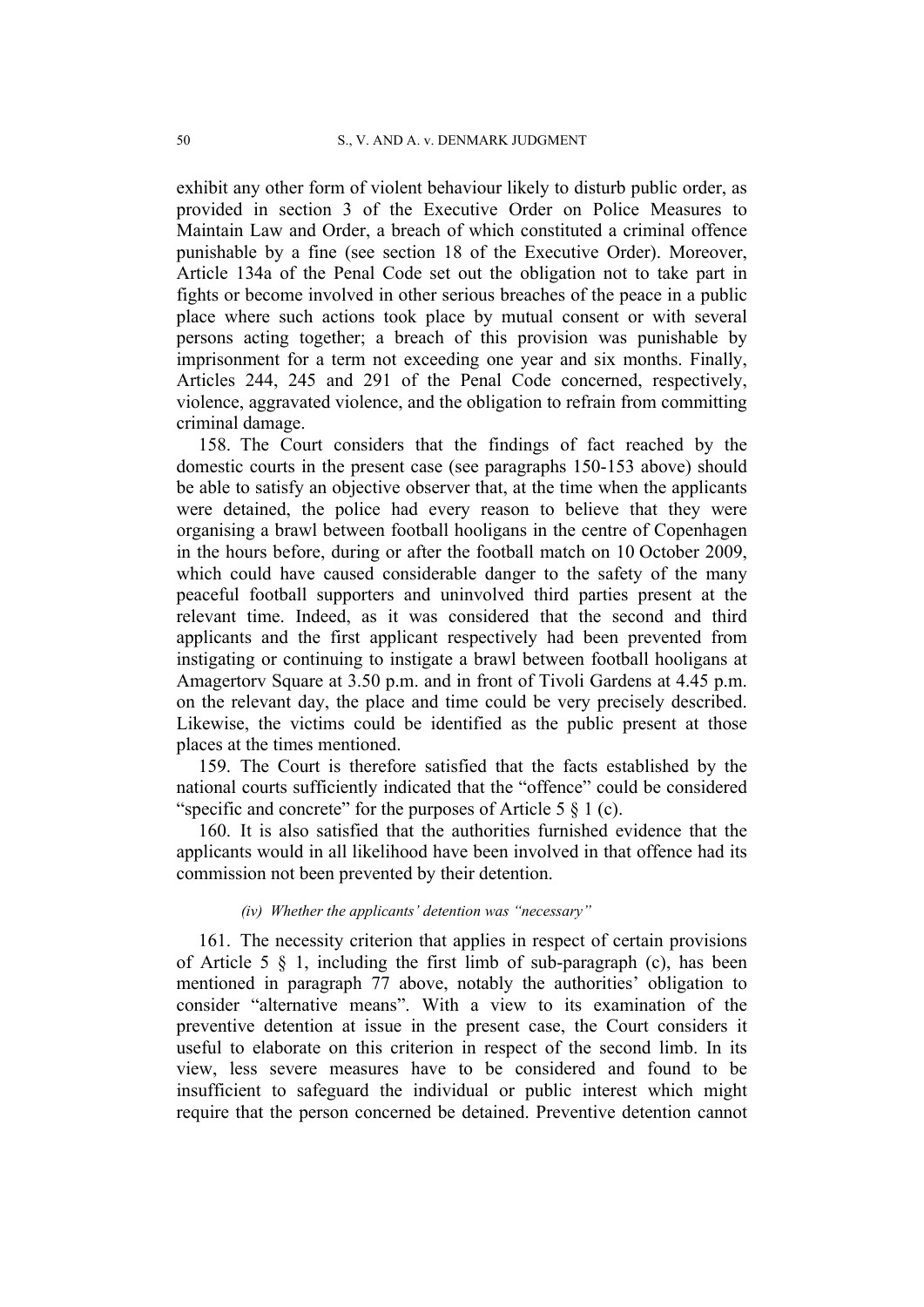reasonably be considered necessary unless a proper balance is struck between the importance in a democratic society of preventing an imminent risk of an offence being committed and the importance of the right to liberty. In order to be proportionate to such a serious measure as deprivation of liberty, the concrete and specific "offence" referred to under the second limb of Article 5 § 1 (c) must also be of a serious nature, entailing danger to life and limb or significant material damage. It follows in addition that the detention should cease as soon as the risk has passed, which requires monitoring, the duration of the detention being also a relevant factor (on the latter point, see, for example, *Schwabe and M.G.*, cited above, § 78).

162. The Court accepts that in the case under consideration, the concrete and specific offence described above (see paragraph 158), namely instigating a hooligan brawl in the centre of Copenhagen at, respectively, Amagertorv Square at 3.50 p.m. and in front of Tivoli Gardens at 4.45 p.m., posed considerable danger to the safety of all the peaceful football supporters and uninvolved third parties present. The Court therefore considers that the offence which the authorities sought to avert was undoubtedly a serious one.

163. The Court further observes that according to the evidence given by Chief Inspector B.O., the strategic commander of the police operation, to the City Court (see paragraph 21 above) the manoeuvre tactics to prevent such clashes had been to engage in proactive dialogue with the fans/spectators from 12 noon, when they started to arrive, and in the event of any clashes, to detain only the instigators. Moreover, although there were several fights up until the start of the match, the manoeuvre tactics continued to be a dialogue to ensure that the large number of spectators behaved and made their way to the stadium to watch the match. In his statement (see paragraph 22 above) Police Constable P.W. confirmed that at the beginning there had been a good atmosphere and no violence. He and a colleague had simply "kept an eye" on the Danish football fans in the bar. When they had received reports that Swedish and Danish fans were to meet and fight and the group had started leaving the bar, walking down the pedestrian shopping street towards Amagertorv Square, approximately 700 metres away, where the first fight had broken out at 3.41 p.m., the police had followed the Danish group and had reported back to the control room. Chief Inspector B.O. stated that he did not know the number of persons involved directly in the fight, but had understood from local reports that there were about fifty to sixty persons on either side.

164. It thus appears to the Court that, before the first fight broke out at 3.41 p.m. at Amagertorv Square, the police had applied a very careful approach with lenient measures to prevent hooligan clashes.

165. Moreover, even when faced with the situation arising when a group of approximately fifty Danish football fans left the pub and went directly towards the fight at Amagertorv Square, the police initially attempted to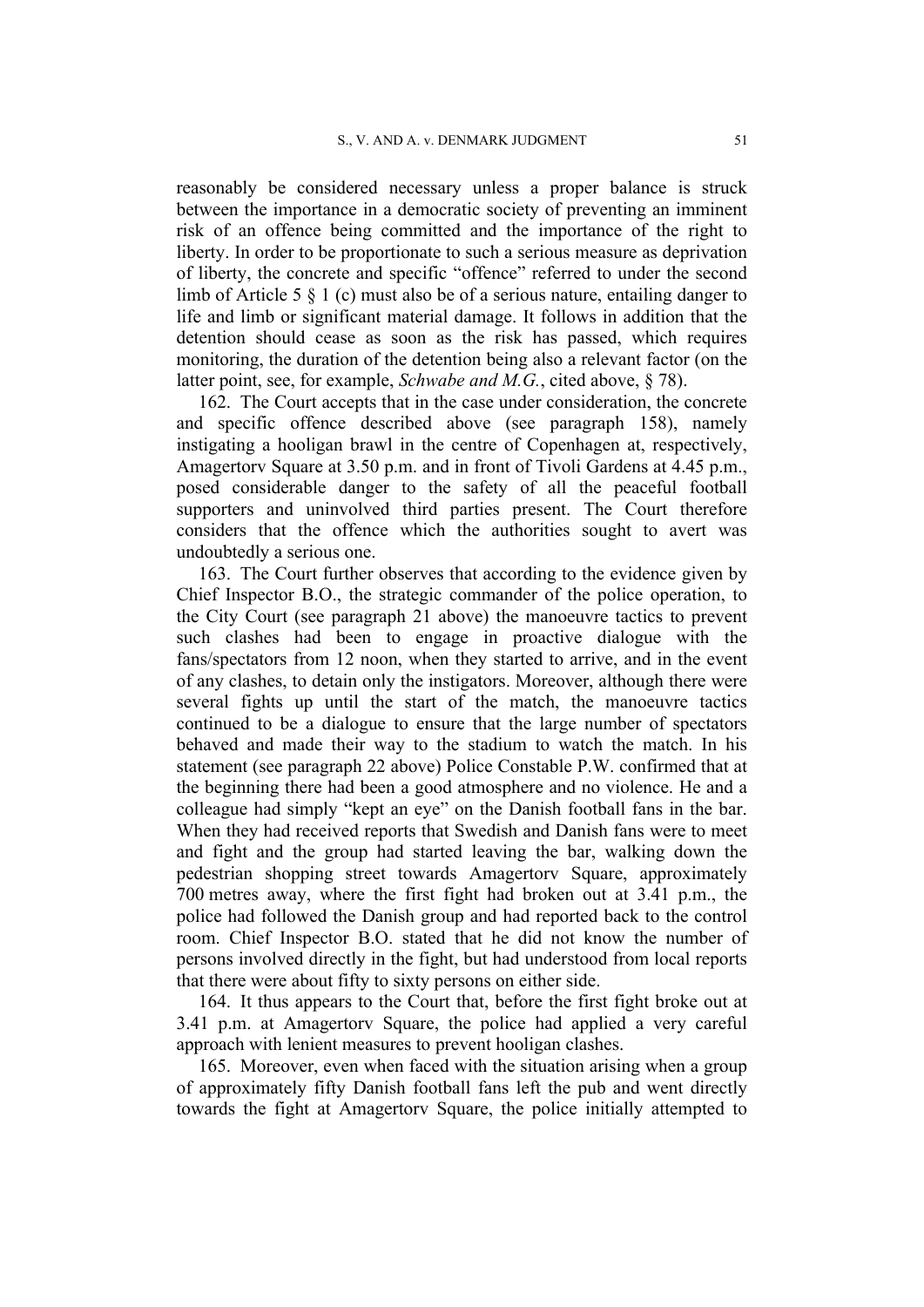apply less stringent measures to avoid a confrontation. They parked their personnel carriers crosswise to prevent the Danish group of football fans from colliding with the Swedish group. Thereafter, they turned the group of Danish football fans around and took them down a side street to register and search them.

166. As established by the national courts, it was at that moment of intense action, in the immediate vicinity of the on-going fight at Amagertorv Square, that the second and third applicants were considered inciting others to take part in the fighting. Those two applicants were therefore detained at 3.50 p.m., in full compliance with the manoeuvre tactics aimed at detaining only the instigators (see paragraph 163 above). According to Police Constable P.W. (see paragraph 22 above) the purpose of detaining those two applicants was to ensure calm and prevent clashes, an approach which apparently succeeded because it became obvious that the hooligans from Aarhus were missing someone to take control.

167. The Court also notes that four other alleged hooligans from Copenhagen were detained at the same time, leaving around forty-four persons from the Danish group at liberty in the side street, including the first applicant. In the Court's view, this shows that the police did not resort to excessive detentions, but took care to detain only those who, in their assessment, posed a risk of disturbance of public order and a danger to the safety of individuals and public security.

168. The first applicant left the side street and apparently continued to another bar. It was not until 4.45 p.m. – after, as established by the national courts, he had been heard inciting others to take part in a fight, this time in front of Tivoli Gardens – that he was detained.

169. In these circumstances, the Court sees no reason to cast doubt on the City Court's conclusion in its judgment of 25 November 2010 that "less radical measures could not be deemed sufficient to avert the risk of additional unrest in those circumstances" and that "the Copenhagen Police did not exceed their powers by detaining [the applicants] under section 5(3) of the Police Act on that basis". That finding was upheld on 6 September 2011 by the High Court of Western Denmark, and leave to appeal to the Supreme Court was subsequently refused.

The Court lacks any cogent grounds to depart from the national courts' findings, and is therefore satisfied that the applicants' detention could reasonably be considered "necessary" to prevent their instigating or continuing to instigate football hooliganism, given that less stringent measures would not have sufficed.

170. As regards the duration of the detention at issue, according to the City Court's assessment, with which the Court sees no reason to disagree:

"the detention of [the applicants] [which lasted almost eight hours] was ended as soon as the city centre had become quiet, in the assessment of the police, after a group comprising thirty-five Danes was arrested towards midnight. The court finds, in the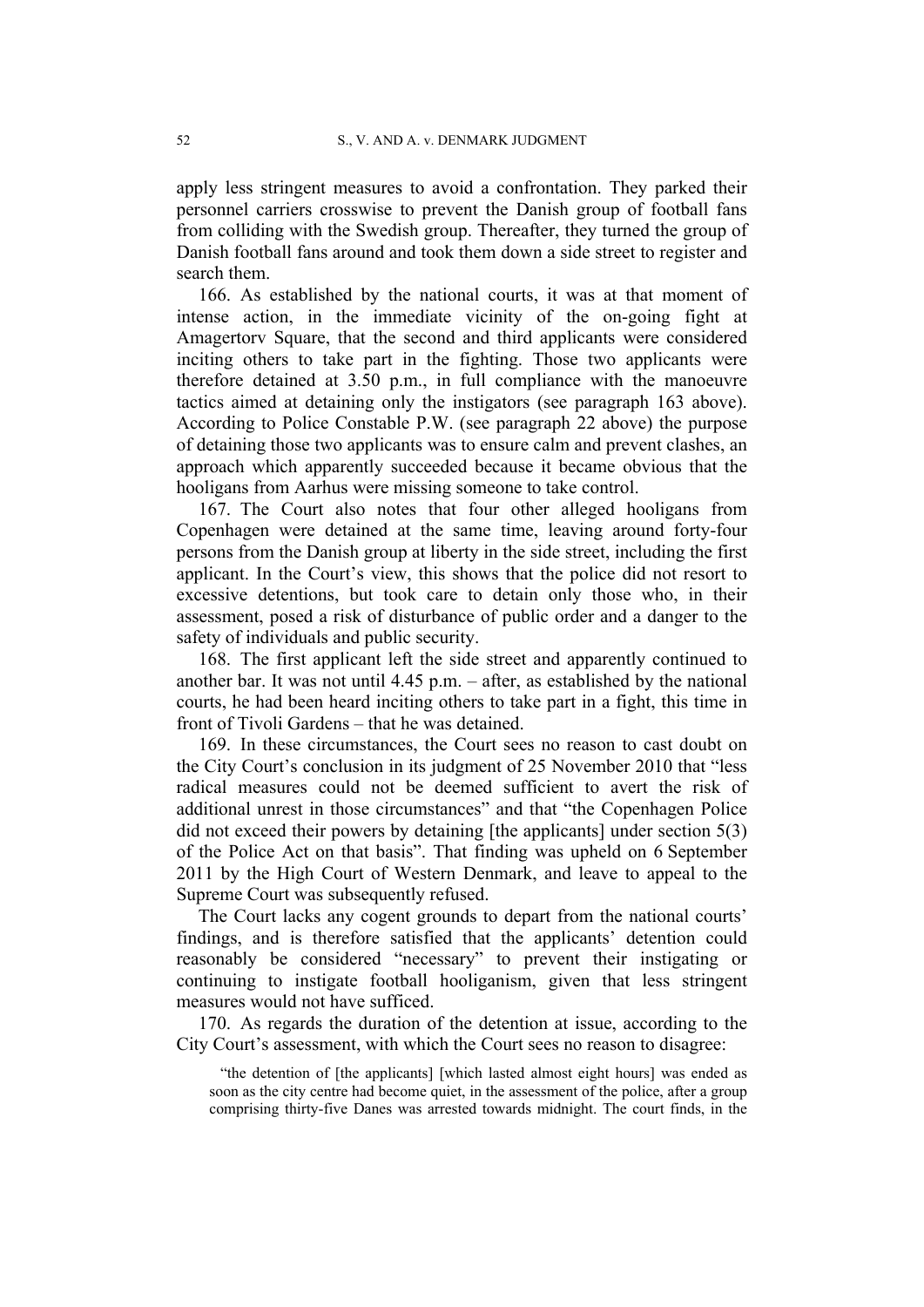circumstances of the present case, that there is no basis for invalidating the correctness of the assessment made by the police, according to which the release of the detainees before the city centre had become quiet would have entailed a concrete and imminent risk of further unrest, including clashes with spectators who had been let out of the national stadium after the end of the match and who were still in the streets in large numbers."

171. The Court observes in addition that there was a careful monitoring of whether the risk had passed. In particular, it notes the testimony provided by Chief Inspector P.J. (see paragraph 24 above), who was responsible for upholding the detentions and releasing the detainees, and for verifying that standard procedures were complied with, including making sure that the six-hour rule was observed. As is apparent from his statement, there was a constant dialogue between him, the control room supervisor and the police in the streets, enabling him to assess when he should start releasing the detainees.

172. Having regard to the above-mentioned considerations, the Court is also satisfied that the applicants were released as soon as the imminent risk had passed, that it lasted for no longer than was necessary to prevent them from taking further steps towards instigating a hooligan brawl in the centre of Copenhagen on 10 October 2009, and that this risk assessment was sufficiently monitored.

173. Accordingly, the Court considers that the domestic courts struck a fair balance between the importance of the right to liberty and the importance of preventing the applicants from organising and taking part in a hooligan brawl.

### *(v) Conclusion*

174. In the light of the above, the Court concludes that the applicants' preventive detention complied with sub-paragraph (c) of Article 5 § 1, and that accordingly, there has been no violation of Article 5 § 1 of the Convention.

# FOR THESE REASONS, THE COURT,

- 1. *Decides*, unanimously, to join the applications;
- 2. *Declares*, unanimously, the applications admissible;
- 3. *Holds*, by fifteen votes to two that there has been no violation of Article 5 § 1 of the Convention.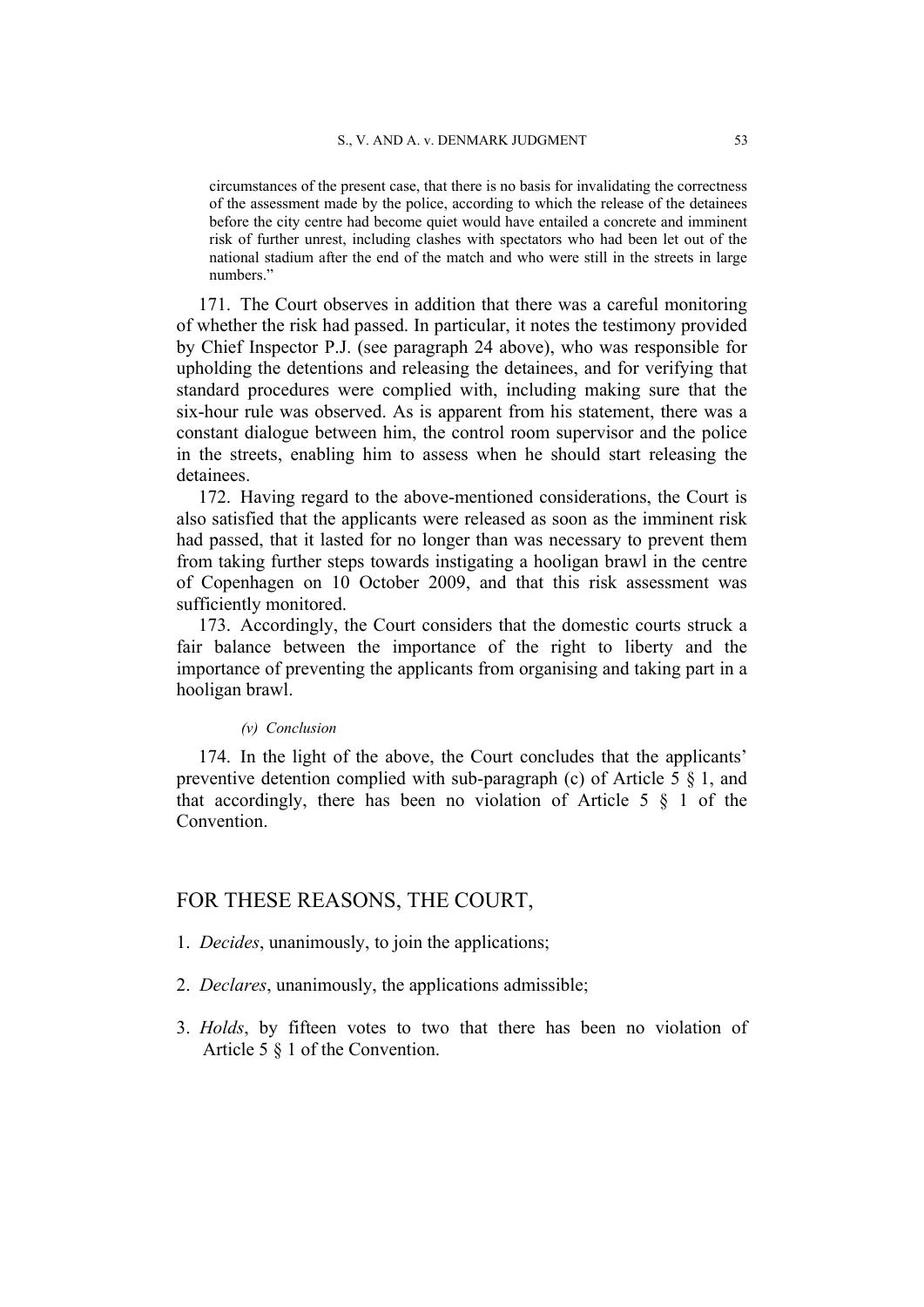Done in English and in French, and delivered at a public hearing in the Human Rights Building, Strasbourg, on 22 October 2018, pursuant to Rule 77 §§ 2 and 3 of the Rules of Court.

Søren Prebensen Guido Raimondi Deputy to the Registrar President

In accordance with Article 45 § 2 of the Convention and Rule 74 § 2 of the Rules of Court, the separate opinion of Judges De Gaetano and Wojtyczek is annexed to this judgment.

> G.R. S.C.P.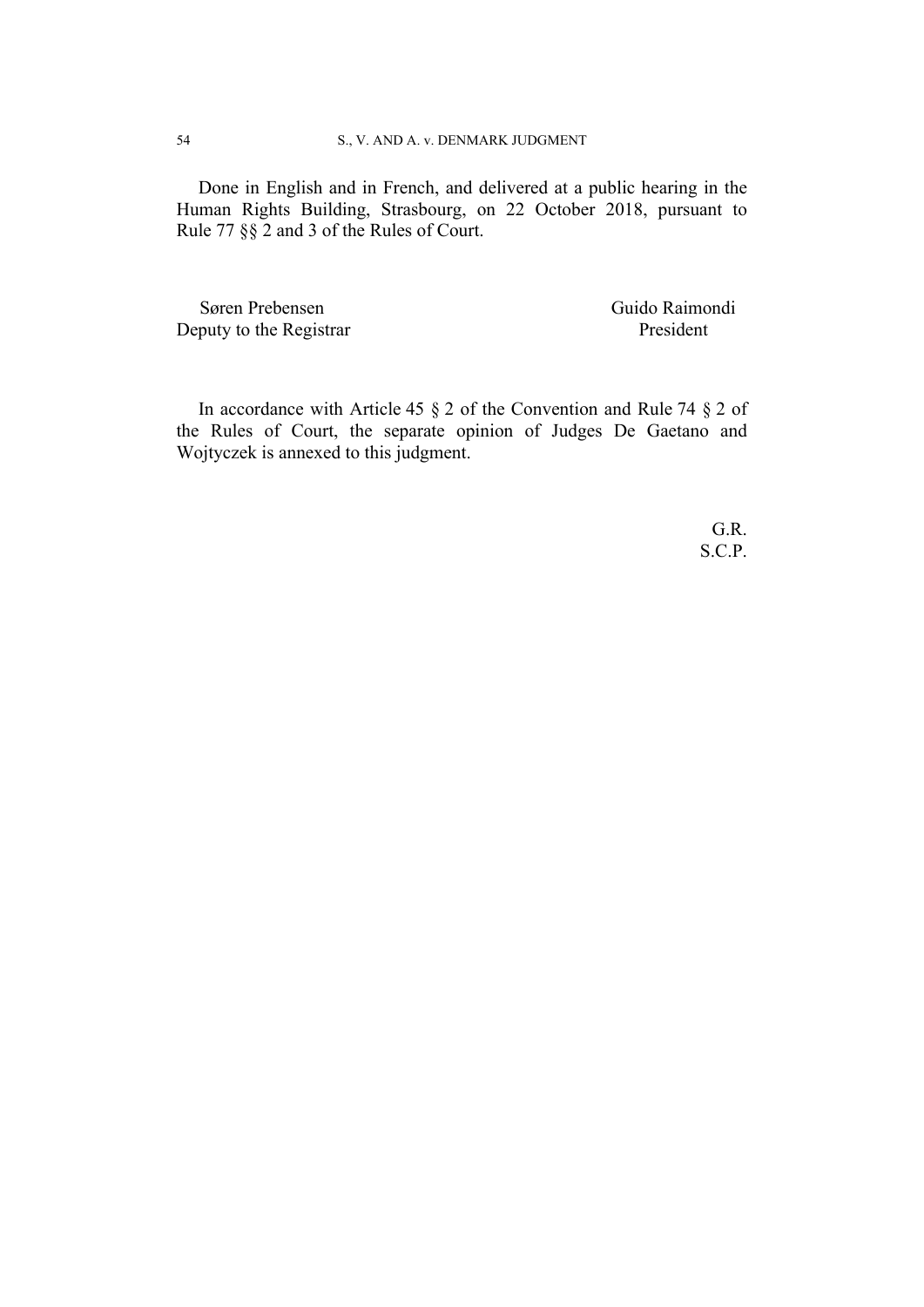# JOINT PARTLY DISSENTING OPINION OF JUDGES DE GAETANO AND WOJTYCZEK

1. With all due respect to our colleagues, we disagree with the view of the majority that there has been no violation of Article  $5 \& 1$  in the instant case (point no. 3 of the operative part of the judgment).

2. The case raises fundamental issues of treaty interpretation. We note that the Court's recent case-law has often opted for an evolutive and teleological interpretation of the Convention and has not hesitated to depart from existing case-law in order to broaden the scope of the rights protected under the Convention. In the instant case the majority opted for a different approach: to focus on the letter of the Convention and on the *travaux préparatoires* (see, for instance, paragraphs 114 and 115 of the judgment, and also paragraph 99). Concomitantly with this, they did not hesitate to limit the scope of the rights protected by invoking the letter of the Convention and adapting their interpretation to that letter. Moreover, in a very unusual step, the majority criticised previous compositions of the Court for the lack of sufficient reasoning in judgments based on the idea of the evolutive interpretation of the Convention (see paragraph 108 of the judgment).

We agree in broad terms with the general philosophy of treaty interpretation adopted by the majority and hope that this approach will be upheld and consolidated in future Grand Chamber cases. In particular, we share the view that interpretation of the Convention should give precedence to the directives of linguistic interpretation (on this term, see J. Wróblewski, *The Judicial Application of Law*, Springer-Science-Business-Media B.V., Dordrecht, 1992, pp. 97-100). We also share the view that the letter of the Convention may justify the Court revisiting an over-extensive interpretation of a particular provision. However, we express our strong objection concerning two points. Firstly, we consider that the methodology was not correctly applied, and therefore we cannot agree with the conclusions of the majority to the effect that the detention of the applicants was covered by Article 5 § 1 (c).

Secondly, and more critically, we note that the general philosophy of treaty interpretation endorsed in the instant judgment has frequently been rejected in many other Grand Chamber and Chamber judgments, especially in cases concerning Article 8. It is entirely unclear why in some cases the Court adopts an evolutive interpretation departing from the original intent of the parties and from the text of the treaty, whereas in other cases, like this one, it adopts the opposite approach. The result is that the Court has neither presented a coherent theory of treaty interpretation serving as a basis for its judgments nor explained its choices concerning the interpretative rules it applies.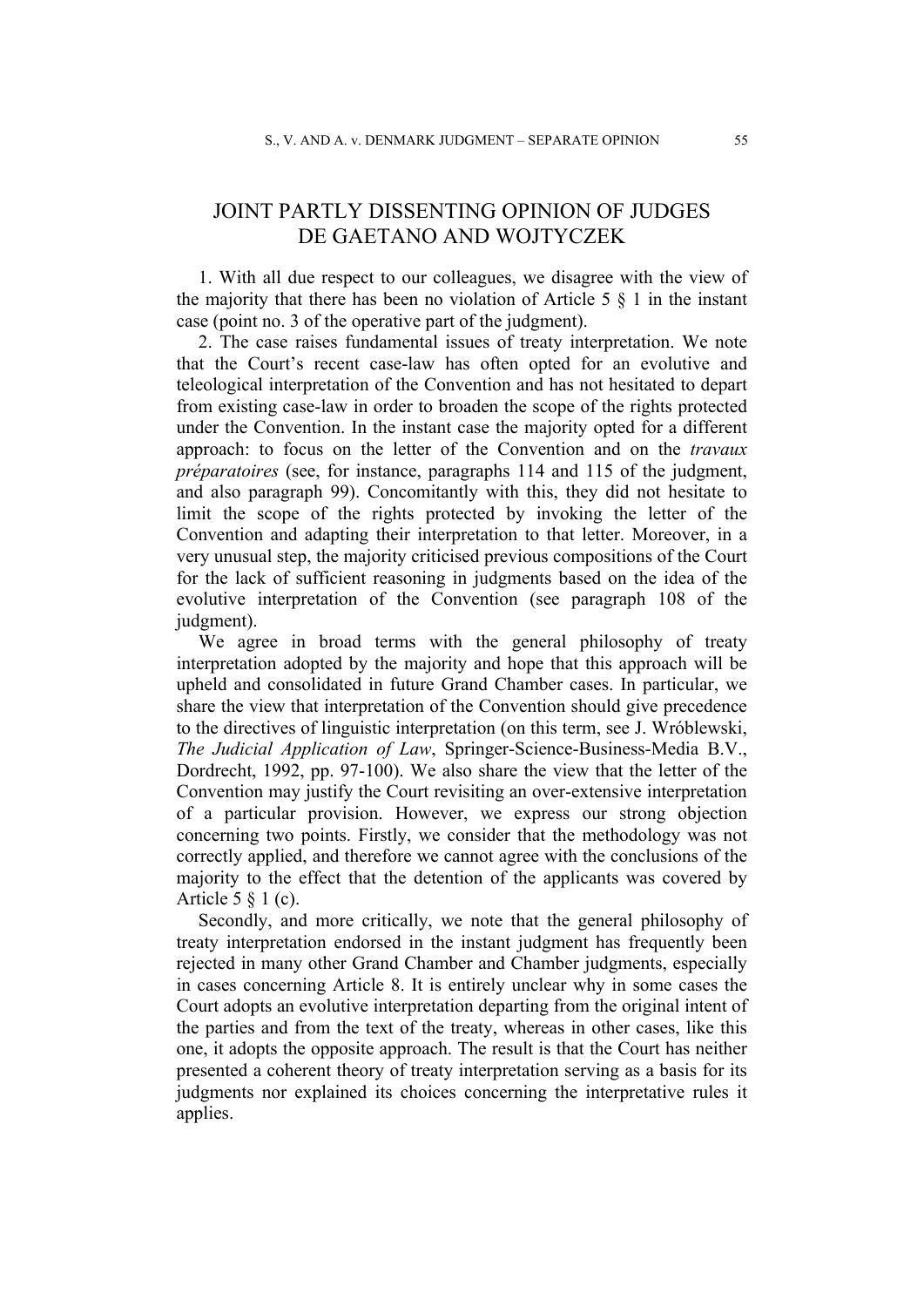3. The Court, in the exercise of its mandate as defined and delimited by Article 19 of the Convention, has a special role to play in developing European legal culture. An important element of legal culture is the culture of interpretation. The latter presupposes clear and precise rules of interpretation. In many legal systems there exists a coherent set of rules of interpretation, usually unwritten but clearly explained and applied in judicial decisions, with judgments often containing extensive and precise considerations concerning the interpretative rules underpinning the reasoning. European human rights law has not yet reached the level of development and refinement of domestic legal systems on this point and the European Court of Human Rights not only has not developed a sufficiently coherent interpretative methodology within the scope of the discretion left to it by the general rules of treaty interpretation, but has often overlooked, or shied away from, the applicable customary rules of treaty interpretation codified in the Vienna Convention on the Law of Treaties. Viewed from the domestic perspective, the role of the Court in building up a culture of interpretation is far from satisfactory.

4. We fully agree with the majority that in settling interpretative issues the Court should duly examine the *travaux préparatoires* and try to establish to the extent possible the original intent of the High Contracting Parties. We would like to underline at the same time that Article 32 of the Vienna Convention on the Law of Treaties (which codifies the rules of treaty interpretation) formulates the following rule in this respect:

"Recourse may be had to supplementary means of interpretation, including the preparatory work of the treaty and the circumstances of its conclusion, in order to confirm the meaning resulting from the application of article 31, or to determine the meaning when the interpretation according to article 31:

(a) Leaves the meaning ambiguous or obscure; or

(b) Leads to a result which is manifestly absurd or unreasonable."

The *travaux préparatoires* are a subsidiary means of treaty interpretation which is important in cases when the wording of the treaty remains unclear, but which cannot be decisive when the linguistic interpretation of the treaty leads ineluctably to one clear result which is not manifestly absurd or unreasonable.

We are, moreover, not unmindful of the fact that *Lawless v. Ireland (no. 3)* (1 July 1961, Series A no. 3) was decided at a time when the full judicialisation of the Convention depended on the States which had ratified the Convention accepting also what until then were its optional provisions. It has been convincingly shown that the optional nature of important parts of the 1950 Convention influenced the authority and practices of both the Commission and the Court well into the mid-1970s, with both institutions at that time taking a very cautious approach to the Convention (see Mikael Rask Madsen, "'Legal Diplomacy' – Law, Politics and the Genesis of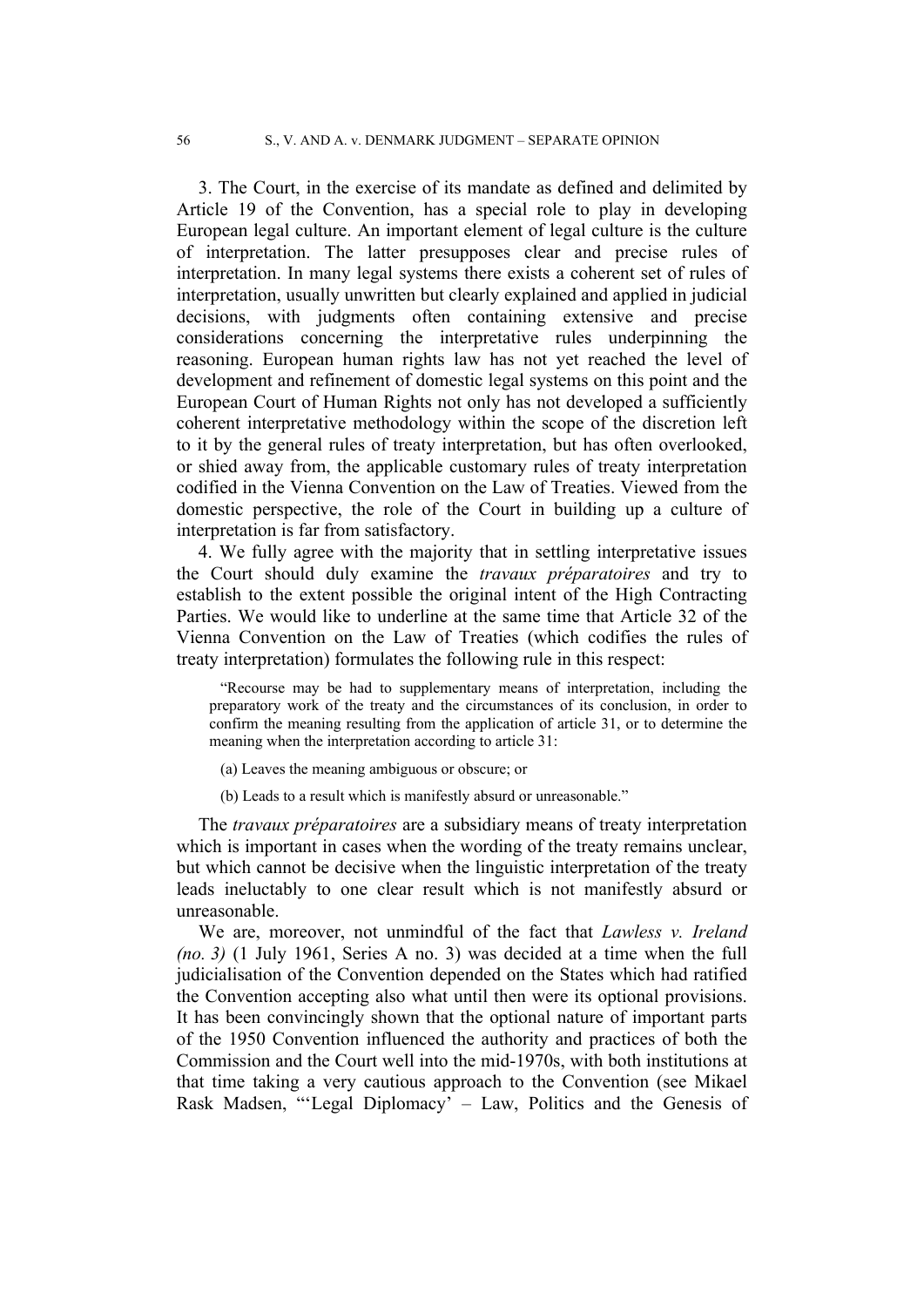Postwar European Human Rights", in *Human Rights in the Twentieth Century: A Critical History*, Stefan-Ludwig Hoffmann (ed.), Cambridge University Press, Cambridge, 2011, pp. 62, 75-79).

5. The majority insist on the necessity of adopting a flexible interpretation of Article 5 § 1 (c) (see paragraphs 118, 120, 126 *in fine*, 127, 137 and 141 of the judgment). We find this insistence quite baffling. In European legal culture there is a commonly accepted principle that provisions guaranteeing personal freedom should be interpreted strictly and literally. It is difficult to reconcile the approach adopted by the majority with the established canons of legal interpretation: *in dubio pro libertate*; *in dubio interpretatio pro regula contra limitationem facienda*; *exceptio est strictissimae interpretationis*; *odiosa sunt restringenda*; *poenalia sunt restringenda*; *mala restringenda sunt, non amplianda et multiplicanda*, and so on.

All these canons point in one direction: that the aims of a provision protecting individual freedom can only be achieved though strict interpretation of the exceptions thereto, making the teleological and the linguistic methods of treaty interpretation converge in cases similar to the one at hand.

6. We agree with the majority that in the instant case the starting-point is the wording of Article 5 of the Convention. At the same time we consider that Article 5 § 1 (c) cannot be interpreted in a vacuum but has to be read in the context of other Convention provisions, and in particular Article 5  $\S$  3. This last provision is worded as follows:

"Everyone arrested or detained in accordance with the provisions of paragraph 1 (c) of this Article shall be brought promptly before a judge or other officer authorised by law to exercise judicial power and shall be entitled to trial within a reasonable time or to release pending trial. Release may be conditioned by guarantees to appear for trial."

The wording of this provision leaves no doubt as to the purpose of an arrest effected under Article 5  $\S$  1 (c), namely to bring a person to criminal trial, that is, a trial for an offence committed by that person.

7. We further note that the situation referred to in Article 5  $\S$  1 (c), "fleeing after having done so", is always a specific situation covered by the broader situation referred to in the words "on reasonable suspicion of having committed an offence". The danger of a person fleeing after committing an offence always presupposes that there is a reasonable suspicion that an offence has already been committed. Specifying in the last ground what has already been said in a more general manner in the first ground seems prima facie superfluous. The introduction of the third ground can only be explained by the fact that this is an exemplification of situations when there is a reasonable suspicion of a person having committed an offence. In our view, the same approach applies to the situation referred to by the words "when it is reasonably considered necessary to prevent his committing an offence". It should be read as an exemplification of a broader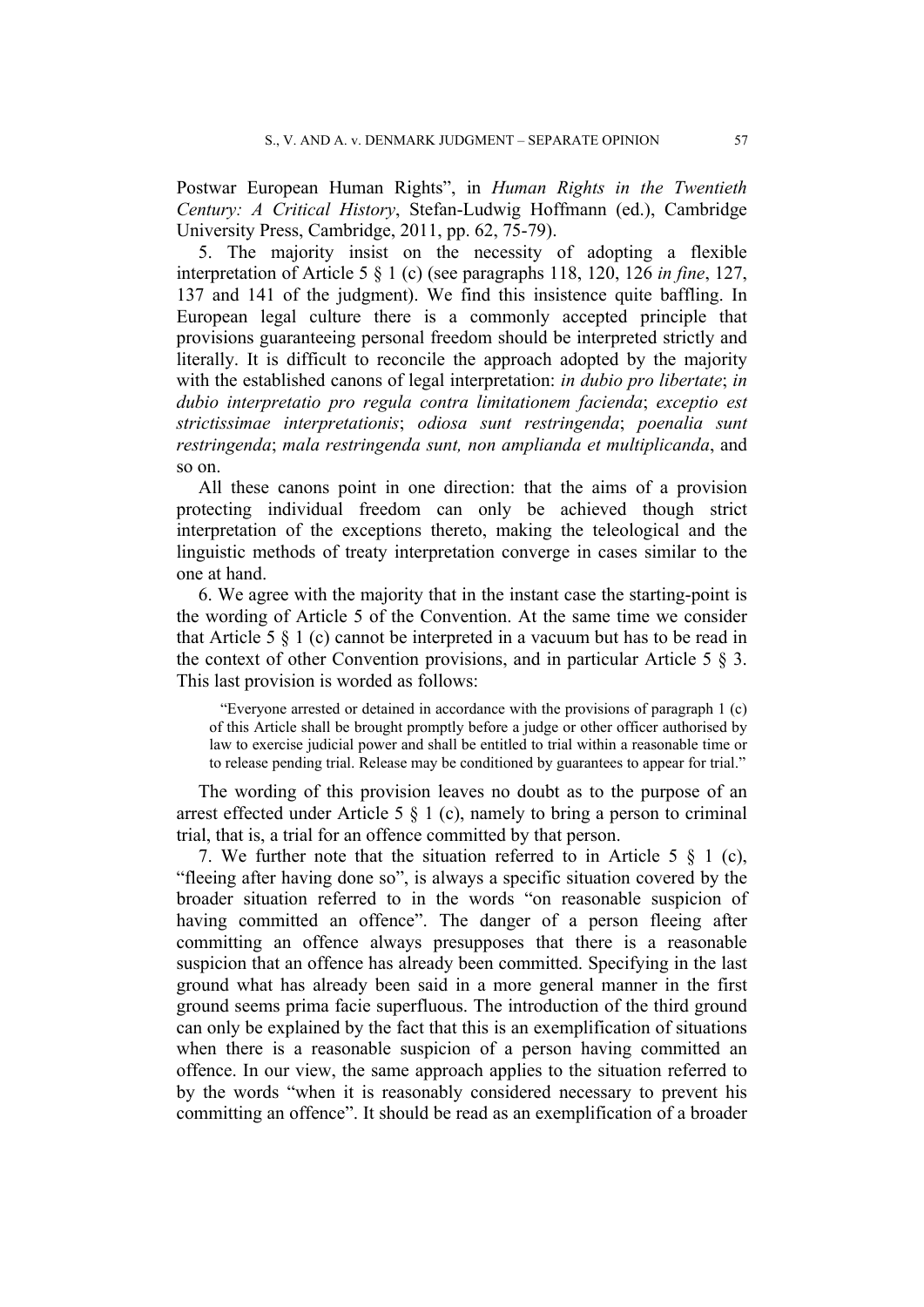situation labelled as a "reasonable suspicion of having committed an offence".

8. The majority express the following view: "It follows directly from the wording of Article 5 § 3 that if the person is not 'arrested or detained' but has been released, there is no obligation to bring him or her promptly before a judge" (see paragraph 129 of the judgment).

We would rather say that a person arrested or detained "for the purpose of bringing him before the competent legal authority", under Article 5 § 1 (c), should either be brought promptly before a judge or released. If a person arrested for the purpose of bringing him before a judge or other officer authorised by law to exercise judicial power has been promptly released, there is no need to bring that person before a judge. In that case the possibility of contesting *ex post* before a judge the legality of the decision to arrest the person suffices.

9. We further note that among the three grounds for detention, the first one ("reasonable suspicion of having committed an offence") and the third one (the risk of fleeing) clearly refer to criminal proceedings. In such a situation it is difficult to understand how, and much more difficult to maintain that, the second ground ("when it is reasonably considered necessary to prevent an offence") does not refer to criminal proceedings concerning an offence which has already been committed, at least in the form of an attempted offence or a conspiracy to commit an offence.

10. We note that in many legal systems, the law does not provide for preventive detention of football supporters. Instead, States may opt for the criminalisation of acts committed at the "forefront" ("*Vorfeld*") of a main criminal offence, especially the preparation of an offence or the fact of carrying certain dangerous objects in certain specific circumstances. In this context, preventive detention does not appear a necessary means of combating football violence or hooliganism. In any event, if the High Contracting Parties consider that the Convention prevents them from applying certain legitimate means of constraint, they can amend this treaty.

We note also that the domestic courts in the present case established that the three applicants had instigated brawls between football fans (see paragraph 25 of the judgment). It is not clear why the applicants were not prosecuted for the instigation of such fights.

11. We would like to note the following points concerning the content and the application of domestic law.

Firstly, the relevant domestic law is worded in the following terms:

"1. The police shall avert any risk of disturbance of public order and any danger to the safety of individuals and public security.

3. Where the less intrusive measures set out in subsection 2 are found to be inadequate to avert a risk or danger, the police may, if necessary, detain the person(s)

...